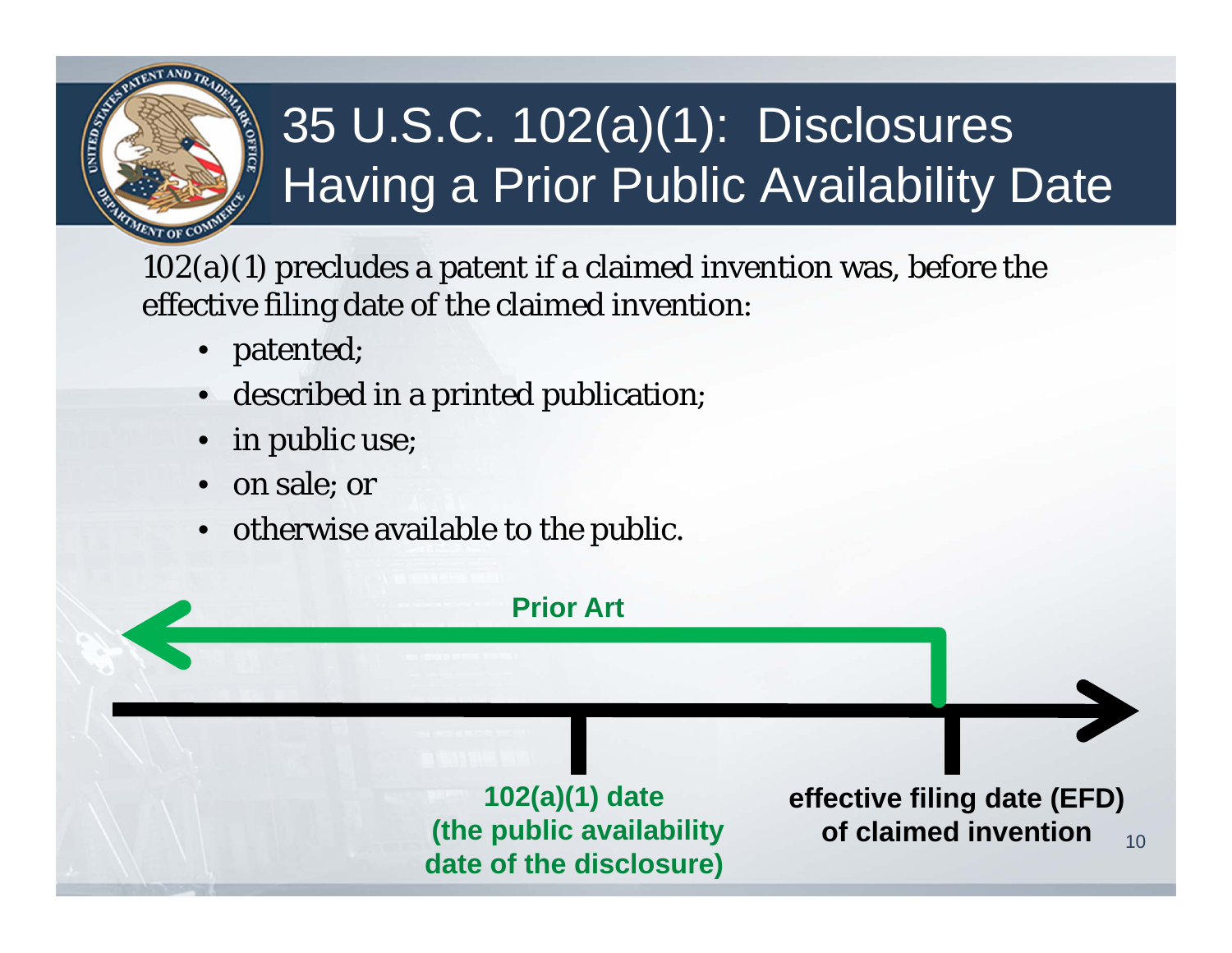

## 35 U.S.C. 102(a)(1): "Patented"

"Patented" under 102(a)(1) refers to:

- an issued U.S. patent
- an issued foreign patent in any language

This is **not** a change from pre-AIA law. See MPEP 2126.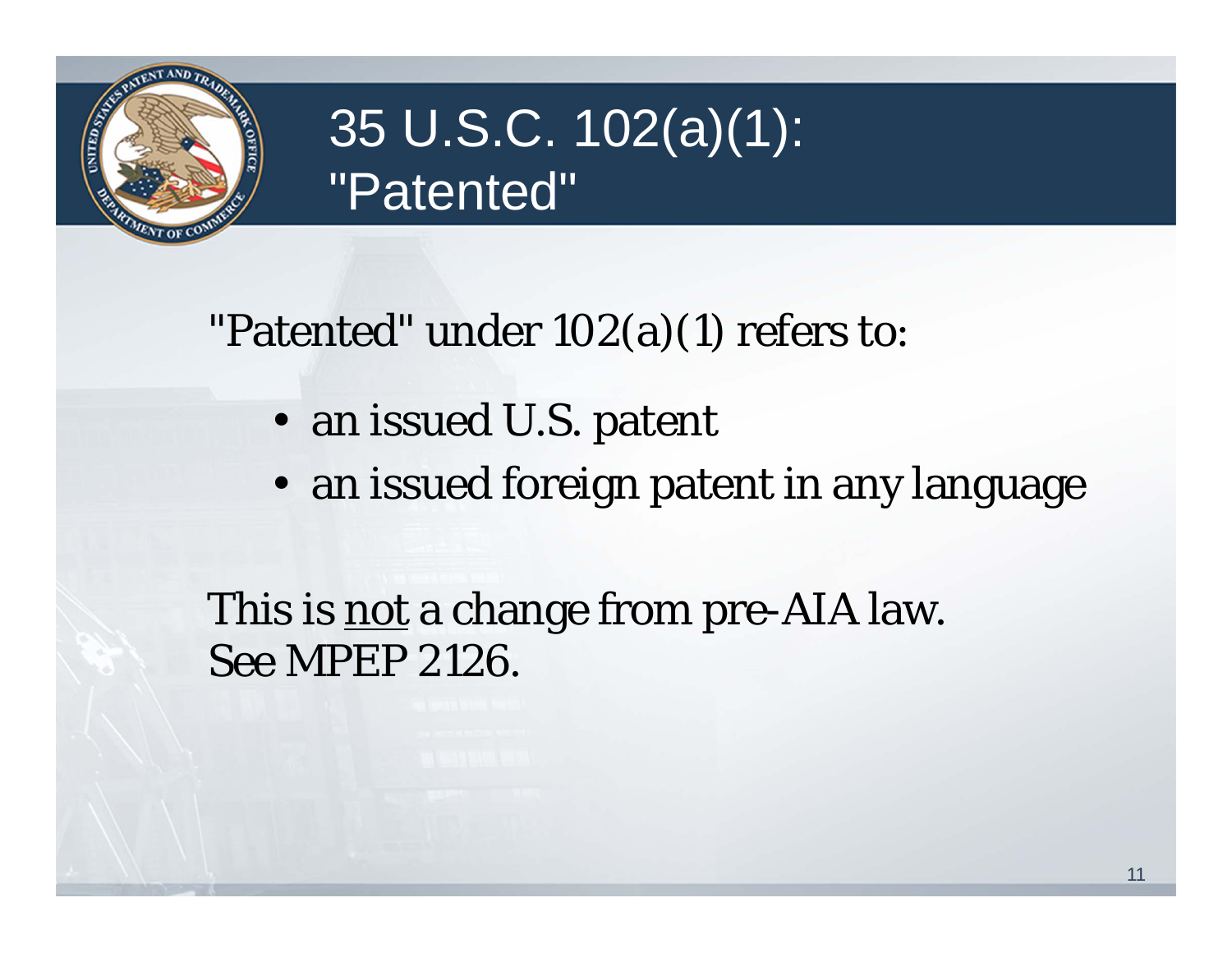

# 35 U.S.C. 102(a)(1): "Described in a Printed Publication"

"Printed publication" under 102(a)(1) may include:

- U.S. patent application publications and WIPO published PCT (international) applications
- foreign patent documents (patents and published applications)
- journal articles, technical manuals, magazines, newspapers, and books
- poster presentations and handouts at scientific meetings
- advertising
- material posted on Internet Web sites

This is not a change from pre-AIA law. See MPEP 2128.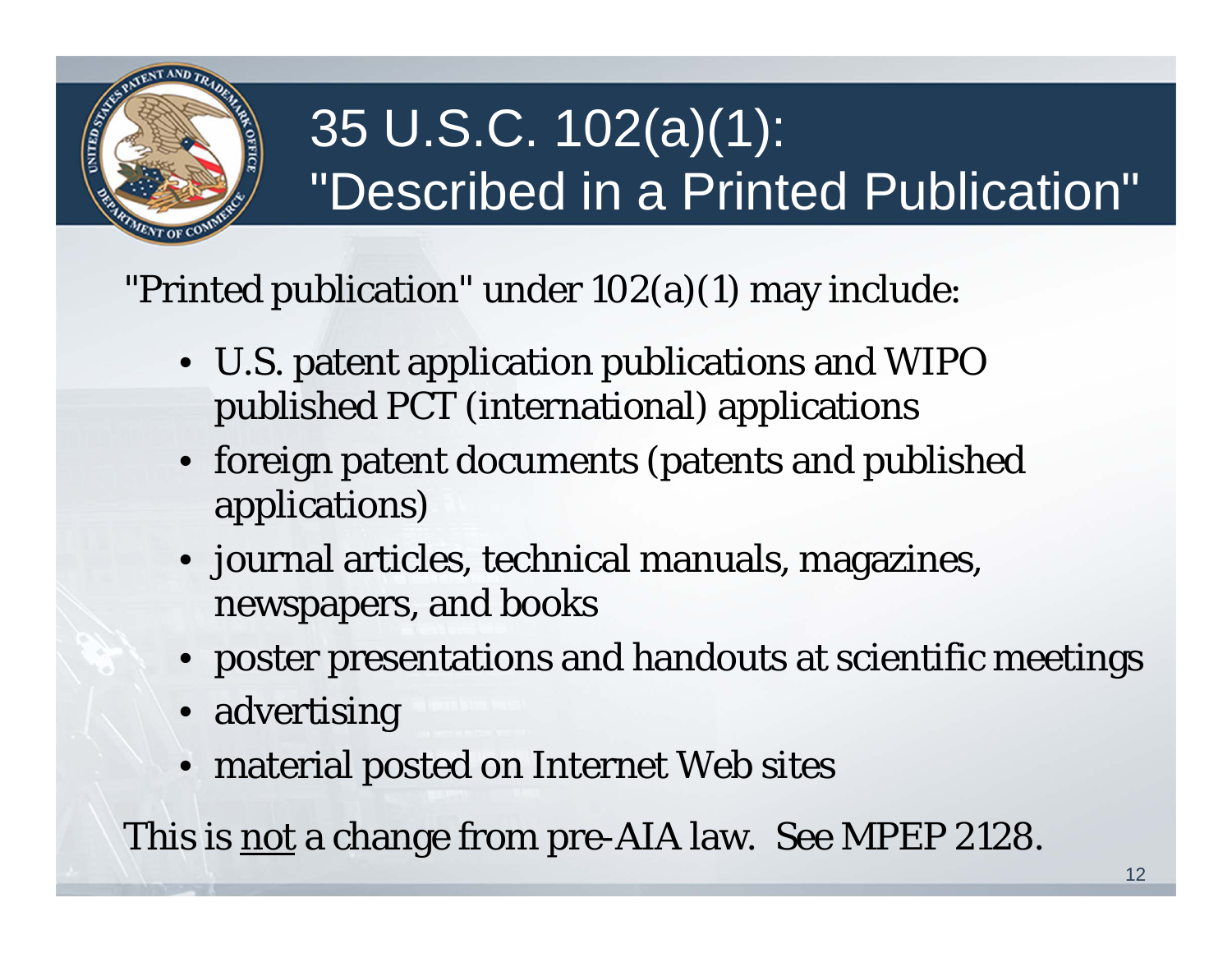

## 35 U.S.C. 102(a)(1): "Described in a Printed Publication" (cont.)

Important facts about a "printed publication" under 102(a)(1):

- • A printed publication is prior art as of the date that it is publicly accessible.
- •The printed publication may be in any language.

This is not a change from pre-AIA law. See MPEP 2128.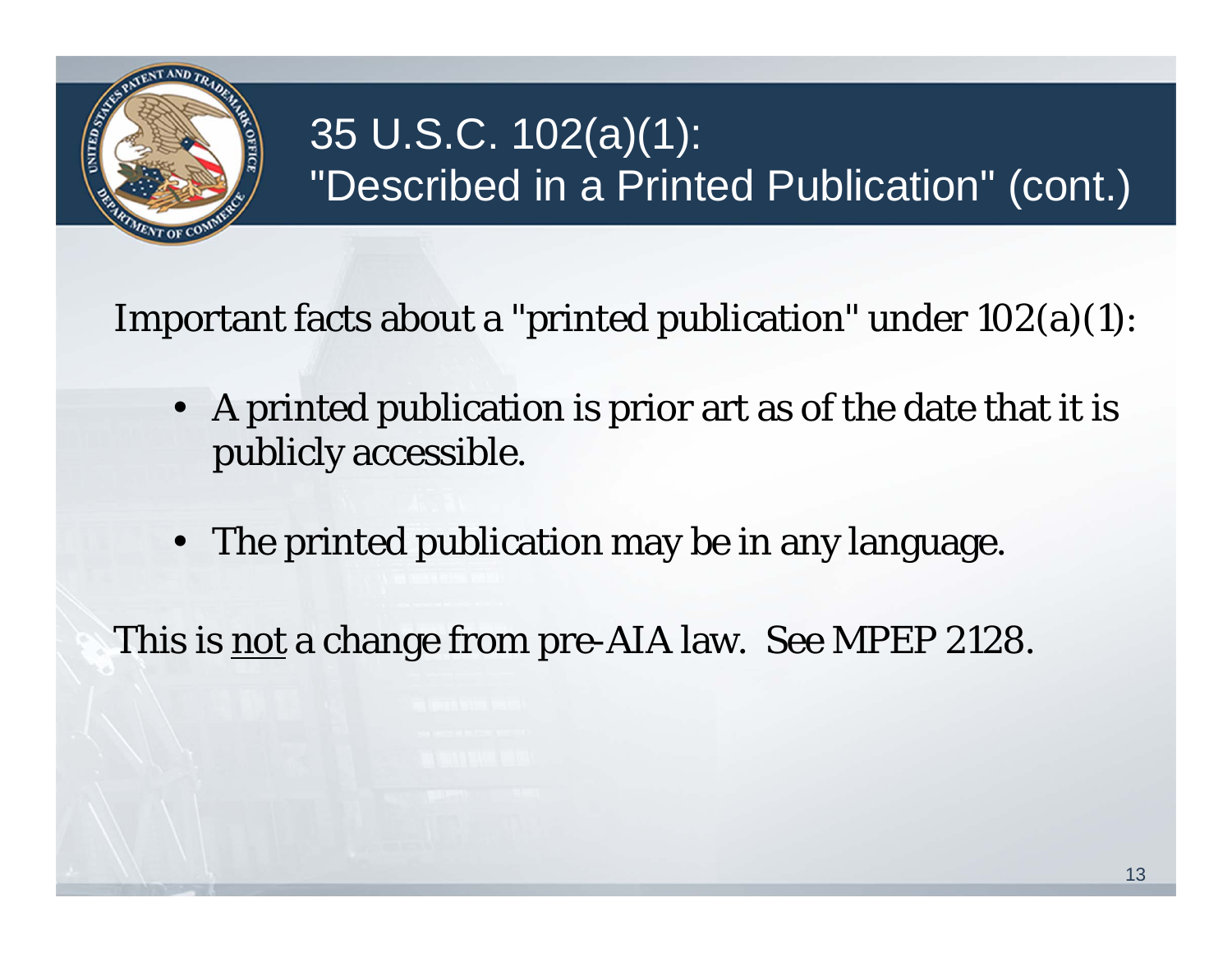

### 35 U.S.C. 102(a)(1): "In Public Use" and "On Sale"

| $\sim$ T of $\sim$                                                                                                                                  | <b>uses</b> |            | sales   |            |
|-----------------------------------------------------------------------------------------------------------------------------------------------------|-------------|------------|---------|------------|
|                                                                                                                                                     | pre-AIA     | <b>AIA</b> | pre-AIA | <b>AIA</b> |
| 1. Must the use or sale have been "public"?*                                                                                                        | yes         | yes        | no      | yes        |
| 2. Must the use or sale itself have enabled<br>someone to make and use the claimed<br>invention under 35 U.S.C. 112?                                | no          | no         | no      | no         |
| 3, May the use or sale have occurred<br>outside the United States?                                                                                  | no          | yes        | no      | yes        |
| 4. May the use or sale be evidenced by a<br>document that itself does not have a<br>sufficiently early publication date to qualify as<br>prior art? | yes         | yes        | yes     | yes        |

\*Note that some pre-AIA case law may no longer apply under the AIA; see the Examination Guidelines at 78 Fed. Reg. 11059, 11062.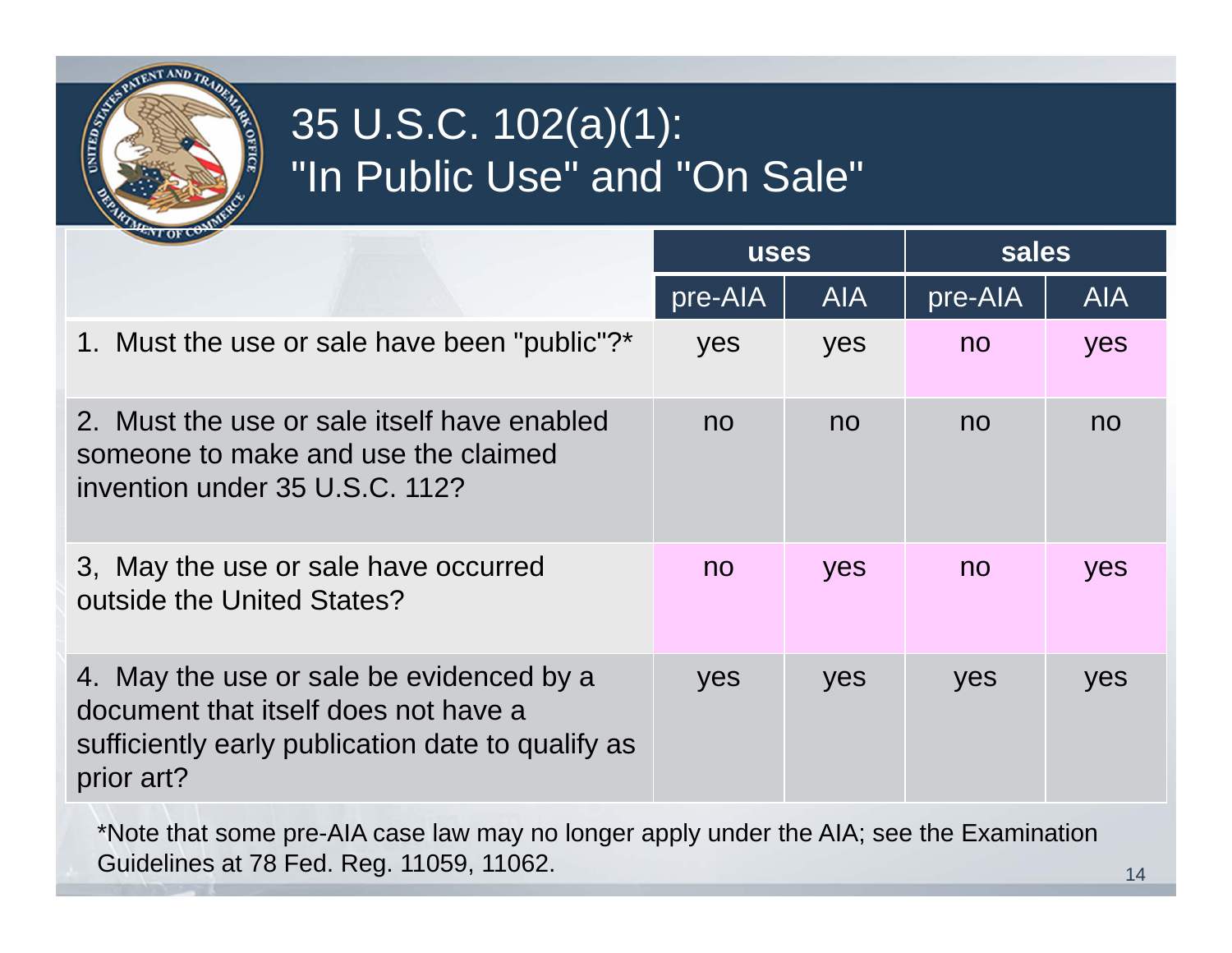

# 35 U.S.C. 102(a)(1): "Otherwise Available to the Public"

"Otherwise available to the public" is a new catch-all provision of 102(a)(1) that has no counterpart in pre-AIA law. For example:

- an oral presentation at a scientific meeting
- a demonstration at a trade show
- a lecture or speech
- a statement made on a radio talk show
- a YouTube video, Web site, or other on-line material (this type of disclosure may also qualify as a printed publication under AIA and pre-AIA law)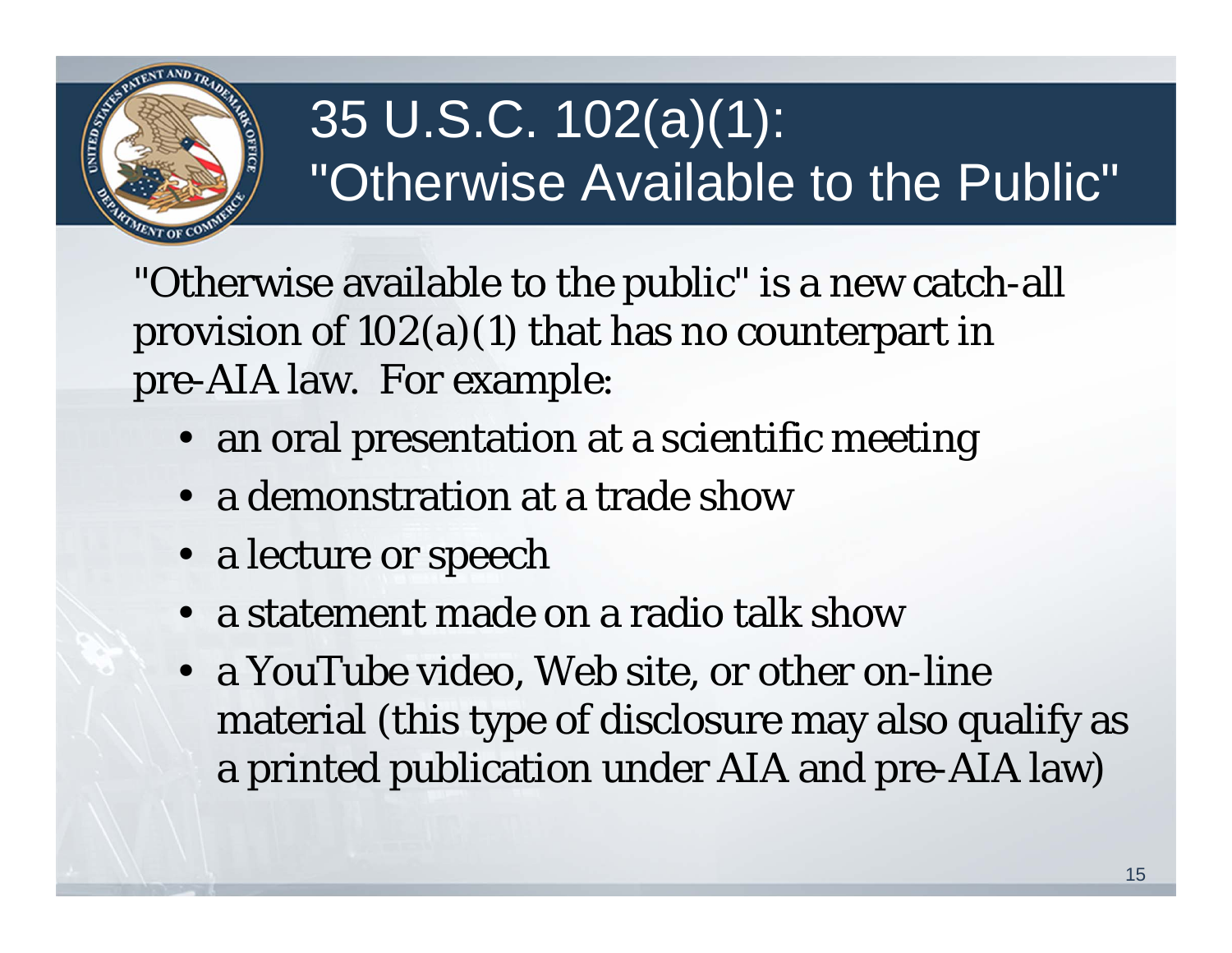

# Exceptions to Prior Art under 35 U.S.C. 102(a)(1)

- Even though a disclosure of subject matter falls within the scope of  $102(a)(1)$ , it may not be used in a prior art rejection if one of the exceptions stated in 102(b)(1) applies.
- The two exceptions are stated in  $102(b)(1)(A)$  and  $102(b)(1)(B)$ , and involve potential prior art disclosures made within the grace period, which is the one-year period preceding the effective filing date of the claimed invention.

### **REMEMBER: The 102(b)(1) exceptions apply to 102(a)(1) prior art!**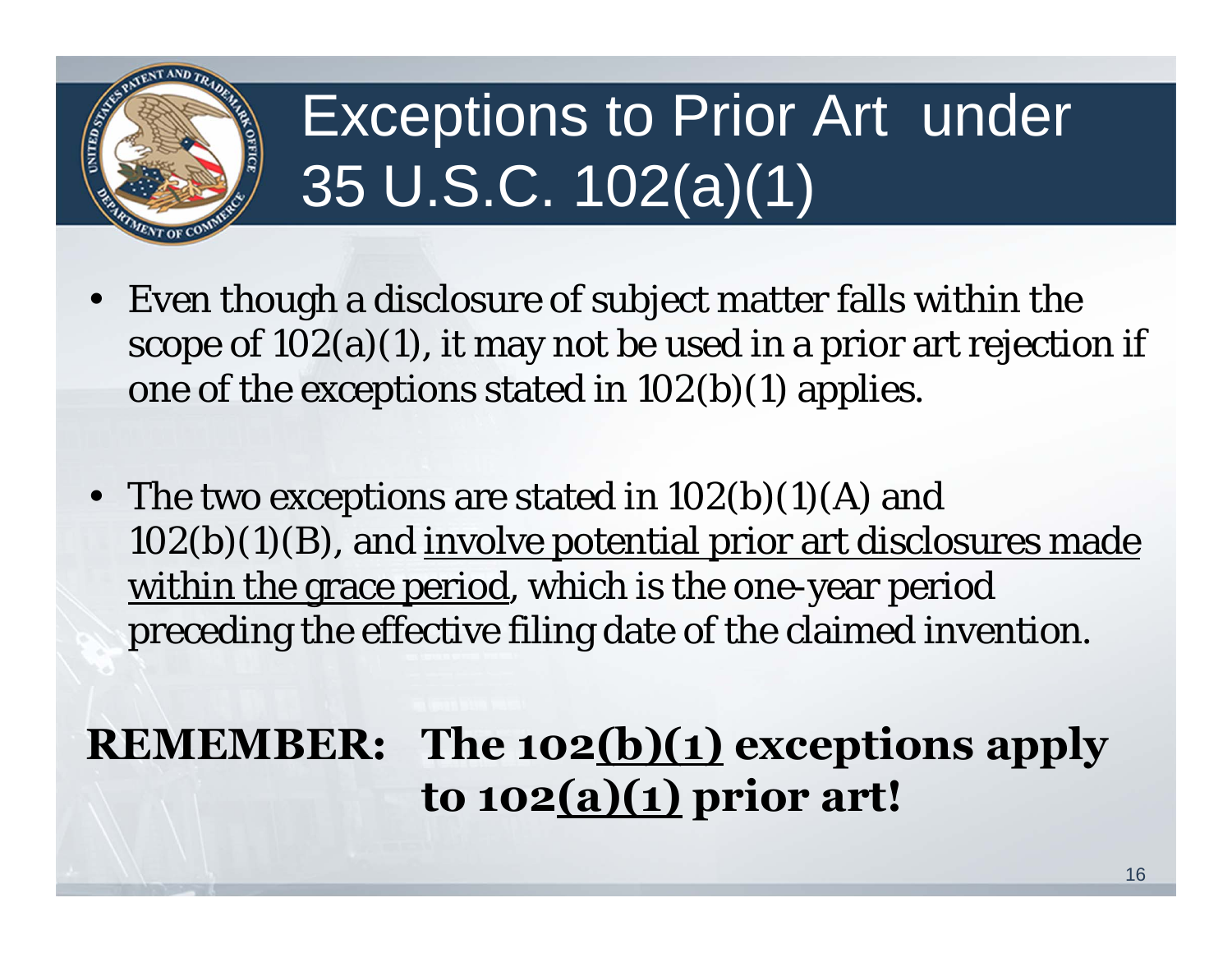

# AIA Statutory Framework

| <b>Prior Art</b><br>35 U.S.C. 102(a)<br>(Basis for Rejection)                                                                                                              | <b>Exceptions</b><br>35 U.S.C. 102(b)<br>(Not Basis for Rejection) |                                                                                                                                                                         |  |
|----------------------------------------------------------------------------------------------------------------------------------------------------------------------------|--------------------------------------------------------------------|-------------------------------------------------------------------------------------------------------------------------------------------------------------------------|--|
| 102(a)(1)<br><b>Disclosure with Prior</b><br><b>Public Availability Date</b>                                                                                               | 102(b)(1)                                                          | (A)<br><b>Grace Period Disclosure by Inventor or</b><br><b>Obtained from Inventor</b><br>(B)<br><b>Grace Period Intervening Disclosure by</b><br><b>Third Party</b>     |  |
| 102(a)(2)<br><b>U.S. Patent,</b><br><b>Published U.S. Patent</b><br><b>Application, and</b><br><b>Published PCT</b><br><b>Application with Prior</b><br><b>Filing Date</b> | 102(b)(2)                                                          | <b>(A)</b><br><b>Disclosure Obtained from Inventor</b><br><b>(B)</b><br><b>Intervening Disclosure by Third Party</b><br><b>(C)</b><br><b>Commonly Owned Disclosures</b> |  |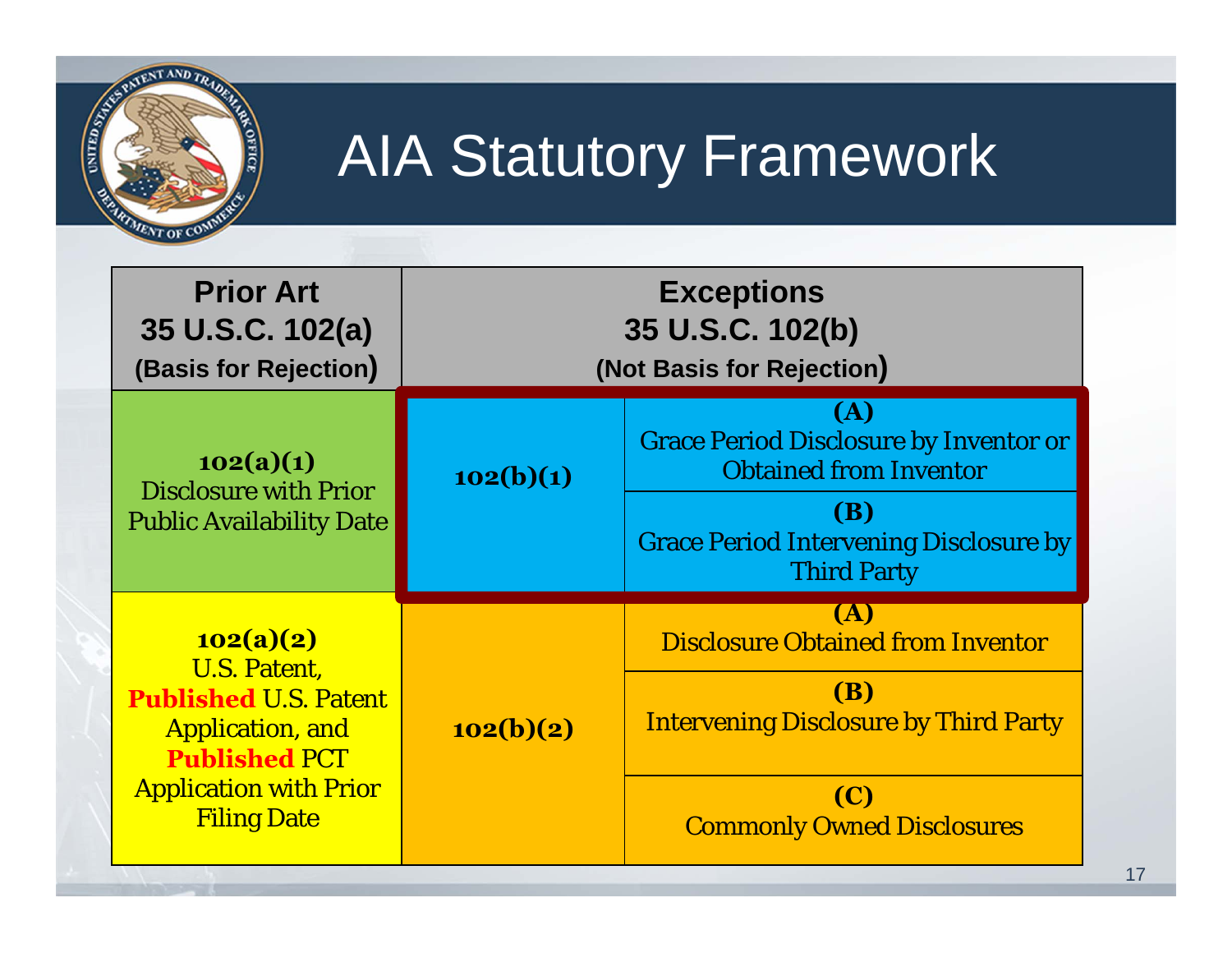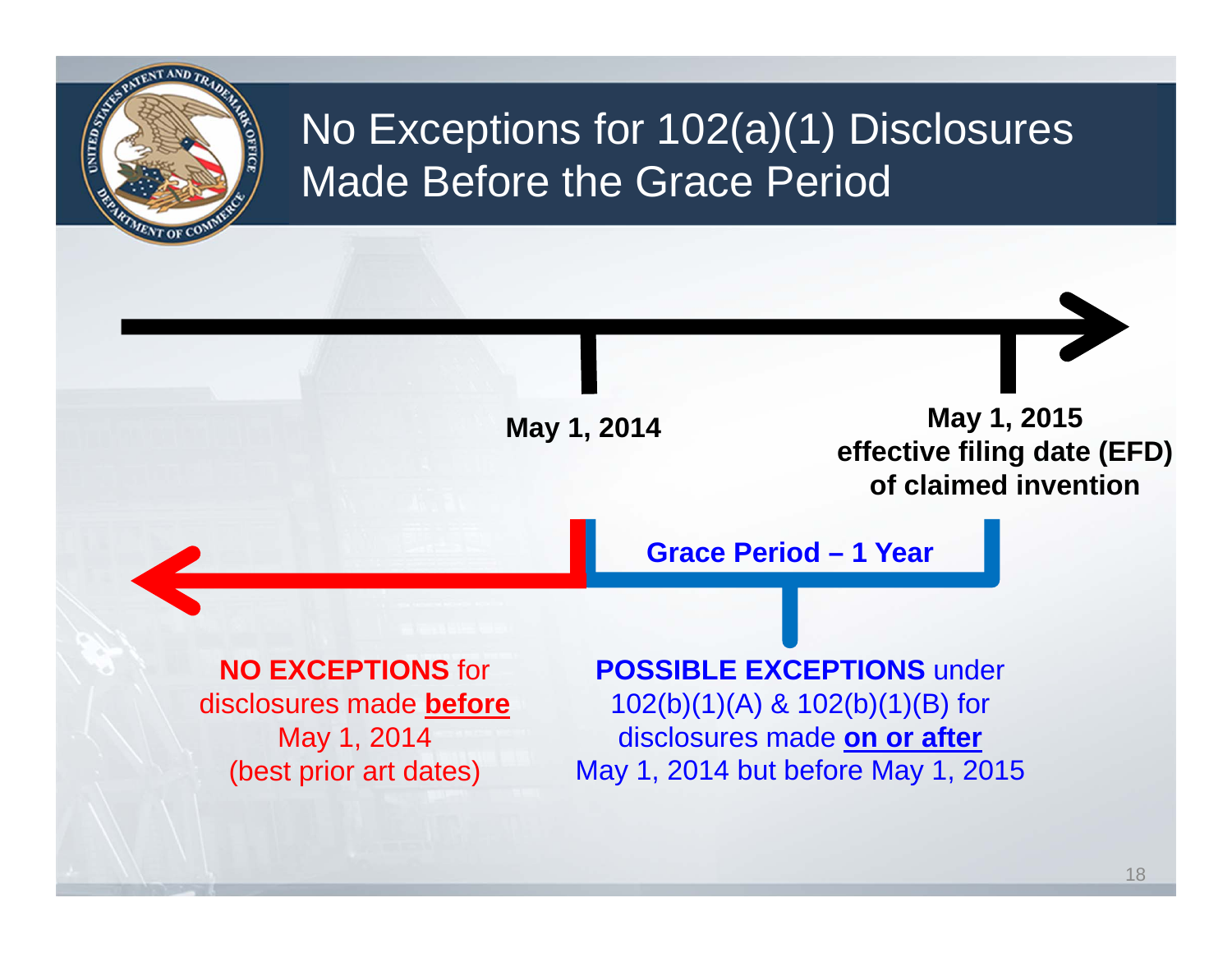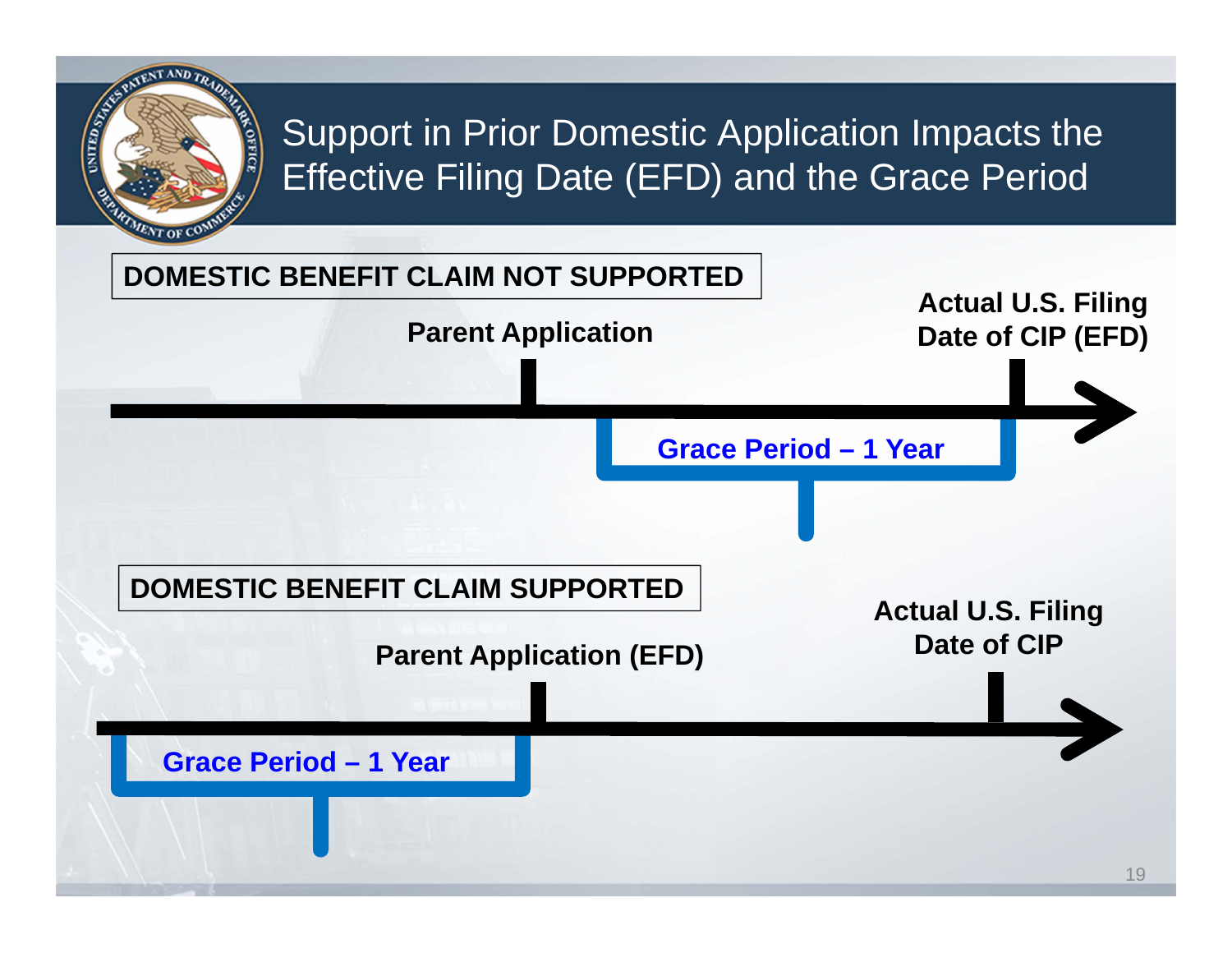

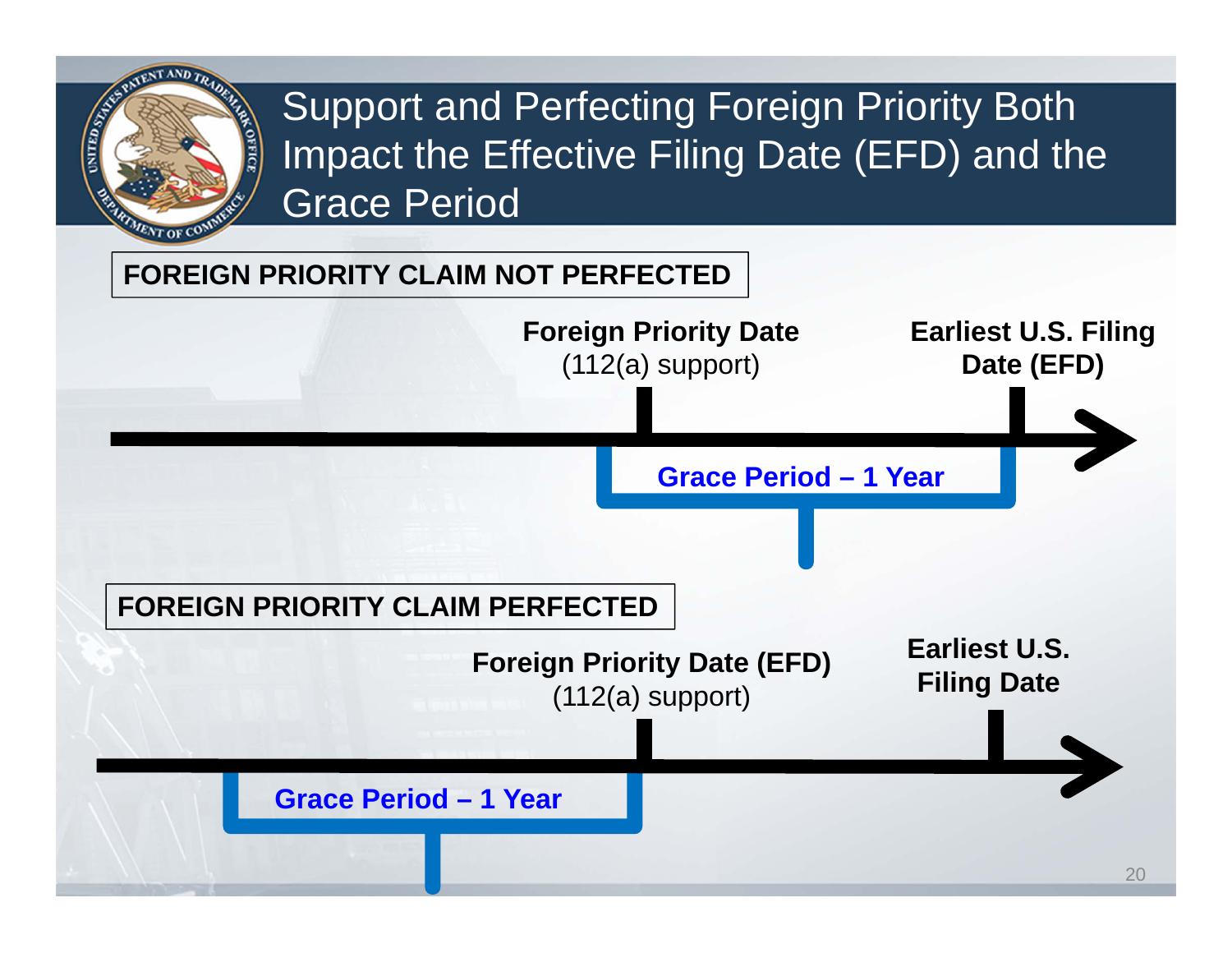

## Foreign Priority and Possible Grace Period Exceptions to 102(a)(1) Prior Art

Foreign priority and time intervals to consider for the 102(a)(1) reference date:

> more than one year before the foreign priority date claimed



one year or less before the foreign priority date claimed

on or after the foreign priority date claimed and before the earliest U.S. filing date (intervening reference)

**date claimed** 21

**1 year before foreign priority earliest U.S. foreign priority date claimed filing date**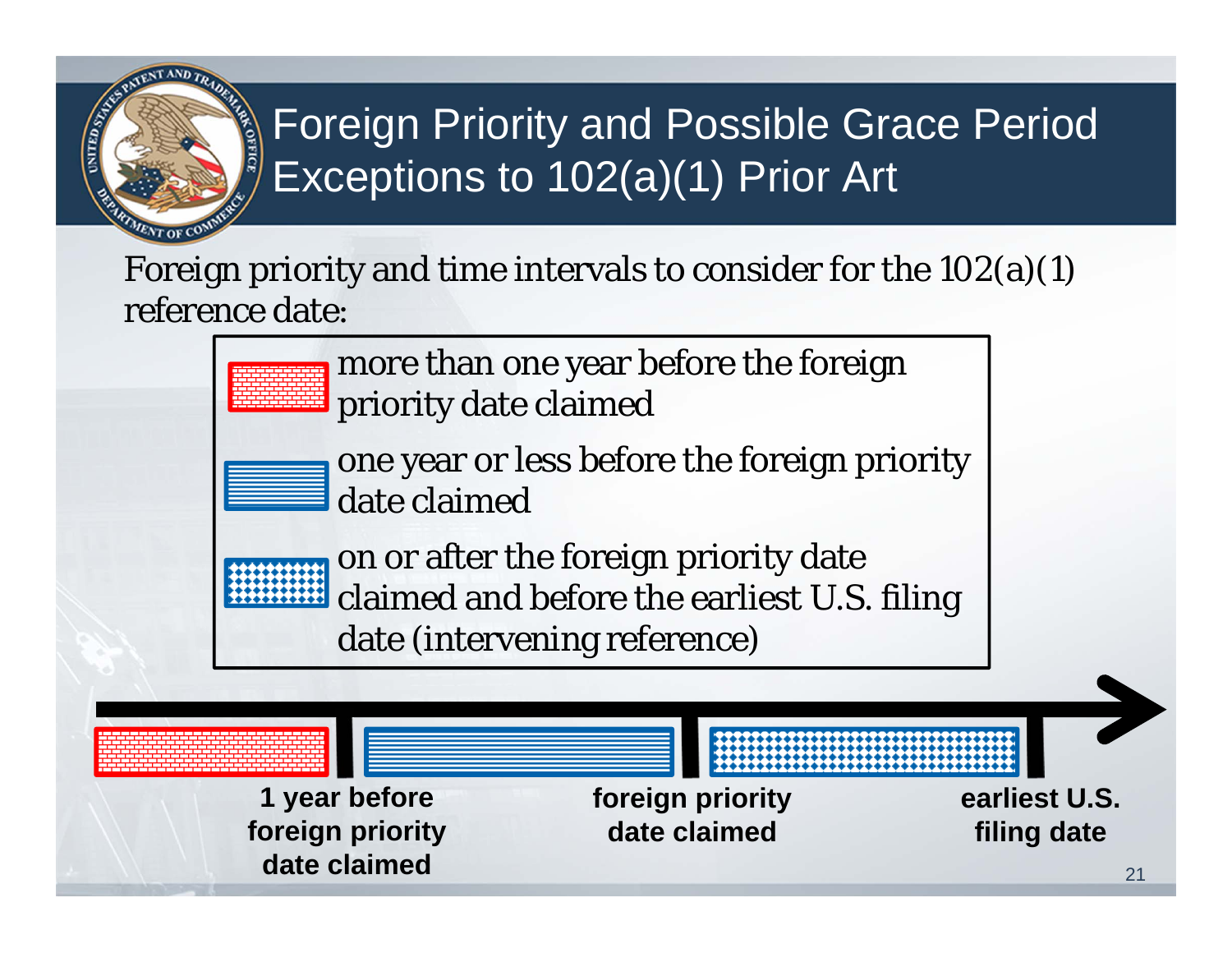

- A 102(a)(1) disclosure made more than one year before the claimed foreign priority date (before the earliest possible effective filing date) has the best prior art date to apply in a rejection.
- • A rejection based upon such a reference CANNOT be overcome by perfecting the foreign priority claim and/or invoking an exception under  $102(b)(1)$ .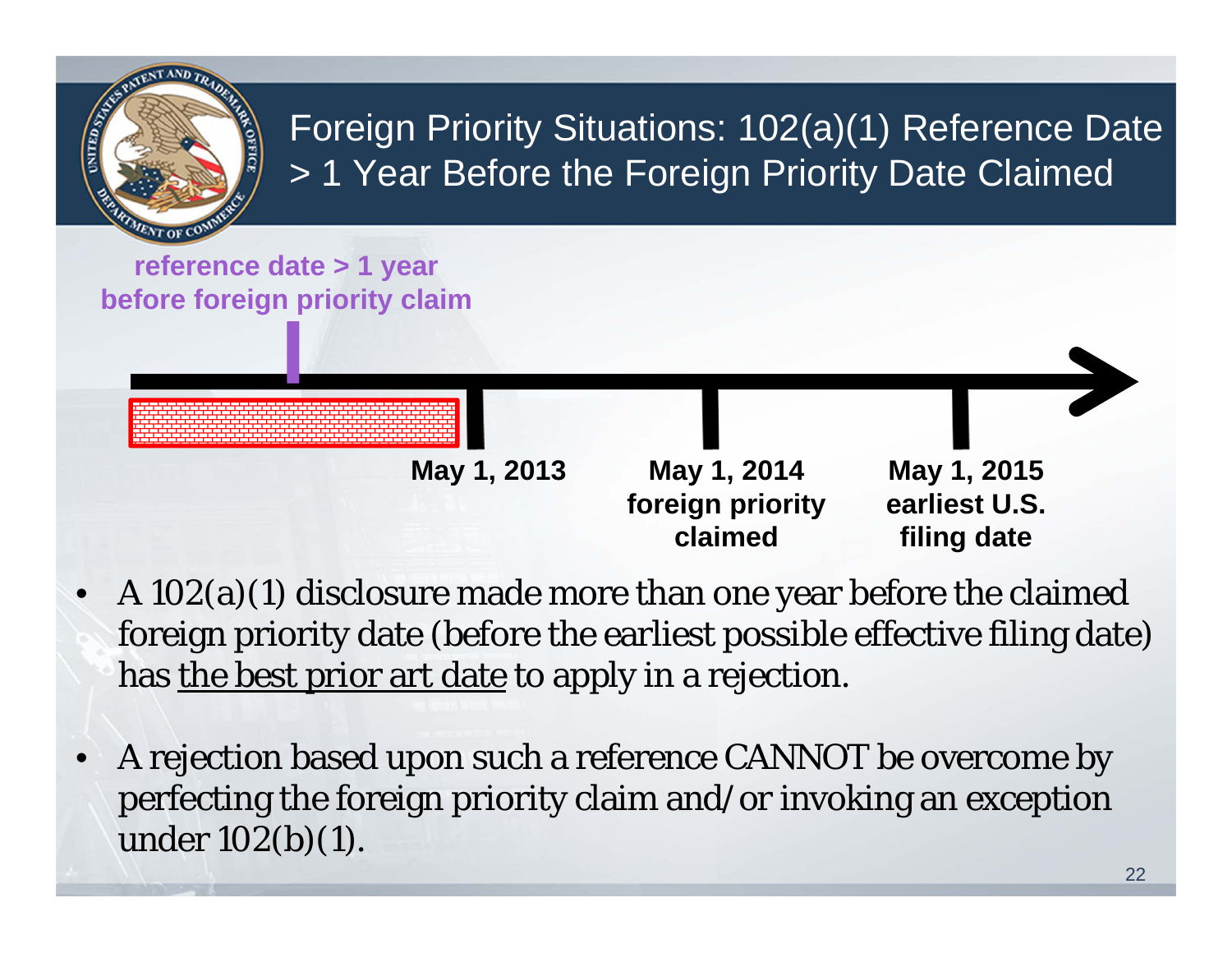

A 102(a)(1) disclosure made one year or less before the claimed foreign priority date (the earliest possible effective filing date) has the second best prior art date to apply in a rejection.

To overcome a proper rejection based on such a reference without amending the claims, the applicant could:

(1) perfect the foreign priority claim AND ALSO

(2) invoke an exception under  $102(b)(1)$ .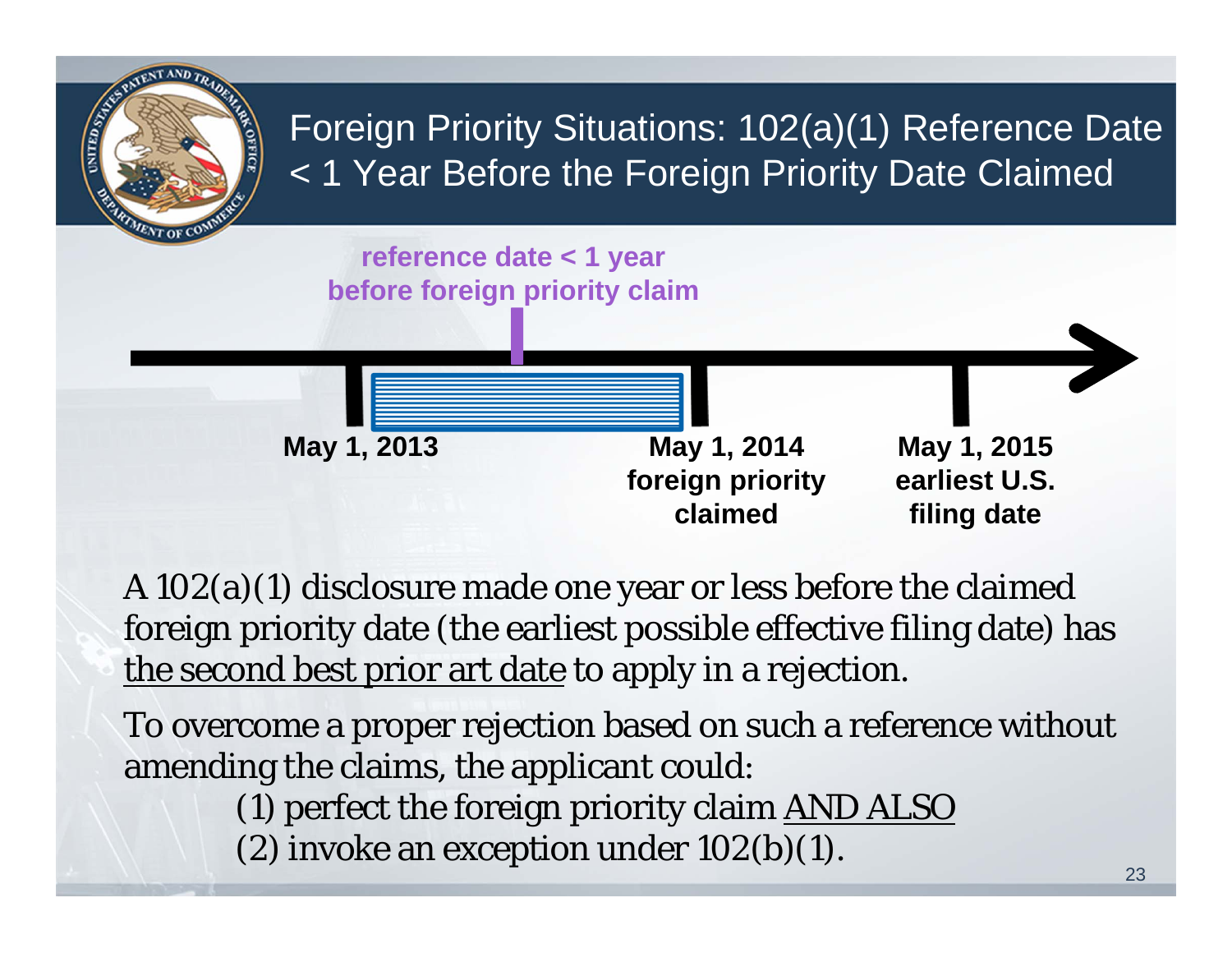

A 102(a)(1) disclosure made before the U.S. filing date but after the claimed foreign priority date has the third best prior art date to apply in a rejection.

To overcome a proper rejection based on such a reference without amending the claims, the applicant could EITHER:

(1) perfect the foreign priority claim  $OR$ 

(2) invoke an exception under  $102(b)(1)$ .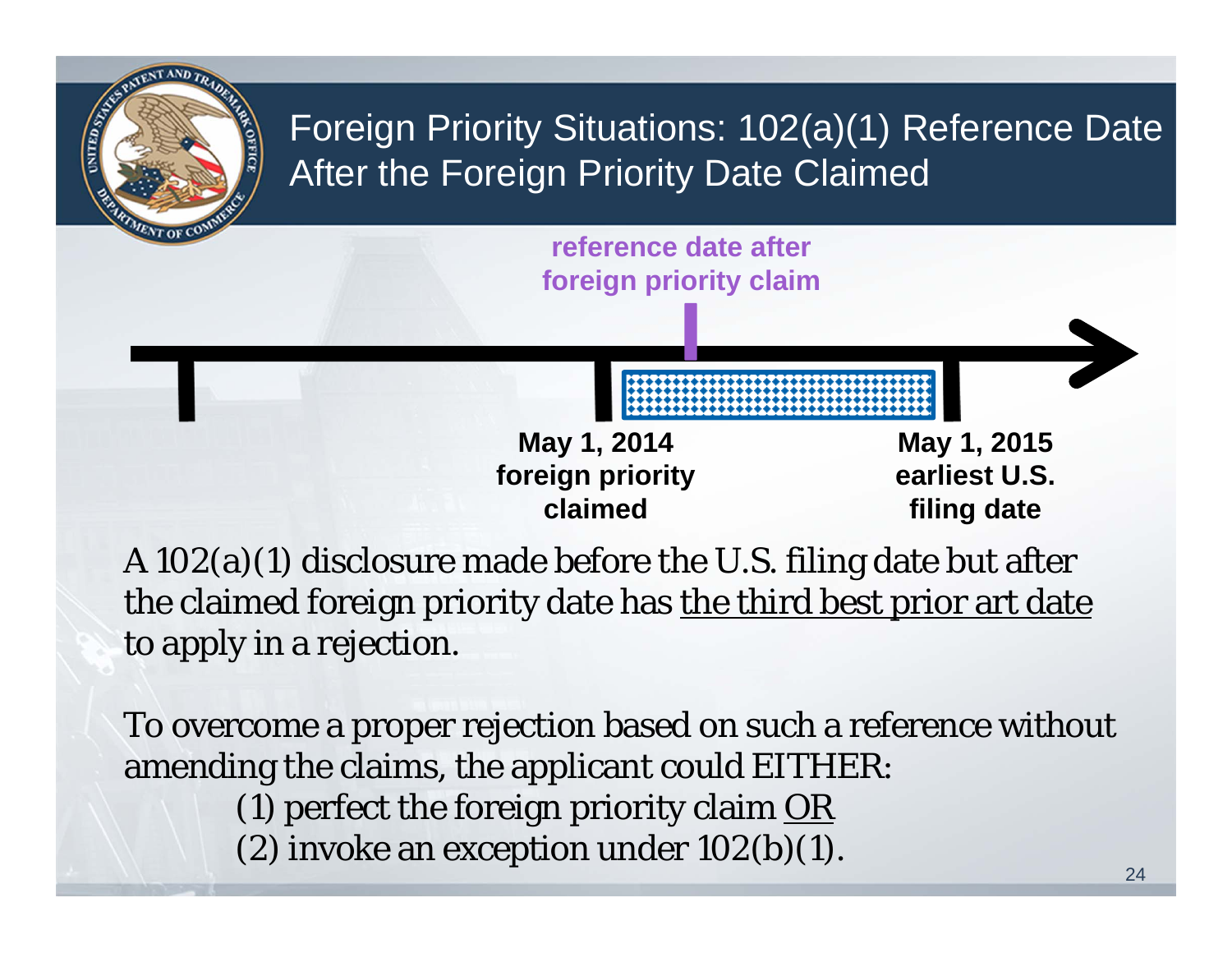

- •Search to find all relevant art.
- • If intervening art is the best art to use in a rejection, the examiner must make and maintain a rejection over such art unless
	- the applicant has perfected the foreign priority claim and
	- the foreign application supports the claimed invention or the applicant has otherwise overcome the rejection.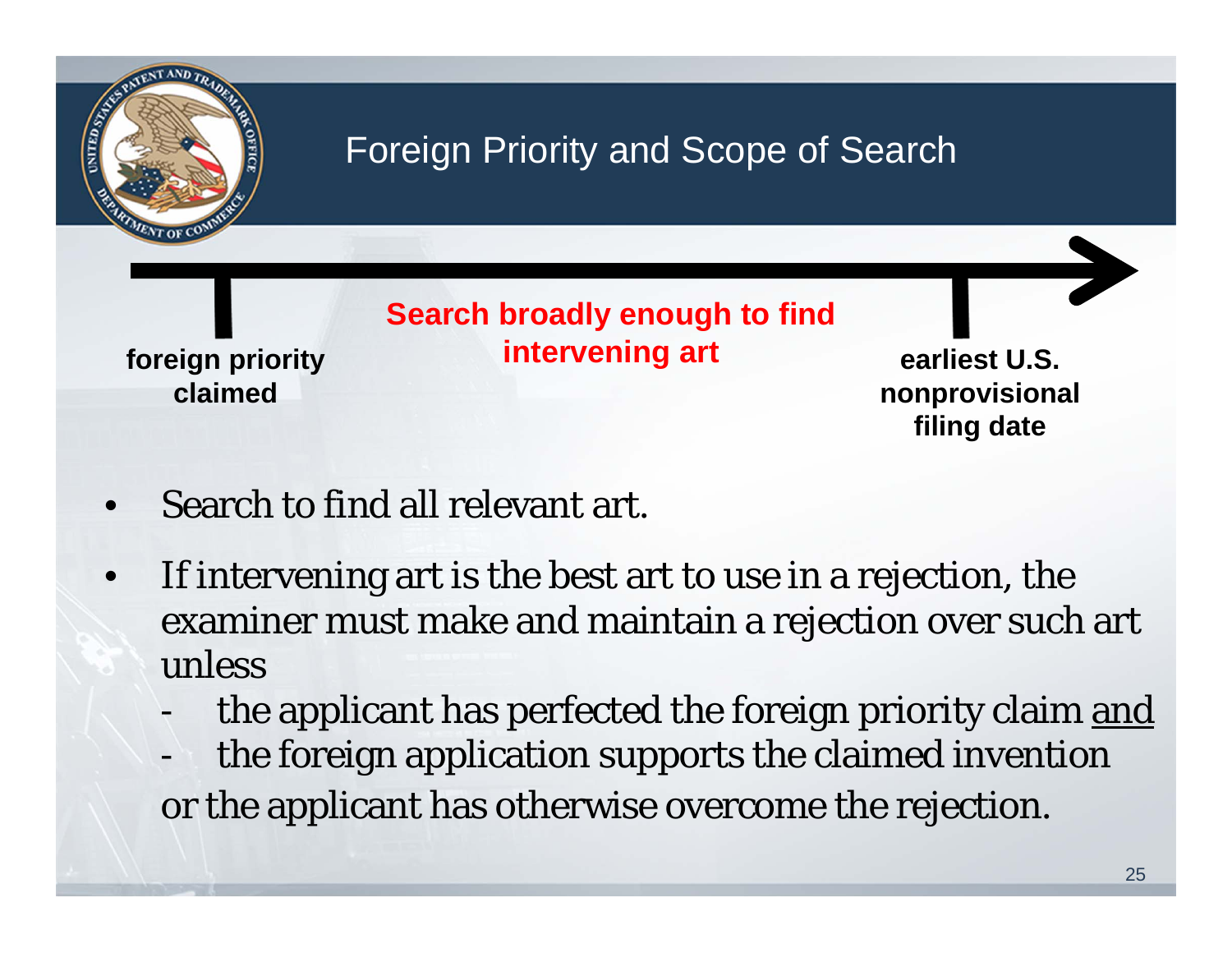

#### 35 U.S.C. 102(b)(1)(A) Exception to 102(a)(1) Prior Art: Inventor-Originated Disclosures

#### (b) EXCEPTIONS.—

(1) DISCLOSURES MADE 1 YEAR OR LESS BEFORE THE EFFECTIVE FILING DATE OF THE CLAIMED INVENTION.—A disclosure made 1 year or less before the effective filing date of a claimed invention shall not be prior art to the claimed invention under subsection (a)(1) if—

(A) the disclosure was made by the inventor or joint inventor or by another who obtained the subject matter disclosed directly or indirectly from the inventor or a joint inventor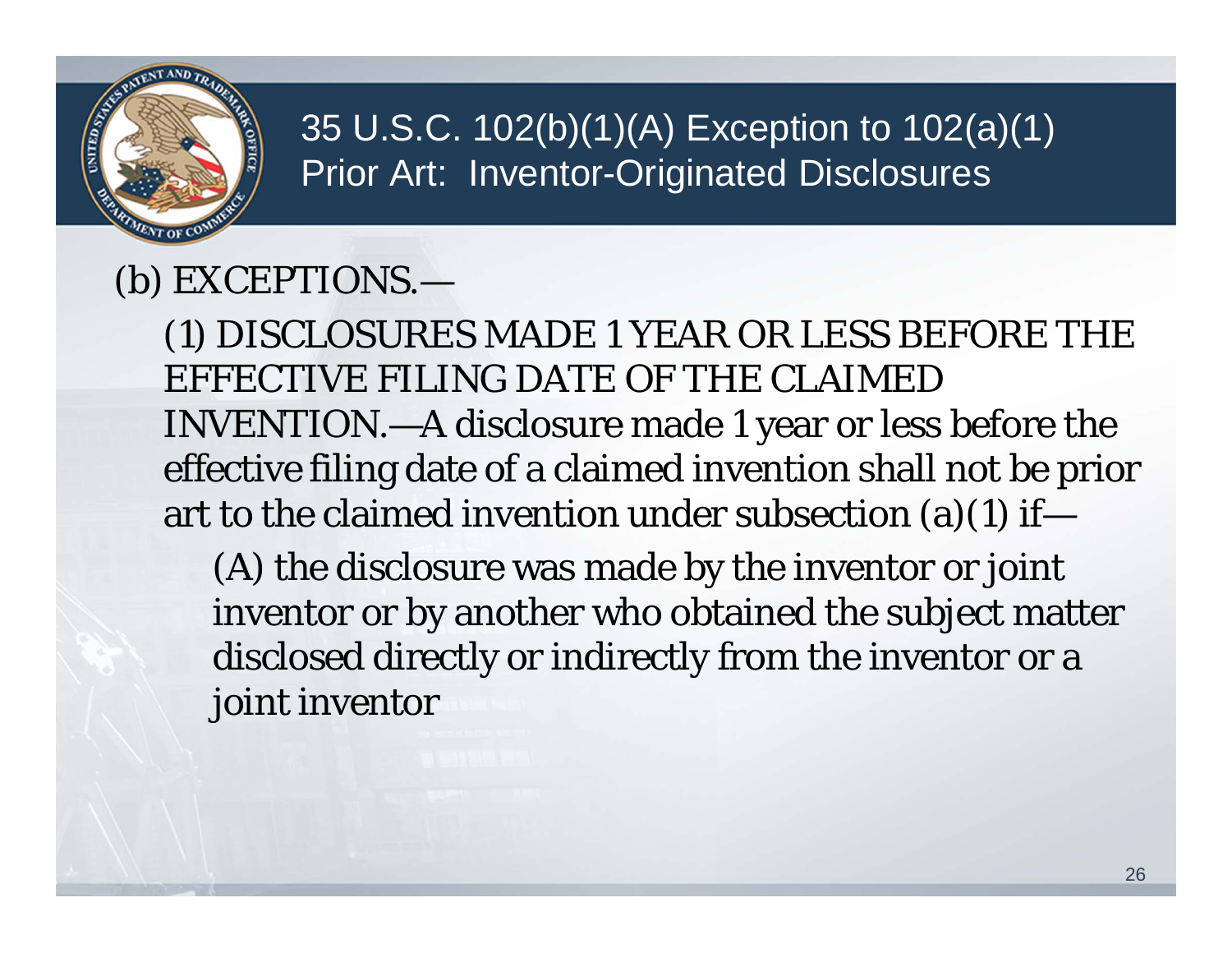

#### 35 U.S.C. 102(b)(1)(A) Exception to 102(a)(1): Inventor-Originated Disclosure During Grace Period

For this exception to apply to a disclosure, the disclosure must be:

- •within the grace period and
- $\bullet$  an "inventor-originated disclosure" that is made by
	- the inventive entity ("the inventor"),
	- one or more joint inventors, or
	- "another" who obtained the disclosed subject matter from the inventor or a joint inventor either directly or indirectly.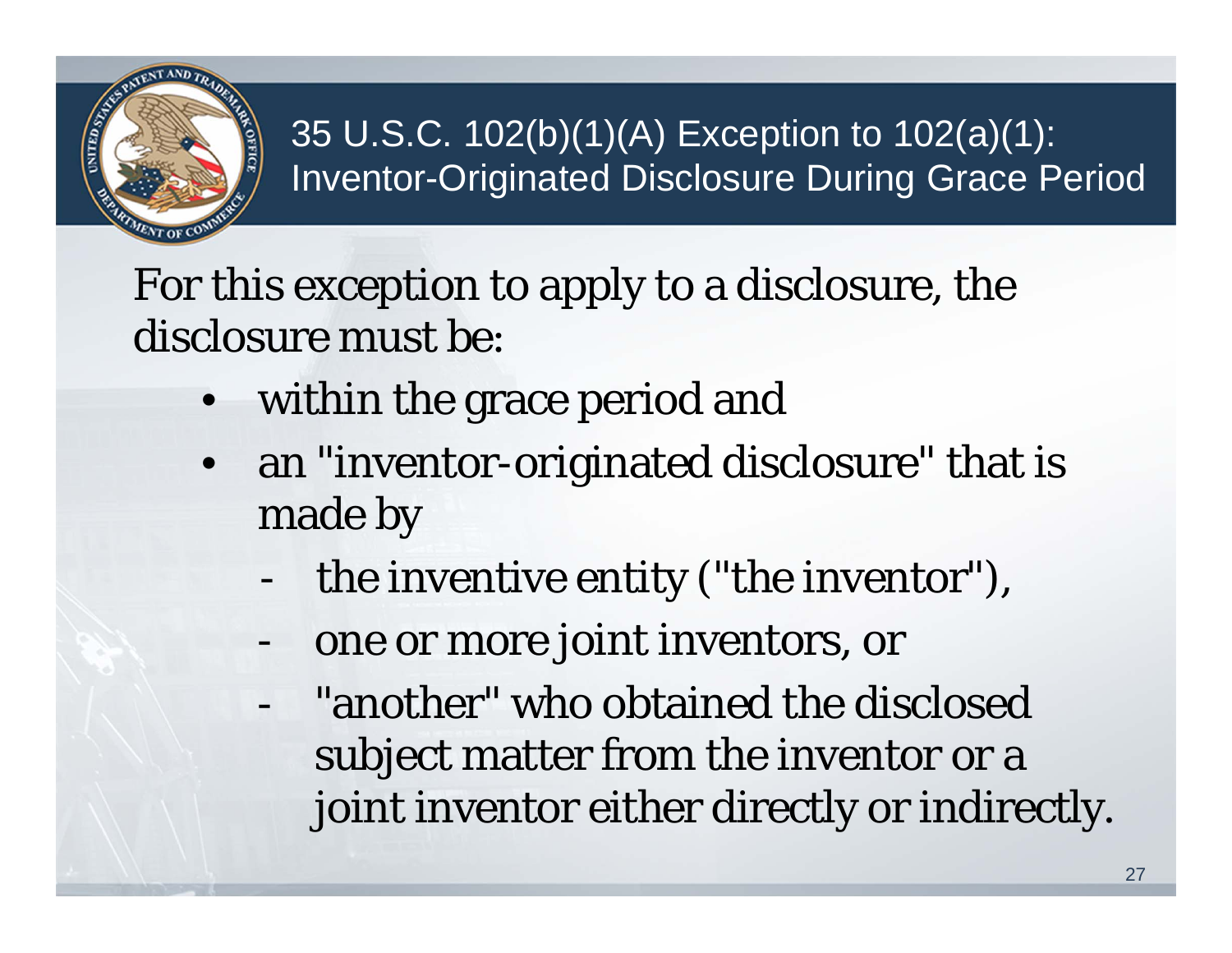

#### 102(b)(1)(A) Exception Applies to a Grace Period Disclosure by the Inventor

**APPLIES!** 

EXCEPTION

May 1, 2014 Al, Bob, & Cy disclose May 1, 2015<br>subject matter EFD of claimed inve

**EFD of claimed invention by Al, Bob, & Cy** 

Even though the disclosure of Al, Bob, and Cy meets the requirements of  $102(a)(1)$ , it is not prior art to the claimed invention because the 102(b)(1)(A) exception applies.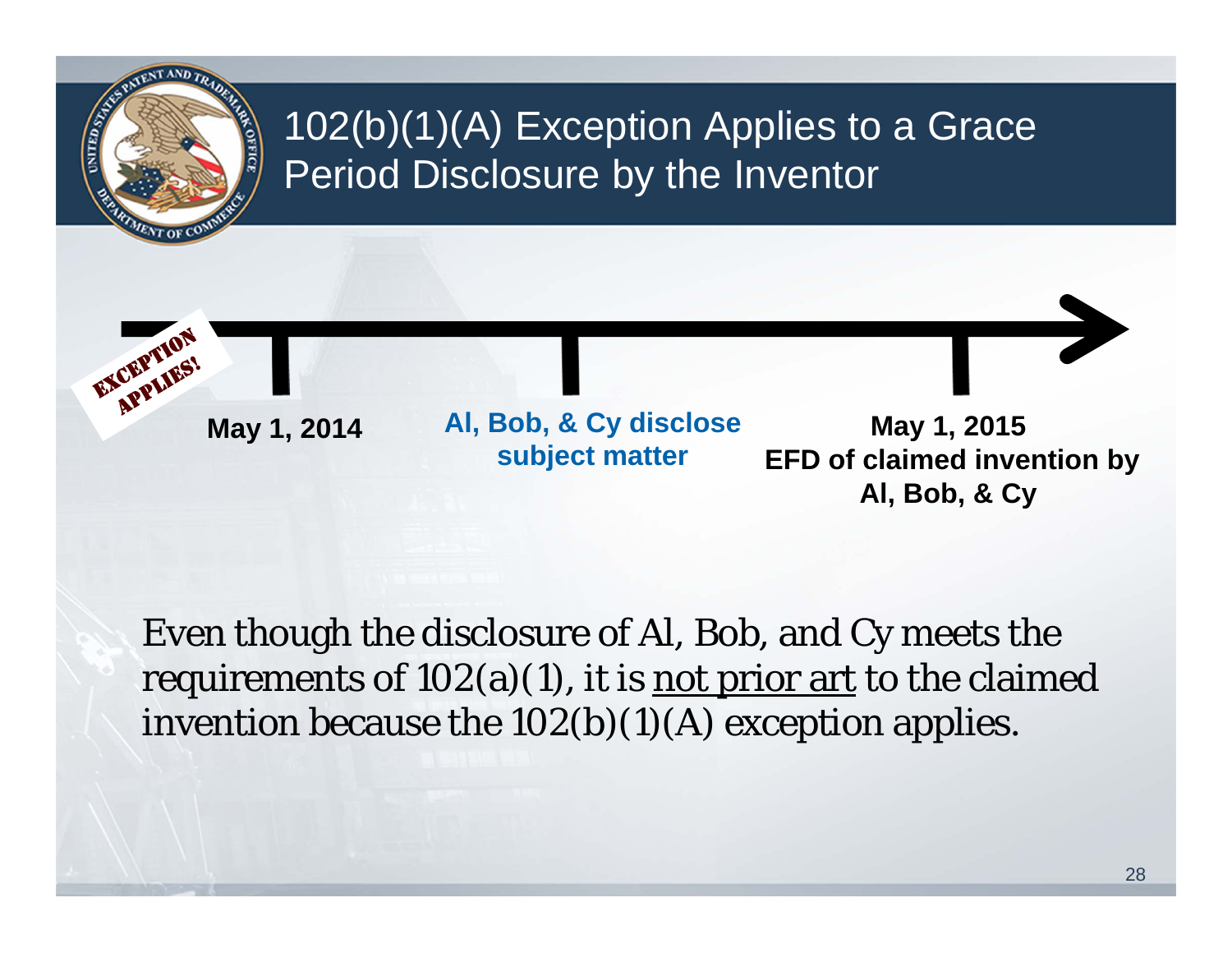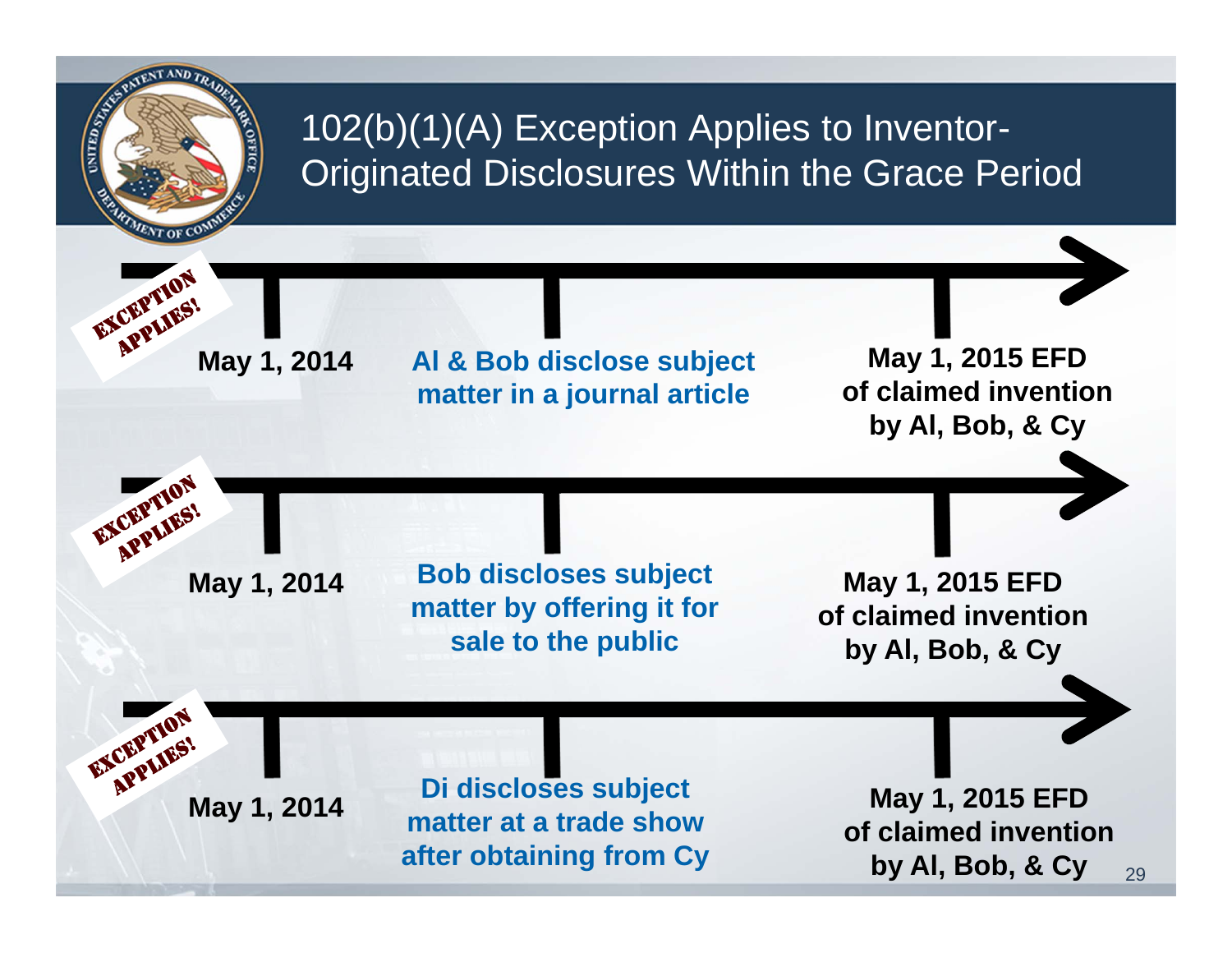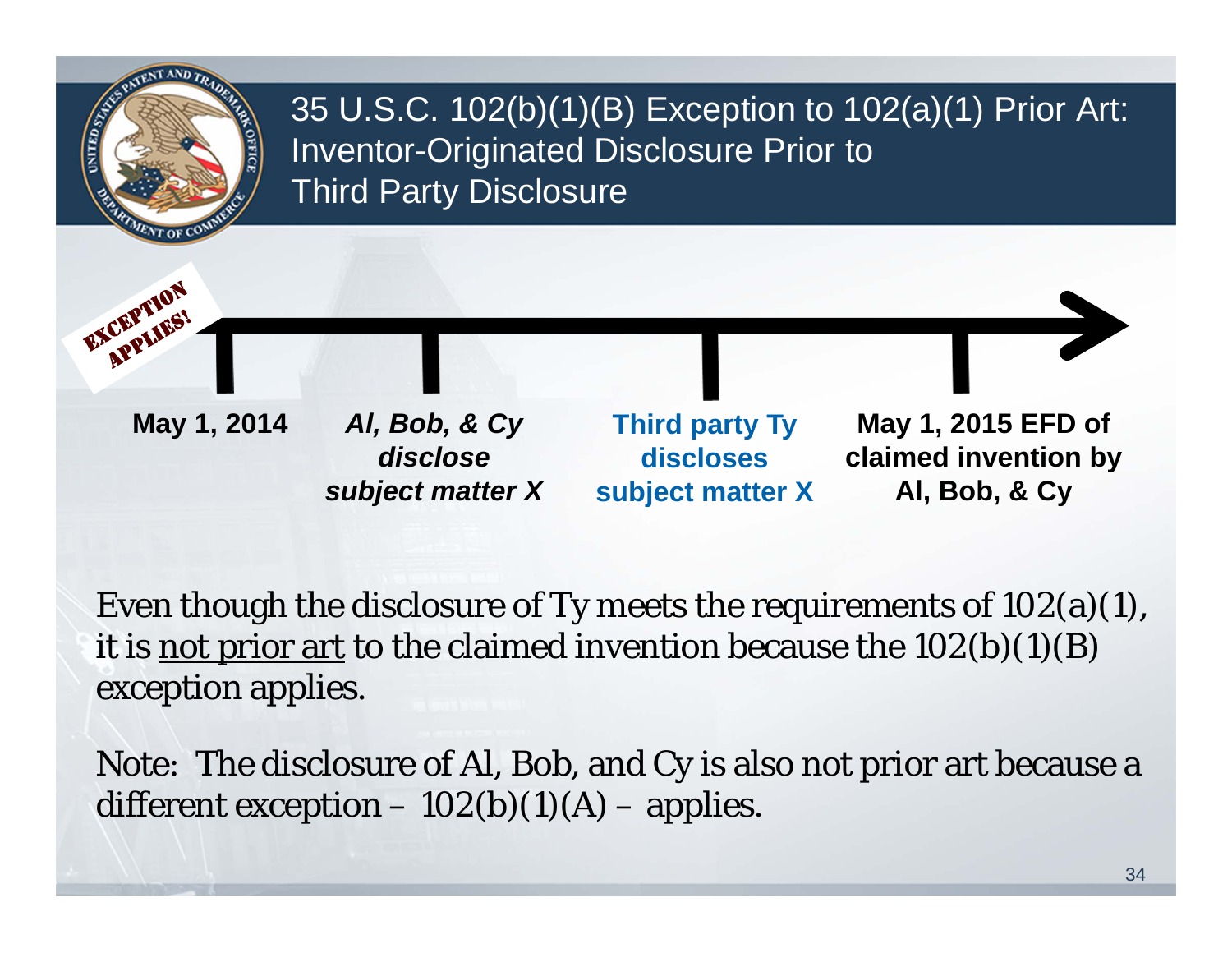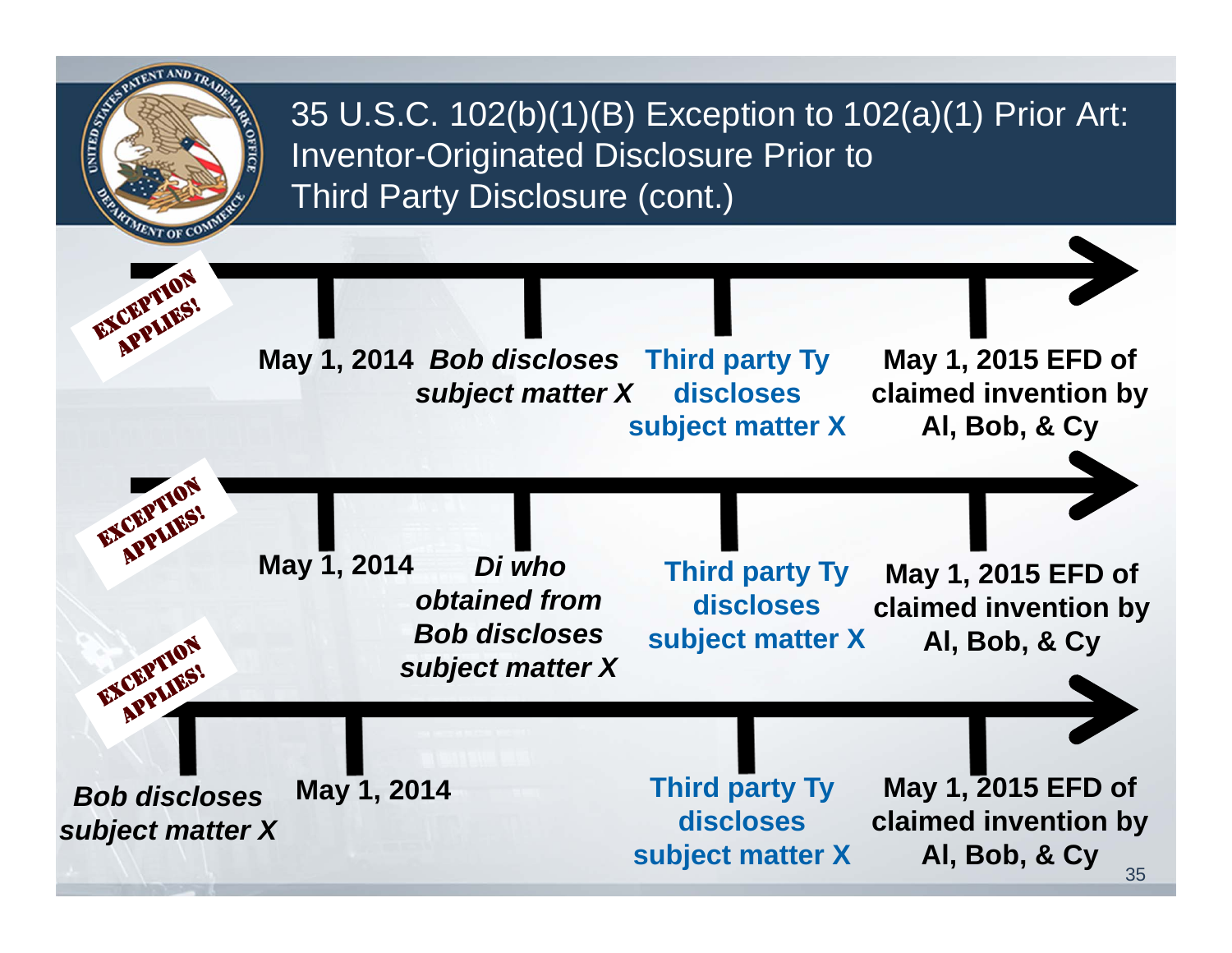

#### "Shielding" the Claimed Invention from Potential Prior Art under 102(b)(1)(B)



prior public disclosure

When the  $102(b)(1)(B)$ exception applies, the inventor's prior public disclosure of subject matter X acts to "shield" the claimed invention from a prior art rejection based on the third party's intervening disclosure of subject matter X.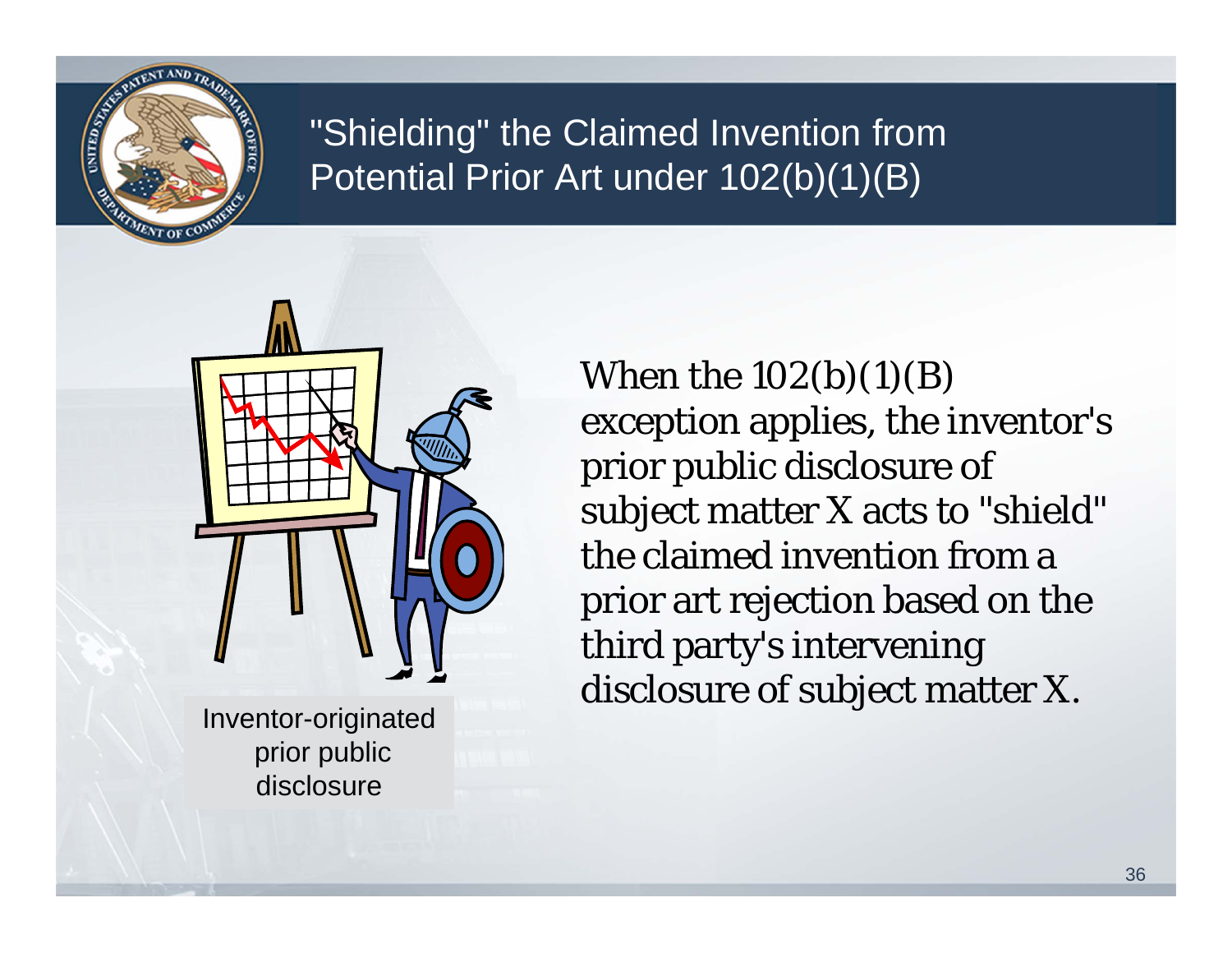

### Mode of Disclosure of the "Subject Matter" under 102(b)(1)(B)

Although the same "subject matter" must be disclosed, there is no requirement:

- that the inventor-originated disclosure and the third party's intervening disclosure be made in the same manner; or
- that the two disclosures be made using identical words, figures, tables, or other forms of expression.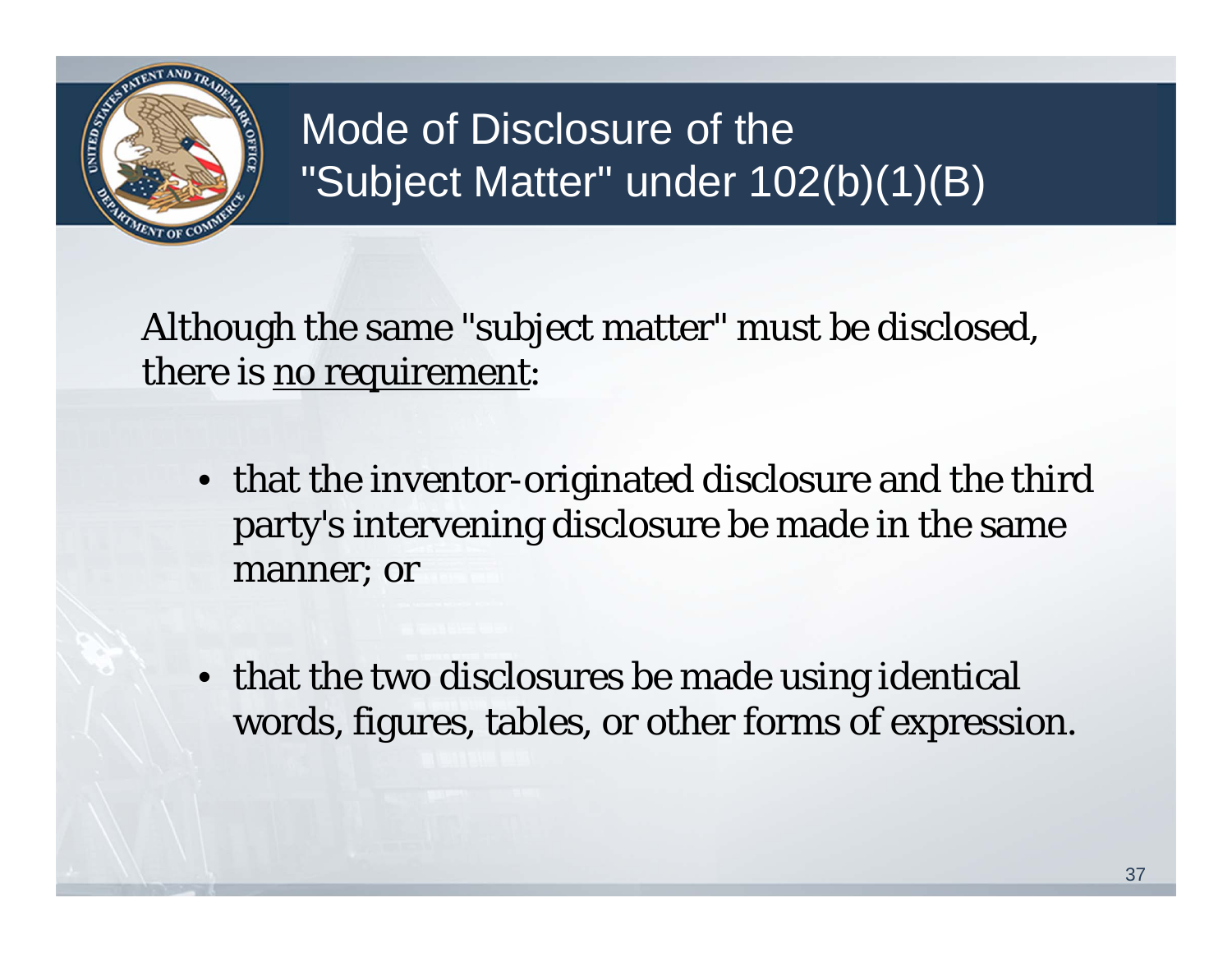

## "The Subject Matter Disclosed" under 102(b)(1)(B)

### **OBVIOUS ≠ SAME SUBJECT MATTER**

Even if an intervening disclosure by a third party is obvious over an inventor-originated prior public disclosure, this is **not** a disclosure of the same subject matter and the  $102(b)(1)(B)$  exception does not apply.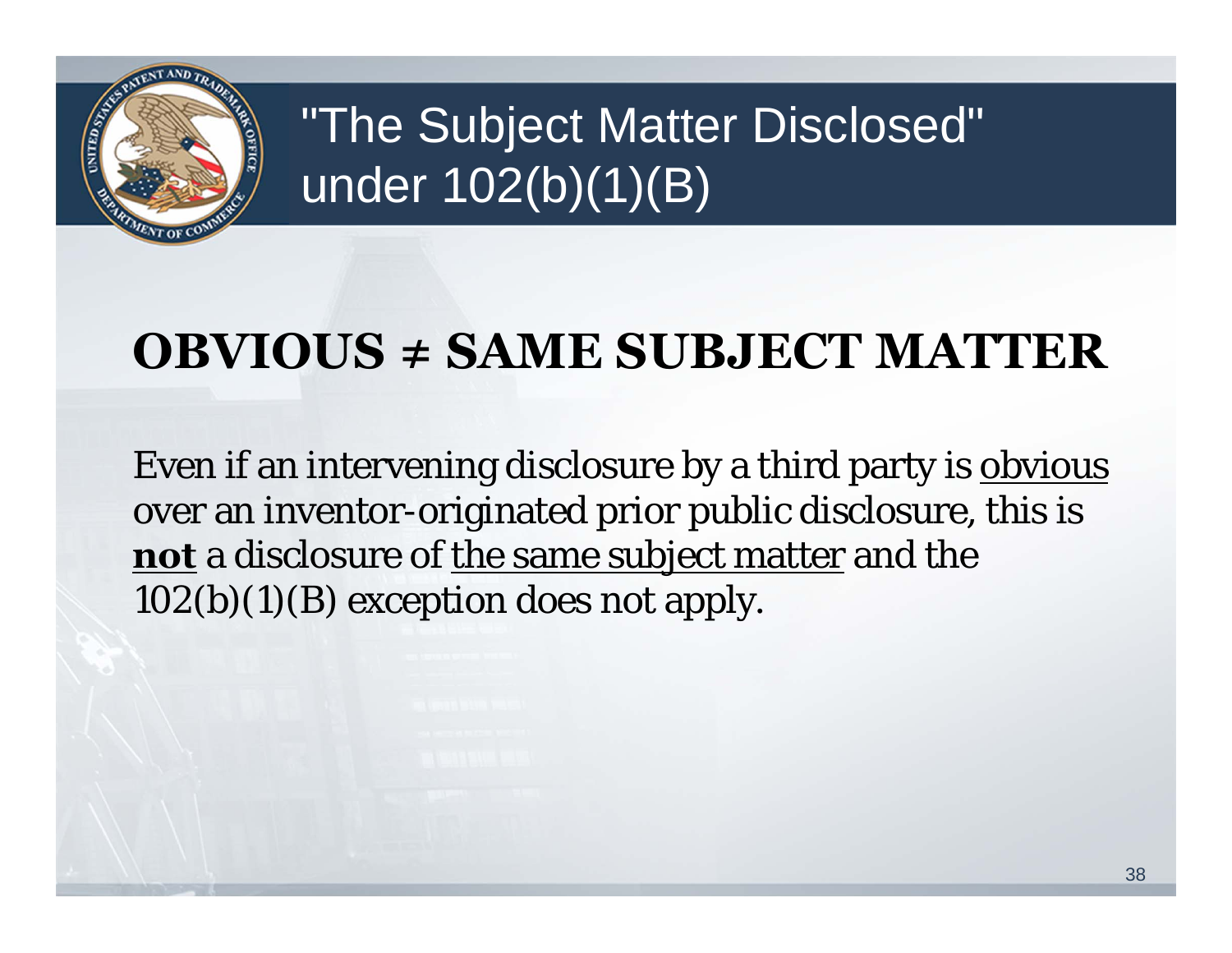

102(b)(1)(B) "Shielding" Only Eliminates "the Same Subject Matter" as Prior Art under 102(a)(1)

#### **IMPORTANT!**

- Only that portion of the third party's intervening disclosure that was previously in an inventor-originated disclosure (i.e., "the same subject matter") is unavailable as prior art when the  $102(b)(1)(B)$  exception applies.
- Any portion of the third party's intervening disclosure that was not part of the previous inventor-originated disclosure is still available for use in a prior art rejection. In other words, the claimed invention is not shielded from that portion of the third party's disclosure.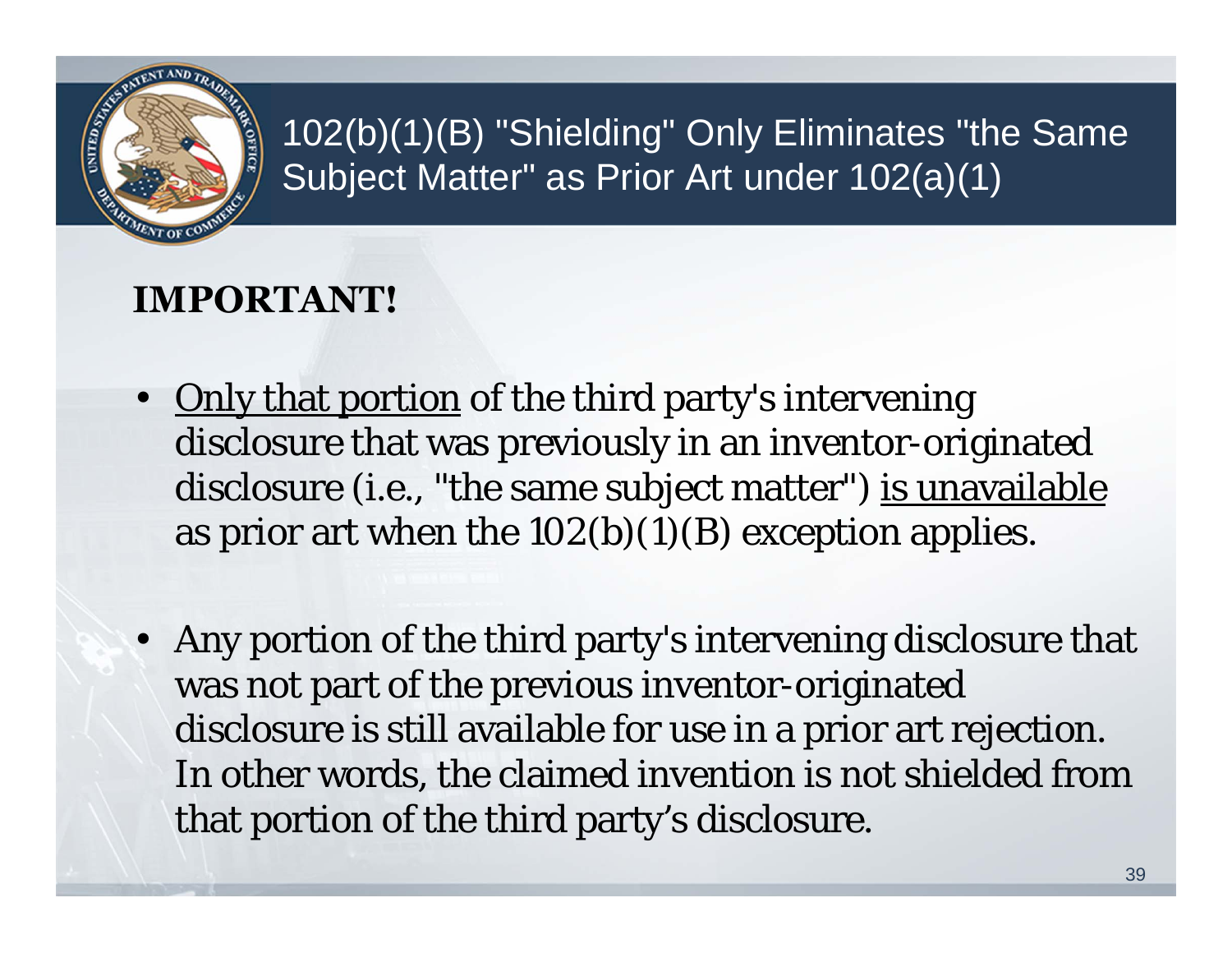

Does the Inventor-Originated Disclosure Shield the Claimed Invention from the Third Party's Intervening Disclosure under 102(b)(1)(B)?

When considering whether a shield applies, the examiner should ask:

What <u>subject matter</u> of the third party's intervening disclosure is found in a previous inventor-originated public disclosure?

**IMPORTANT:** For the purpose of applying the exception, it is not proper to compare either the inventor's prior disclosure or the third party's intervening disclosure to the claimed invention.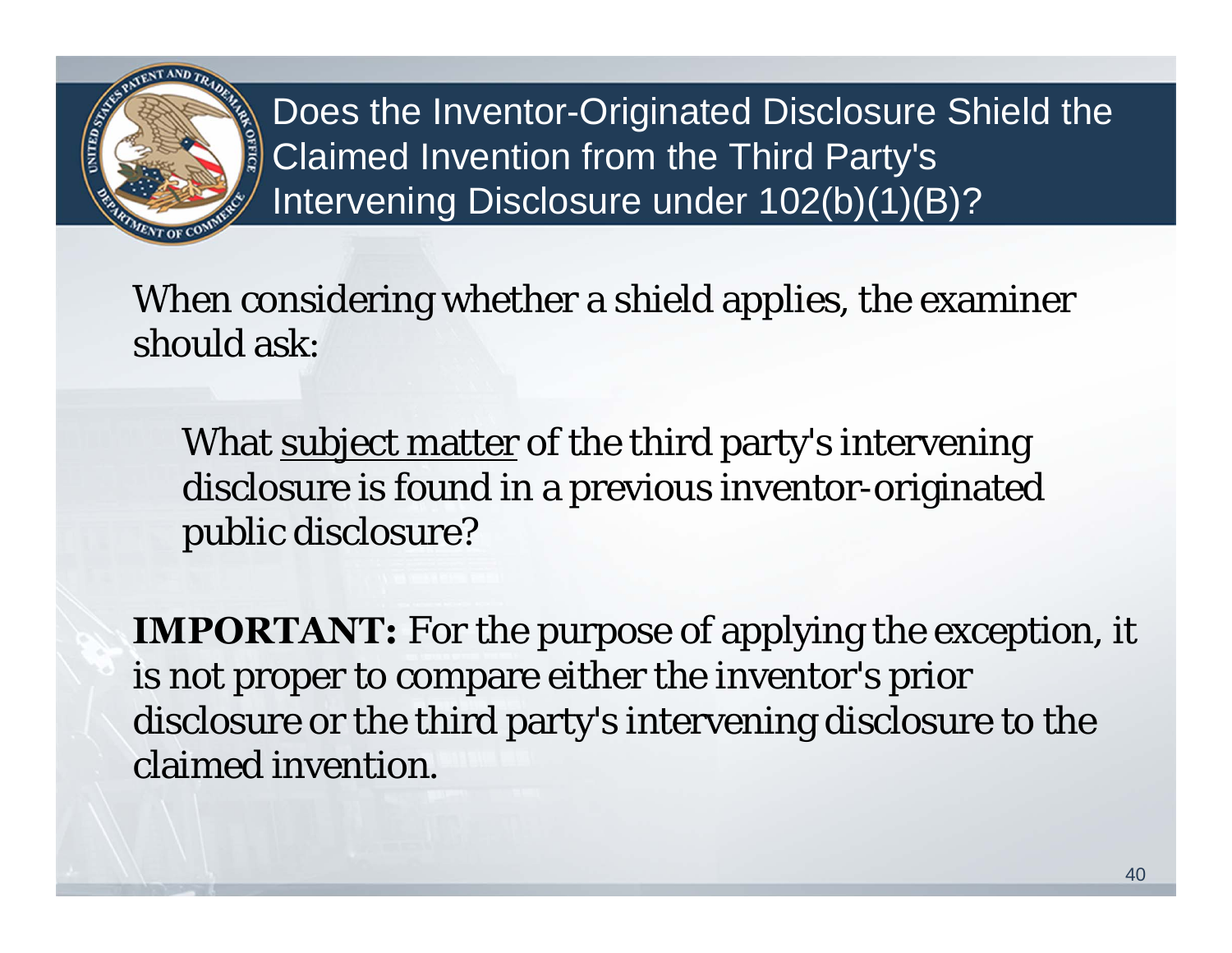

Does the Inventor's Disclosure Shield the Claimed Invention from the Third Party's Intervening Disclosure under 102(b)(1)(B)?

| inventor's<br>prior public<br>disclosure | third party's<br>intervening<br>disclosure                                                                    | Does the inventor's prior public disclosure<br>act as a shield?                                                       |
|------------------------------------------|---------------------------------------------------------------------------------------------------------------|-----------------------------------------------------------------------------------------------------------------------|
| $X$ (e.g., a<br>flat-head<br>screw)      | General category that<br>includes X (e.g., a<br>screw)                                                        | Yes. Rejection cannot be based on third party's<br>disclosure of a general category that includes<br>X.               |
| $X$ (e.g., a<br>flat-head<br>screw)      | List of species that<br>includes X (e.g., flat-<br>head screw, Phillips<br>head screw, and hex<br>head screw) | Partially. Rejection can be based on third<br>party's disclosure of other species, but not on<br>the disclosure of X. |
| General<br>category<br>(e.g.,<br>screws) | A species within the<br>general category (e.g.,<br>flat-head screw)                                           | No. Rejection can be based on third party's<br>disclosure of the species.<br>41                                       |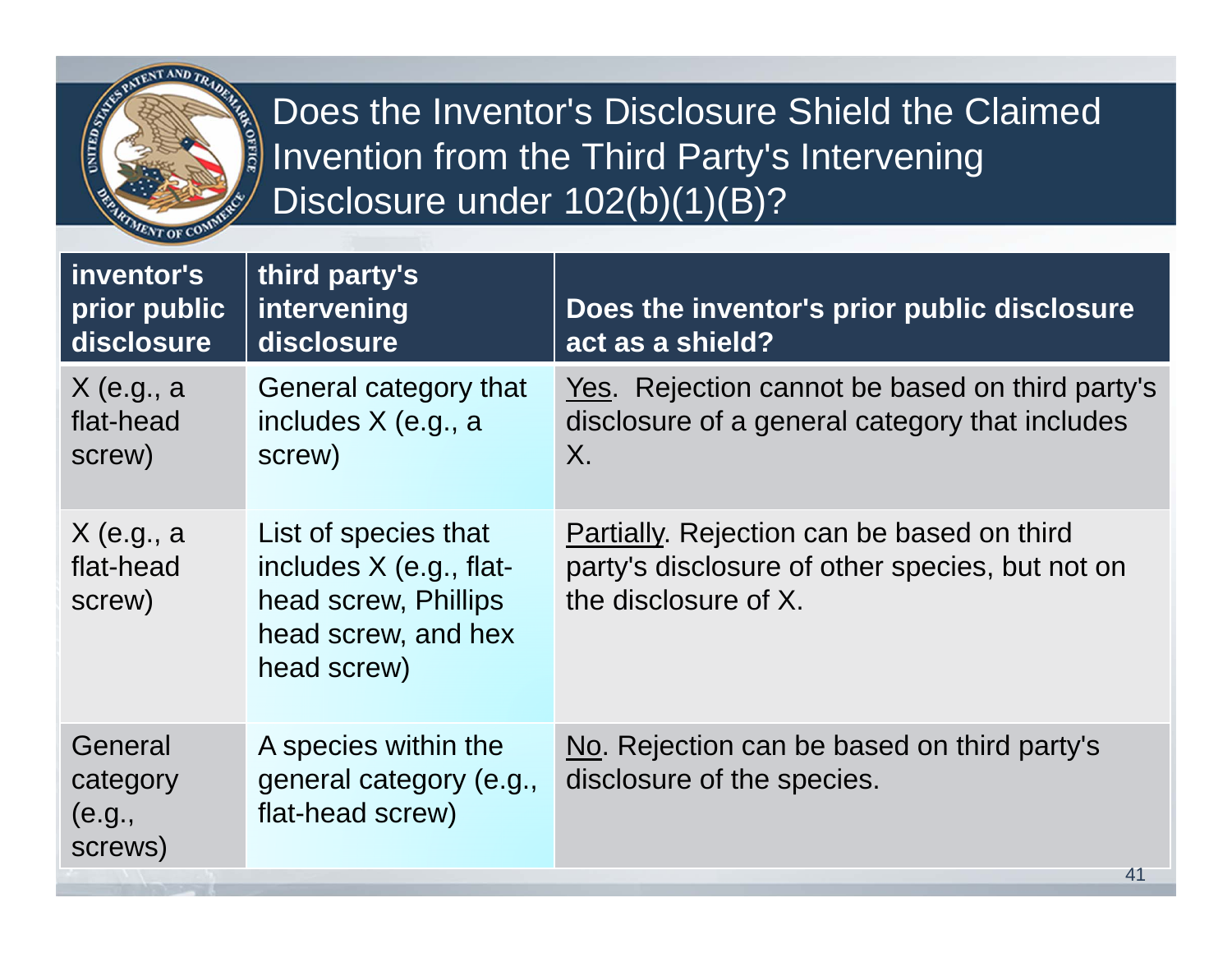

Does the Inventor's Disclosure Shield the Claimed Invention from the Third Party's Intervening Disclosure under 102(b)(1)(B)?

| inventor's<br>prior public<br>disclosure | third party's<br>intervening<br>disclosure                              | Does the inventor's prior public<br>disclosure act as a shield?                                                       |
|------------------------------------------|-------------------------------------------------------------------------|-----------------------------------------------------------------------------------------------------------------------|
| $X$ (e.g., methyl)                       | General category (e.g.,<br>alkyl)                                       | Yes. Rejection cannot be based on third<br>party's disclosure of a general category that<br>includes X.               |
| $X$ (e.g., methyl)                       | List of species that<br>includes X (e.g., methyl,<br>ethyl, and propyl) | Partially. Rejection can be based on third<br>party's disclosure of other species, but not<br>on the disclosure of X. |
| General<br>category (e.g.,<br>alkyl)     | Species X (e.g., methyl)<br>within the general<br>category              | No. Rejection can be based on third party's<br>disclosure of the species.                                             |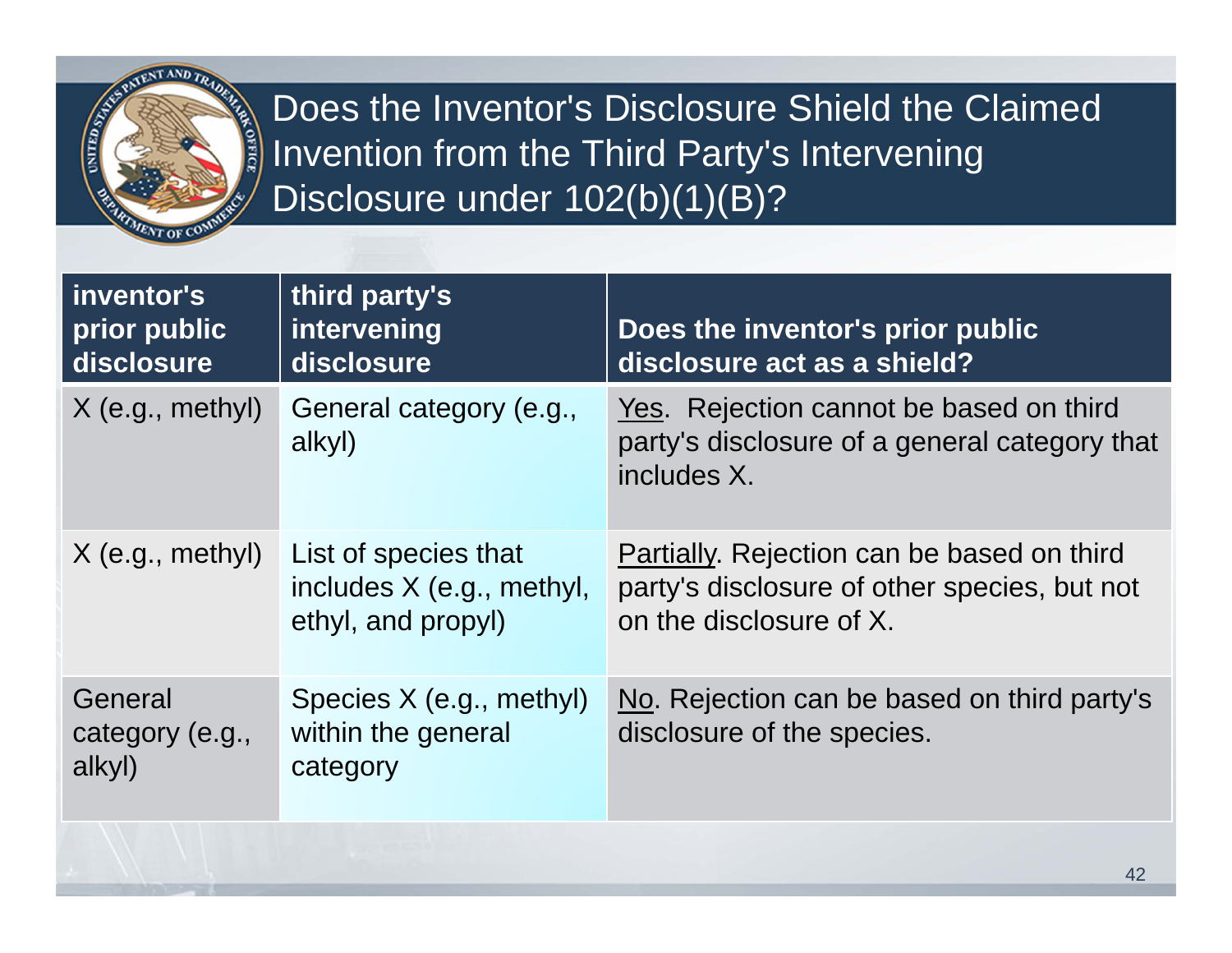

# Topics for Discussion



- Introduction to prior art and effective filing date
- 35 U.S.C. 102(a)(1) and its exceptions
- 35 U.S.C.  $102(a)(2)$  and its exceptions
- Declarations under 37 CFR 1.130
- Obviousness rejections under 35 U.S.C. 103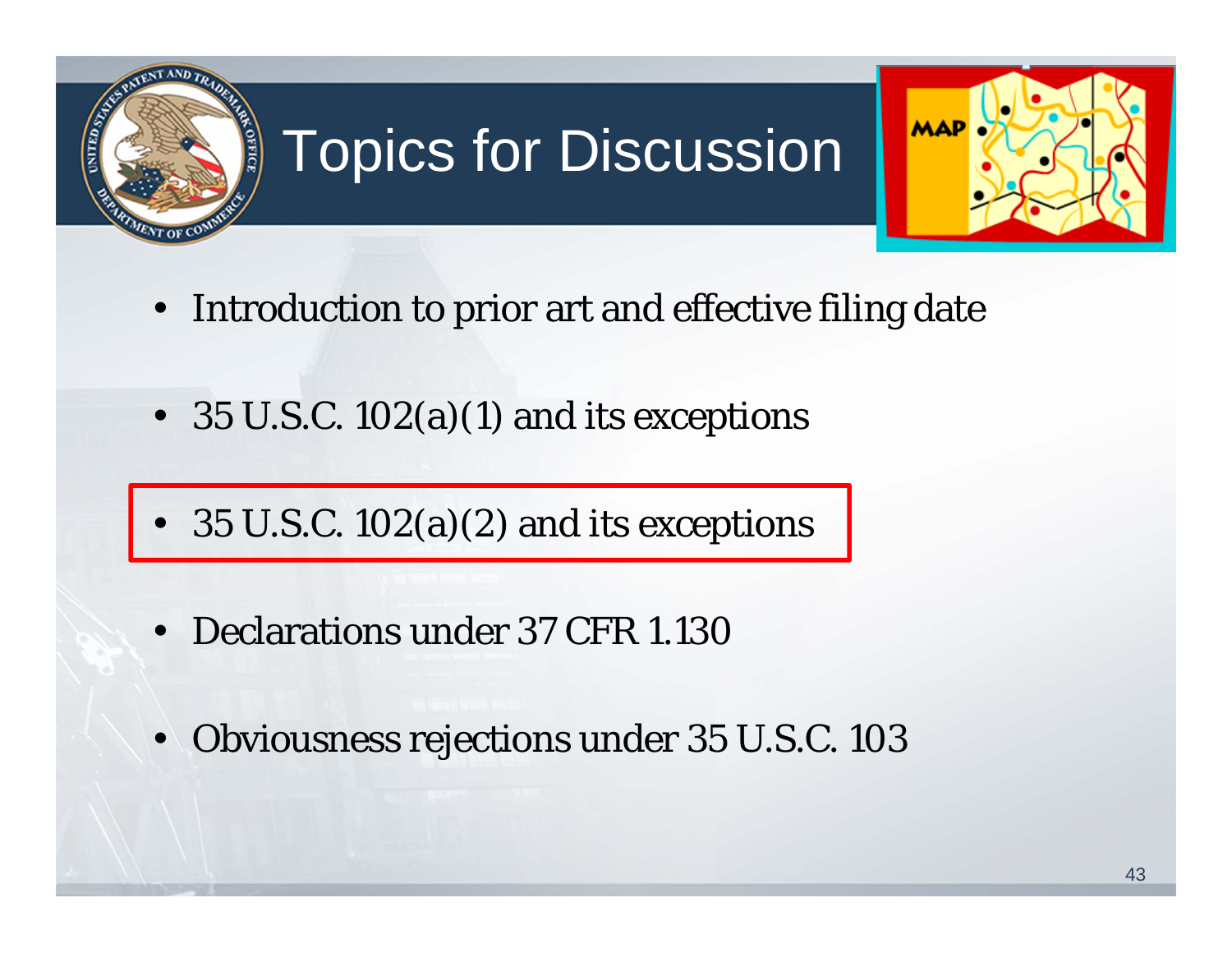

## AIA Statutory Framework

| <b>Prior Art</b><br>35 U.S.C. 102(a)<br>(Basis for Rejection)                                                       | <b>Exceptions</b><br>35 U.S.C. 102(b)<br>(Not Basis for Rejection) |                                                                                                                      |
|---------------------------------------------------------------------------------------------------------------------|--------------------------------------------------------------------|----------------------------------------------------------------------------------------------------------------------|
| 102(a)(1)<br><b>Disclosure with Prior</b>                                                                           | 102(b)(1)                                                          | (A)<br><b>Grace Period Disclosure by Inventor or</b><br><b>Obtained from Inventor</b>                                |
| <b>Public Availability Date</b>                                                                                     |                                                                    | <b>(B)</b><br><b>Grace Period Intervening Disclosure by</b><br><b>Third Party</b>                                    |
| 102(a)(2)<br><b>U.S. Patent,</b><br><b>Published U.S. Patent</b><br><b>Application, and</b><br><b>Published PCT</b> | 102(b)(2)                                                          | <b>(A)</b><br><b>Disclosure Obtained from Inventor</b><br><b>(B)</b><br><b>Intervening Disclosure by Third Party</b> |
| <b>Application with Prior</b><br><b>Filing Date</b>                                                                 |                                                                    | <b>(C)</b><br><b>Commonly Owned Disclosures</b>                                                                      |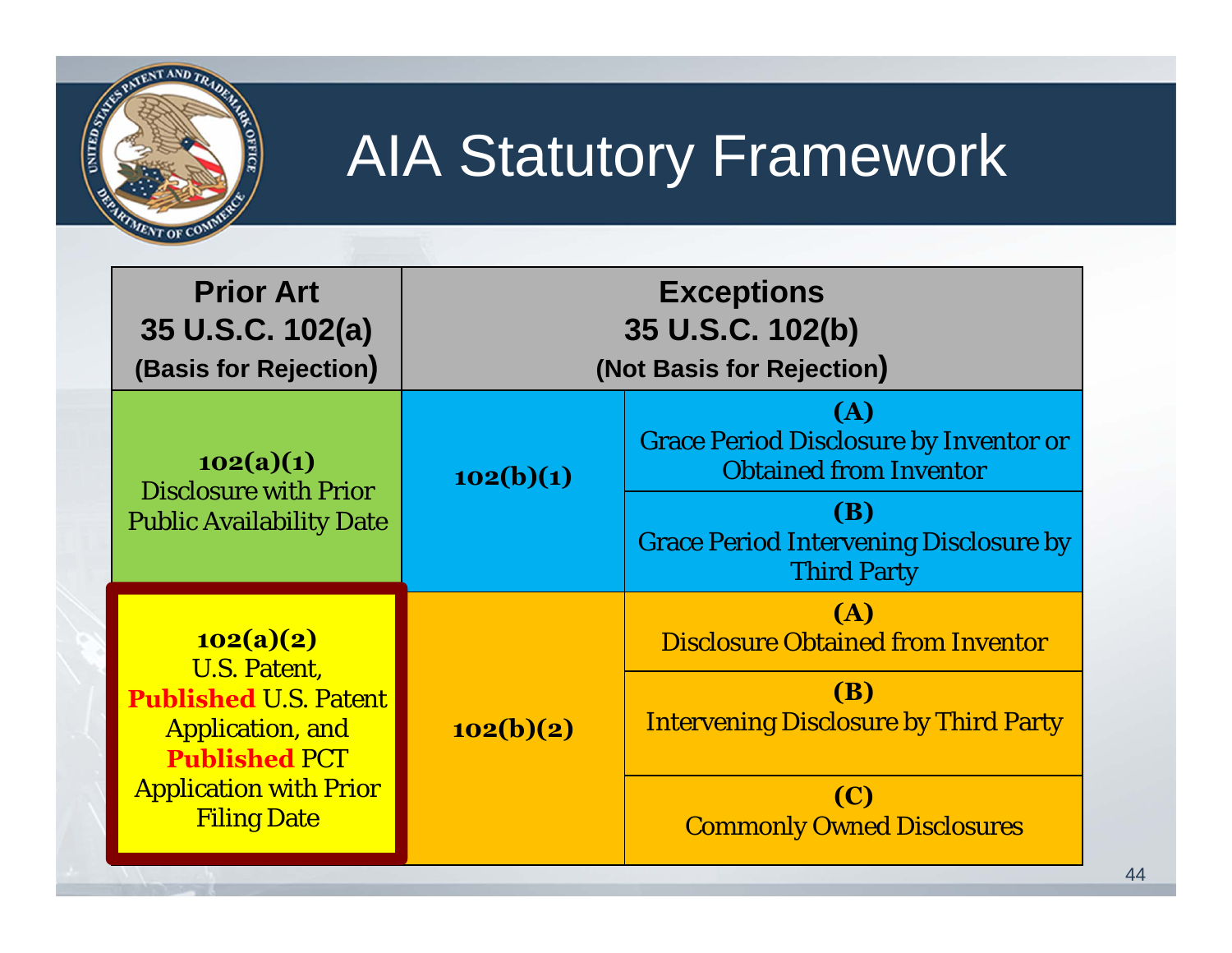

. . . .

### 35 U.S.C. 102(a)(2)

§ 102. Conditions for patentability; novelty (a) NOVELTY; PRIOR ART.—A person shall be entitled to a patent unless—

> (2) the claimed invention was described in a patent issued under section 151, or in an application for patent published or deemed published under section 122(b), in which the patent or application, as the case may be, names another inventor and was effectively filed before the effective filing date of the claimed invention.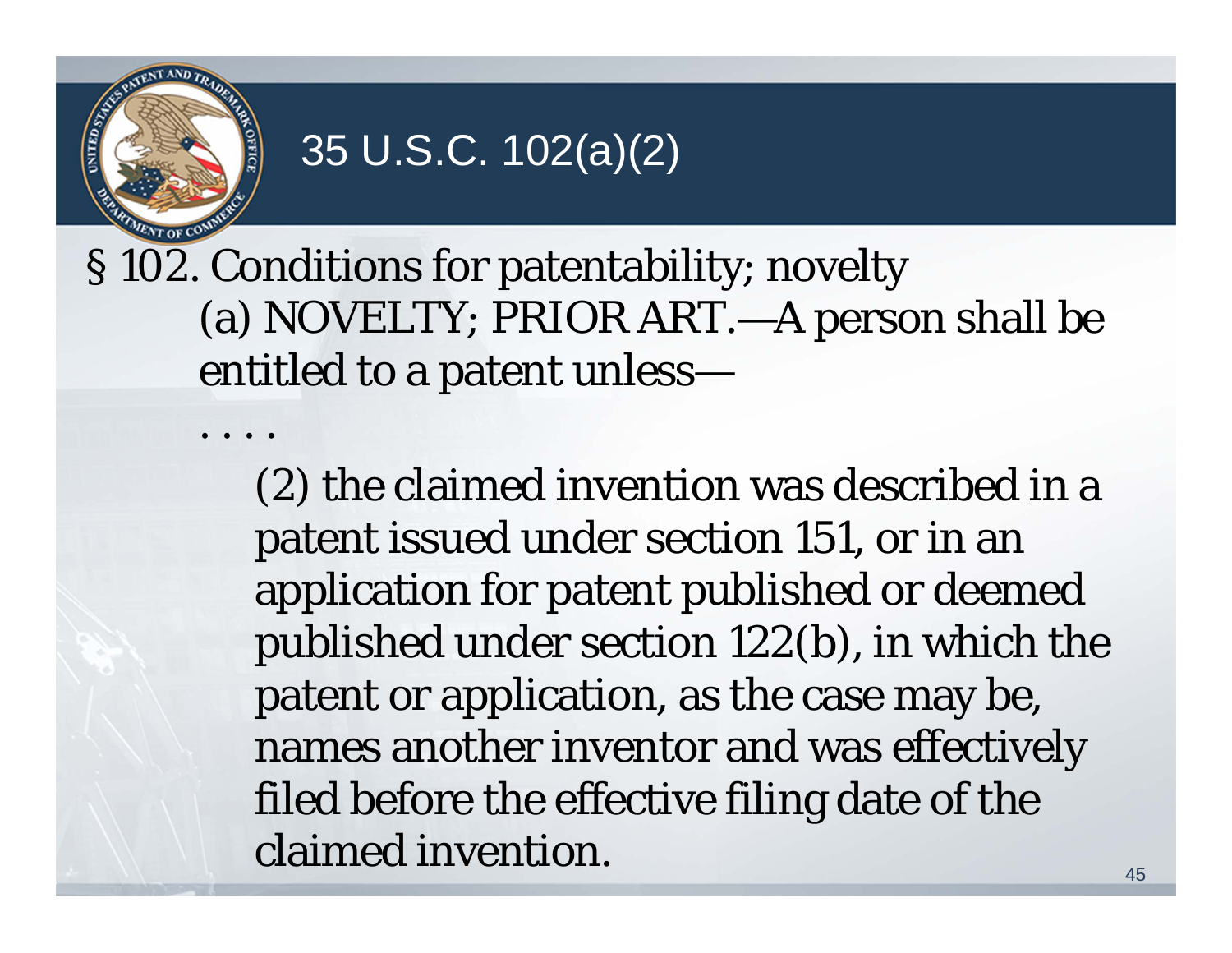

### 35 U.S.C. 102(a)(2): U.S. Patent Documents and the Statutory Language

| document type                                                                                           | statutory language                                                                                 |
|---------------------------------------------------------------------------------------------------------|----------------------------------------------------------------------------------------------------|
| U.S. patent                                                                                             | "a patent issued under section 151"                                                                |
| U.S. patent application<br>publication (PGPub)                                                          | "application for patent" that is "published<br>under section 122(b)"                               |
| <b>WIPO published PCT</b><br>(international) applications<br>that designate the United<br><b>States</b> | "application for patent" that is "deemed<br>published under section 122(b)" (see 35<br>U.S.C. 374) |

**CAUTION**: Foreign patent documents (for example, JP or GB patents or published applications) **cannot** be prior art as of their filing date under  $102(a)(2)$ . However, they may be printed publication prior art under  $102(a)(1)$ .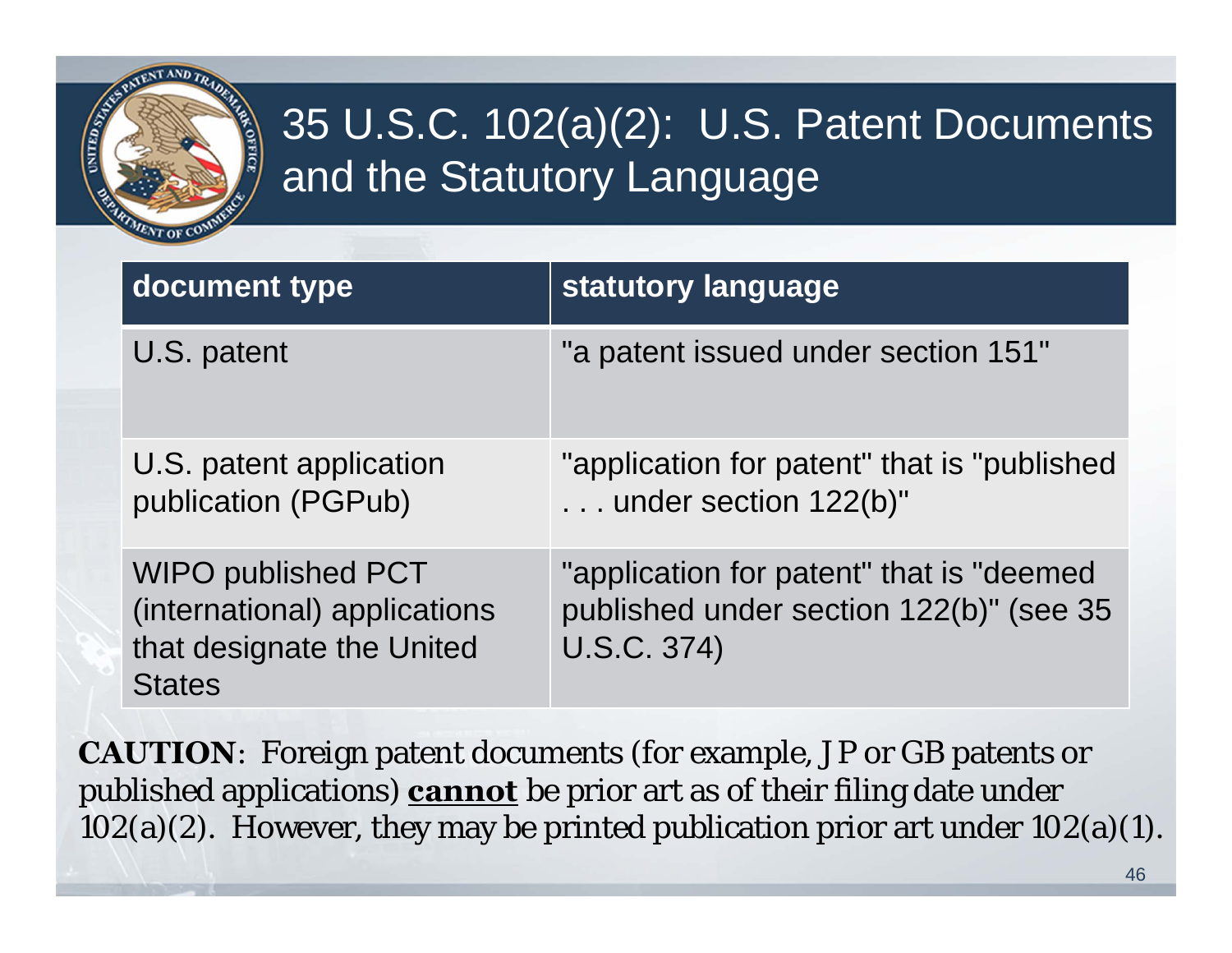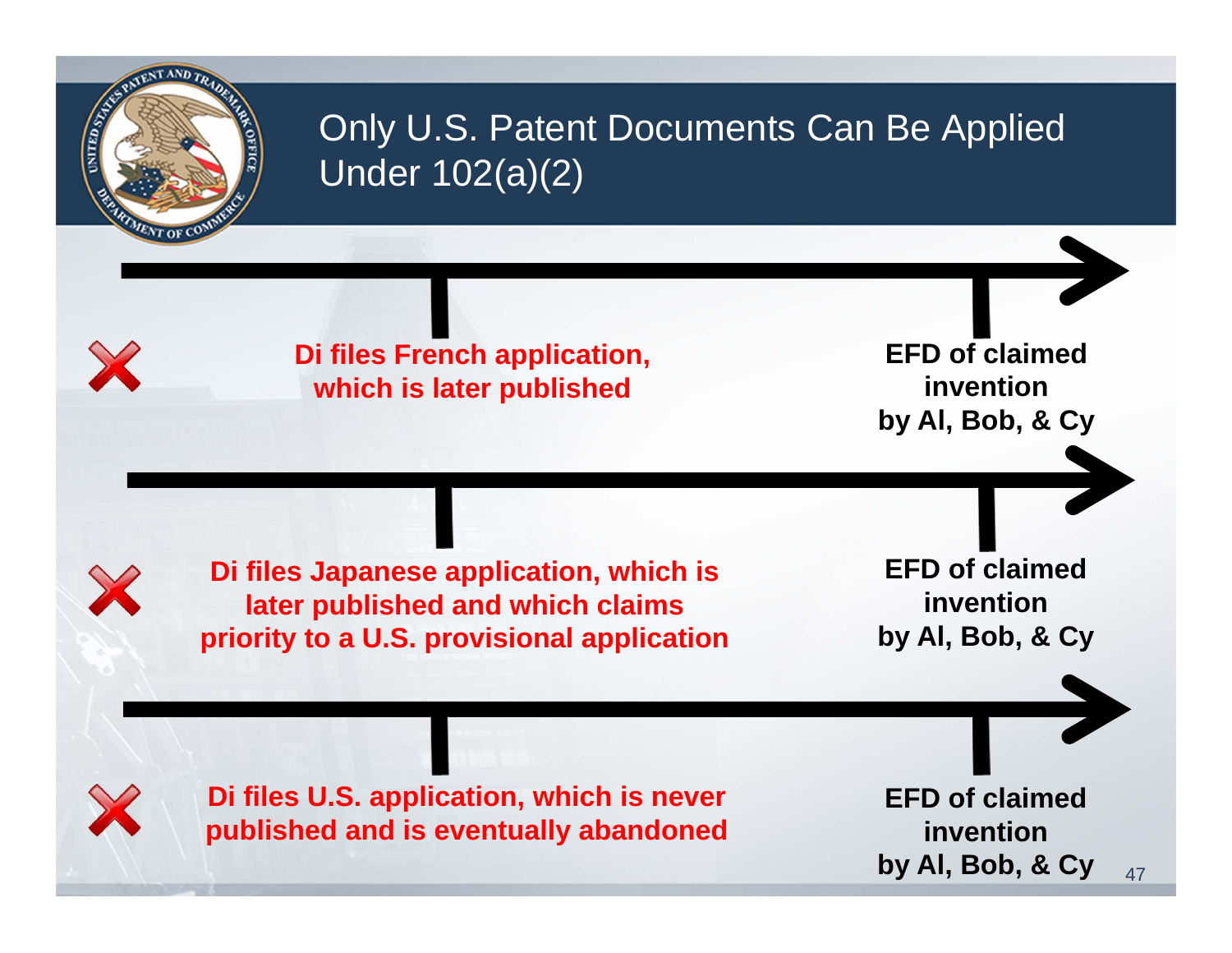

### 35 U.S.C. 102(a)(2): Important Points about WIPO Published PCT (International) Applications

- A WIPO published PCT application must have designated the United States in order to be 102(a)(2) prior art. PCT applications filed on or after January 1, 2004 automatically designate the United States.
- There is no requirement that the WIPO published PCT application have been filed on or after November 29, 2000, or have been published in English. This is a distinction from pre-AIA 102(e).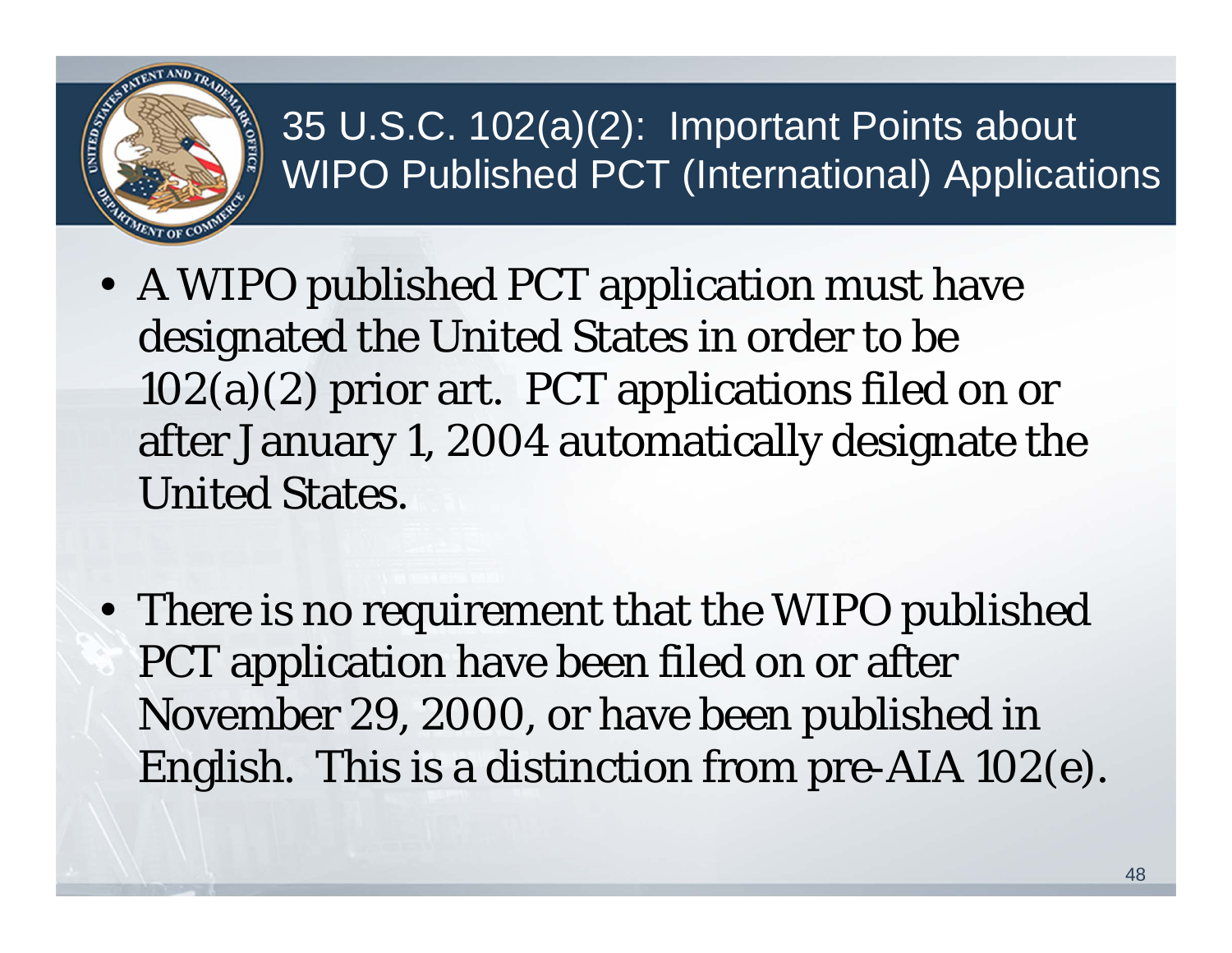

#### 35 U.S.C 102(a)(2) Documents Must Name "Another Inventor"

Under 102(a)(2), a disclosure in a U.S. patent document, including a WIPO published PCT (international) application, is not prior art unless the document names "another inventor" (i.e., a different inventive entity).

> **U.S. patent document disclosing subject matter by Al, Bob, & Cy**

**effectively filed date of EFD of claimed invention by**<br> **EFD of claimed invention by**<br> **AI, Bob, & Cv** 

Because both inventive entities are the same in this illustration, the U.S. patent document cannot be prior art under  $102(a)(2)$ .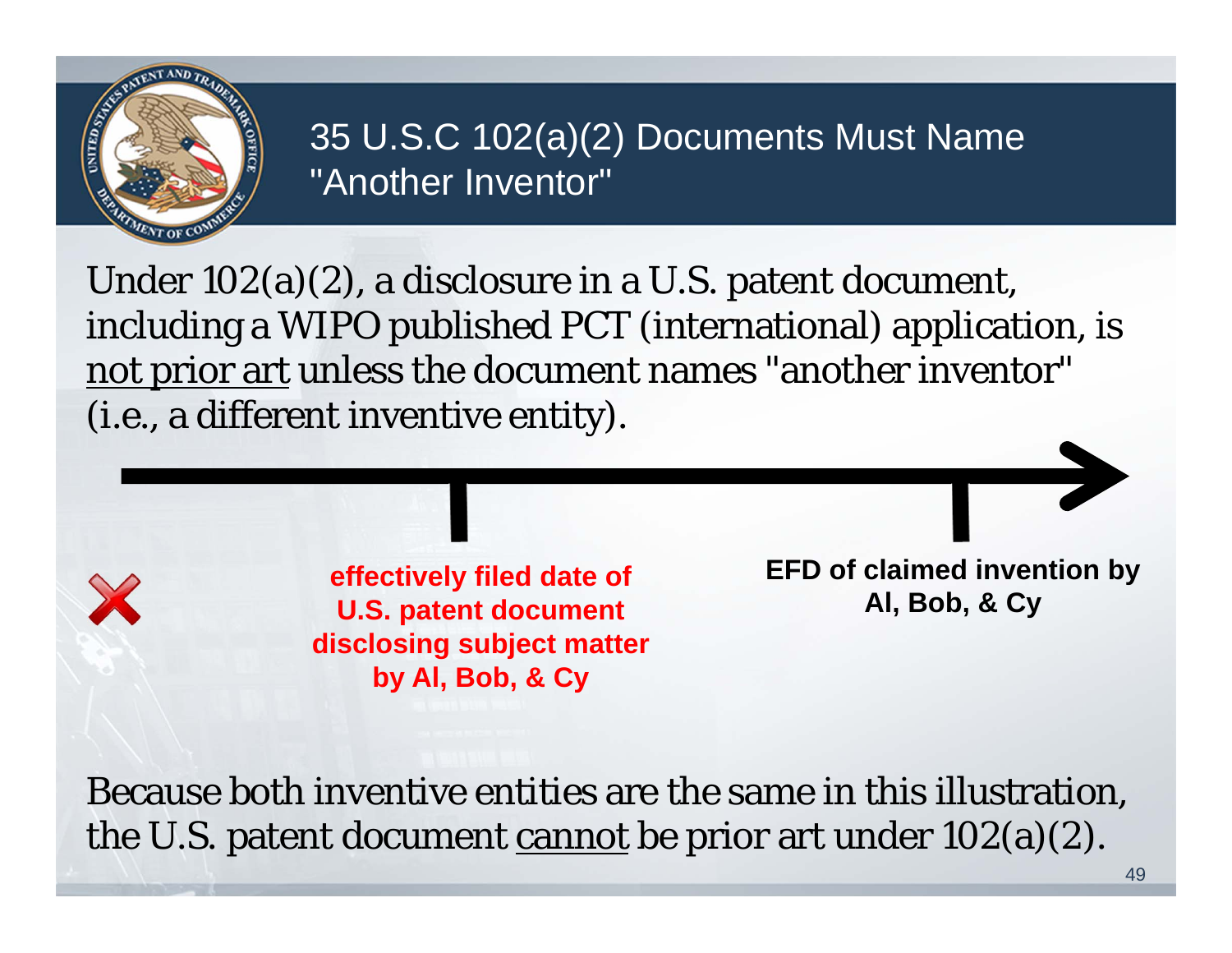

#### 102(a)(2) References Must Have an Effectively Filed Date Before the EFD of the Claimed Invention

 $102(a)(2)$  precludes a patent if, before the effective filing date of a claimed invention, the claimed invention was described in a:

- U.S. Patent;
- U.S. Patent Application Publication; or
- WIPO published PCT (international) application that designated the United States,

that names a different inventive entity and was effectively filed before the effective filing date of the claimed invention.

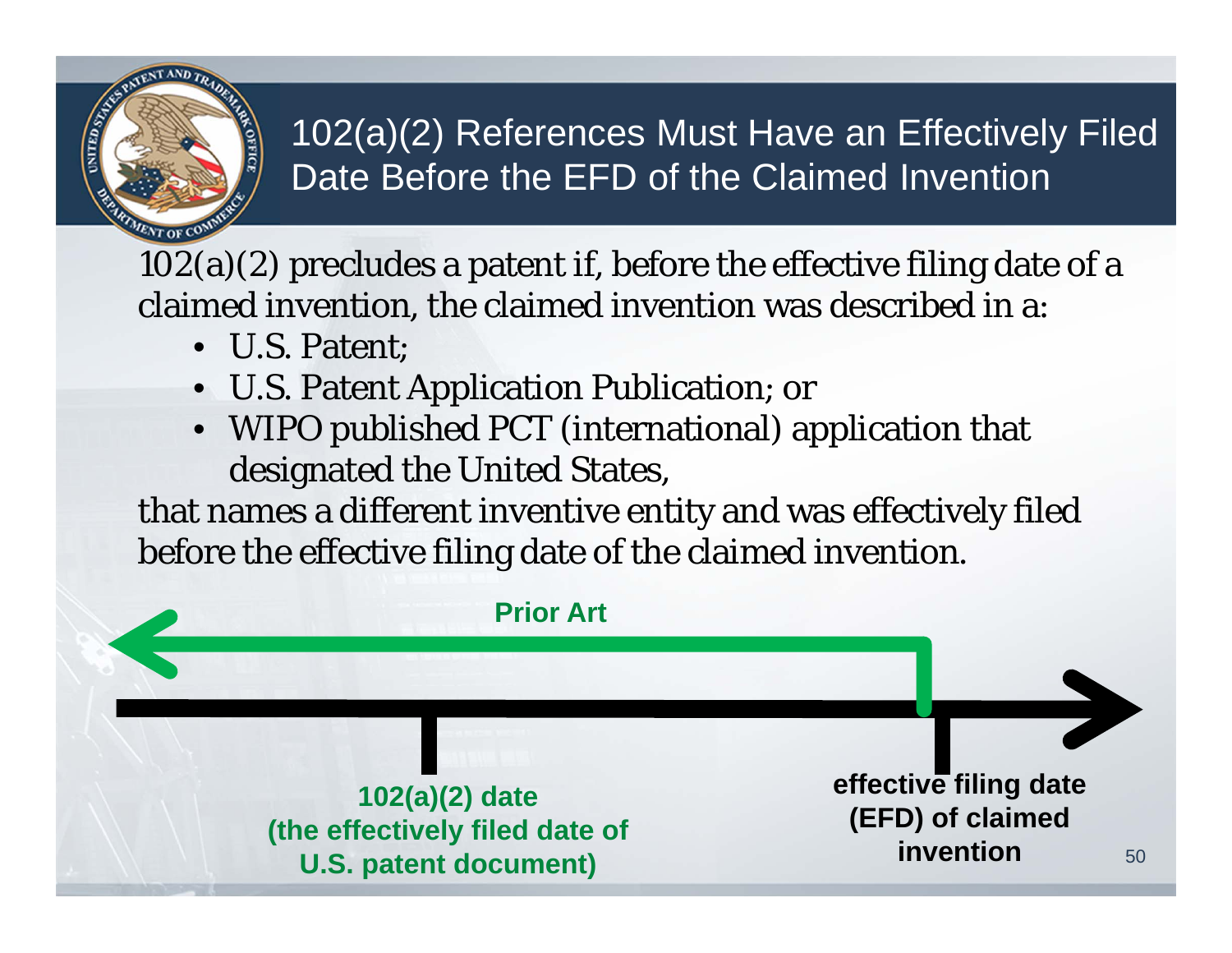

#### 35 U.S.C. 102(d) Explains "Effectively Filed Date" for 102(a)(2) Prior Art

§ 102. Conditions for patentability; novelty

(d) PATENTS AND PUBLISHED APPLICATIONS EFFECTIVE AS PRIOR ART.—For purposes of determining whether a patent or application for patent is prior art to a claimed invention under subsection (a)(2), such patent or application shall be considered described in the patent or application—

- (1) if paragraph (2) does not apply, as of the actual filing date of the patent or the application for patent; or
- (2) if the patent or application for patent is entitled to claim a right of priority under section 119, 365(a), or 365(b), or to claim the benefit of an earlier filing date under section 120, 121, or 365(c), based upon 1 or more prior filed applications for patent, as of the filing date of the earliest such application that describes the subject matter.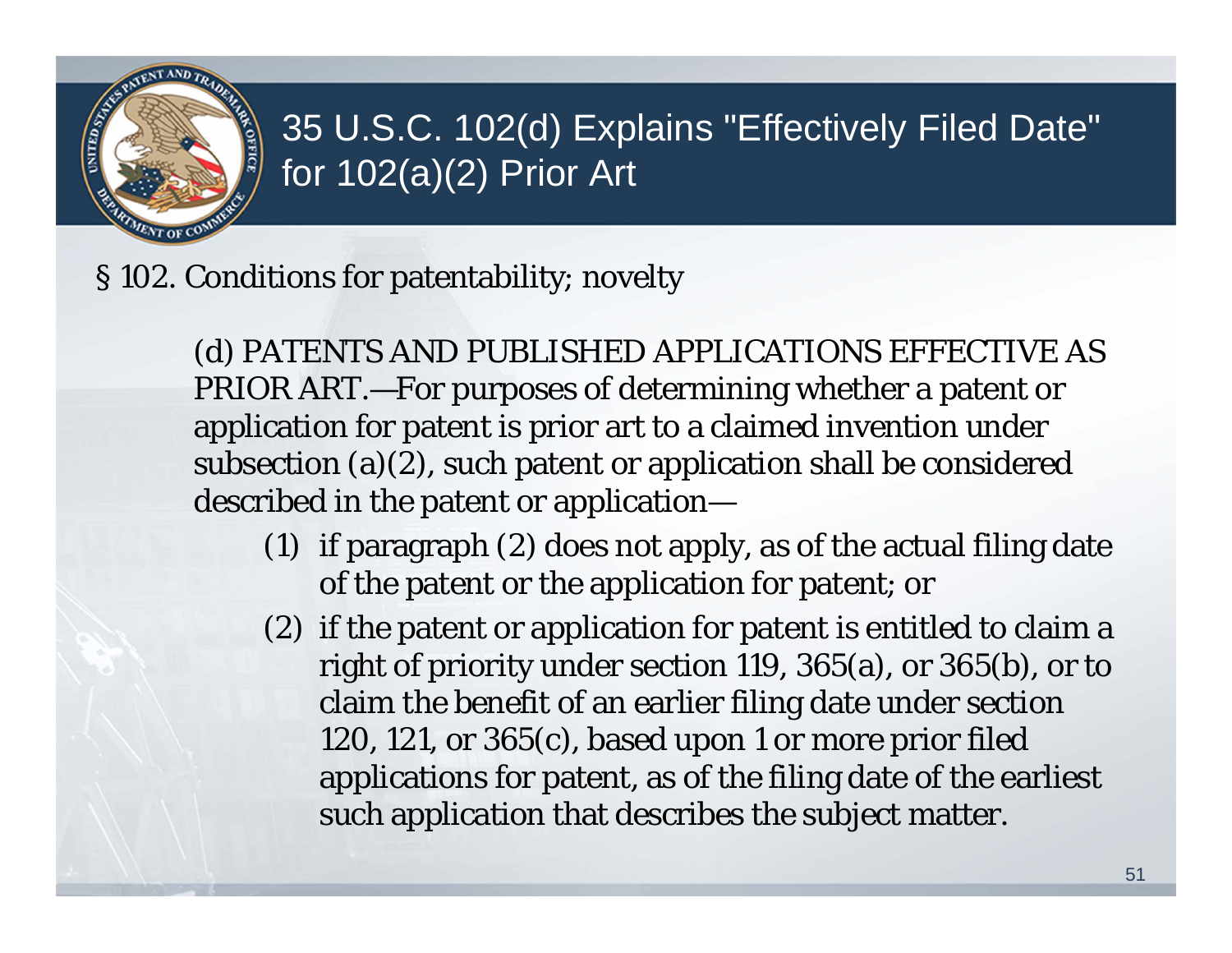

35 U.S.C. 102(d) Explains "Effectively Filed Date" for U.S. Patent Documents under 102(a)(2)

A U.S. patent document may be applied as prior art as of its effectively filed date. The effectively filed date for 102(a)(2) references according to 102(d) is the earlier of:

- • the actual filing date of the U.S. patent or the published application (U.S. or WIPO), or
- the filing date of the earliest application to which the U.S. patent or the published application (U.S. or WIPO) is entitled to claim a right of foreign priority or domestic benefit which describes the subject matter.

35 U.S.C 102(d) is NOT the basis for a prior art rejection.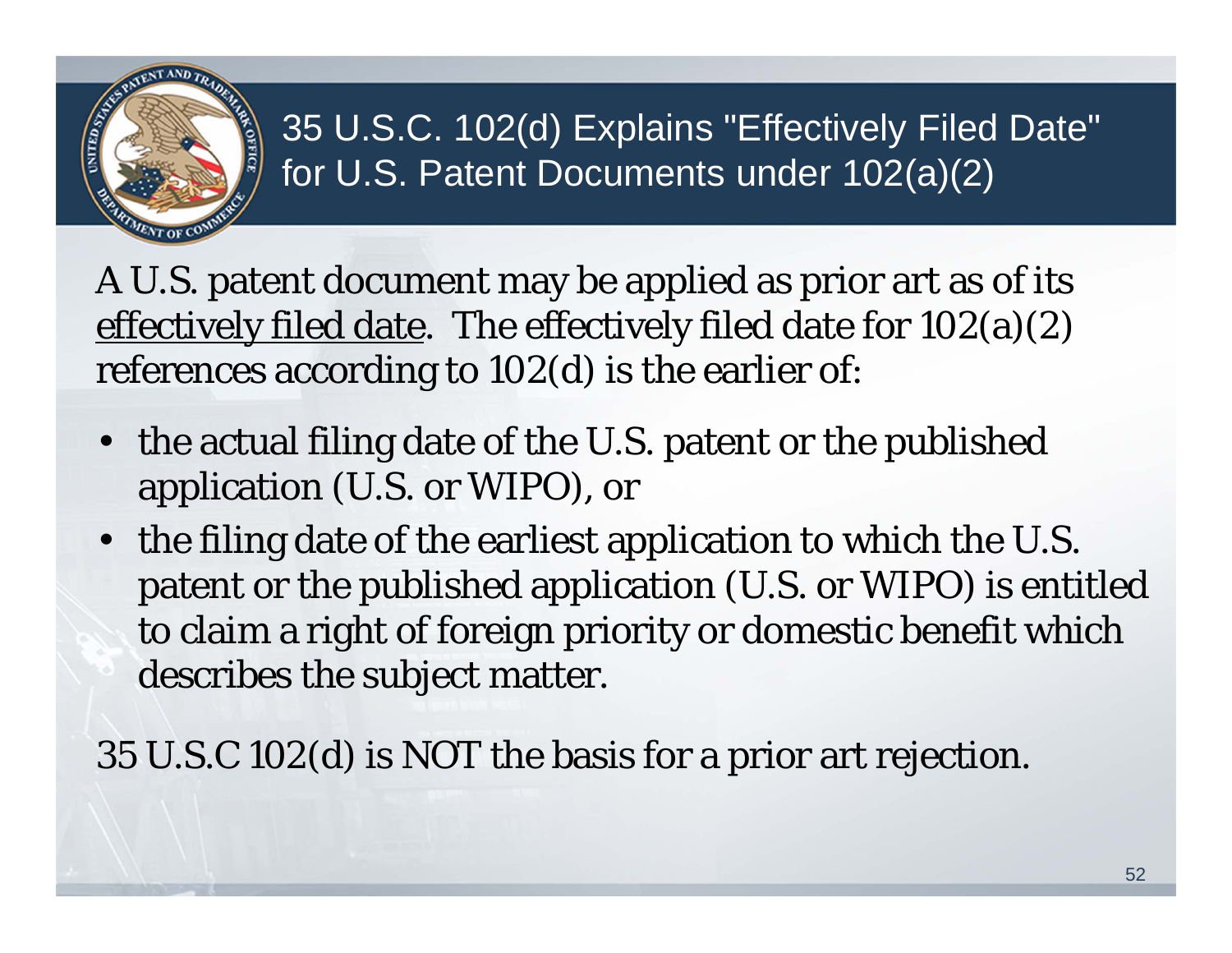

#### Relying on the "Effectively Filed Date" of a Reference During Examination

- To rely on an effectively filed date that is earlier than the actual filing date of a potential 102(a)(2) reference:
	- the U.S. patent document must claim priority to or benefit of the prior foreign or domestic application AND
	- the prior (foreign or domestic) application must describe the subject matter being relied upon.
- Priority to a prior foreign application need NOT have been perfected to rely on the effectively filed date of a 102(a)(2) reference in a rejection.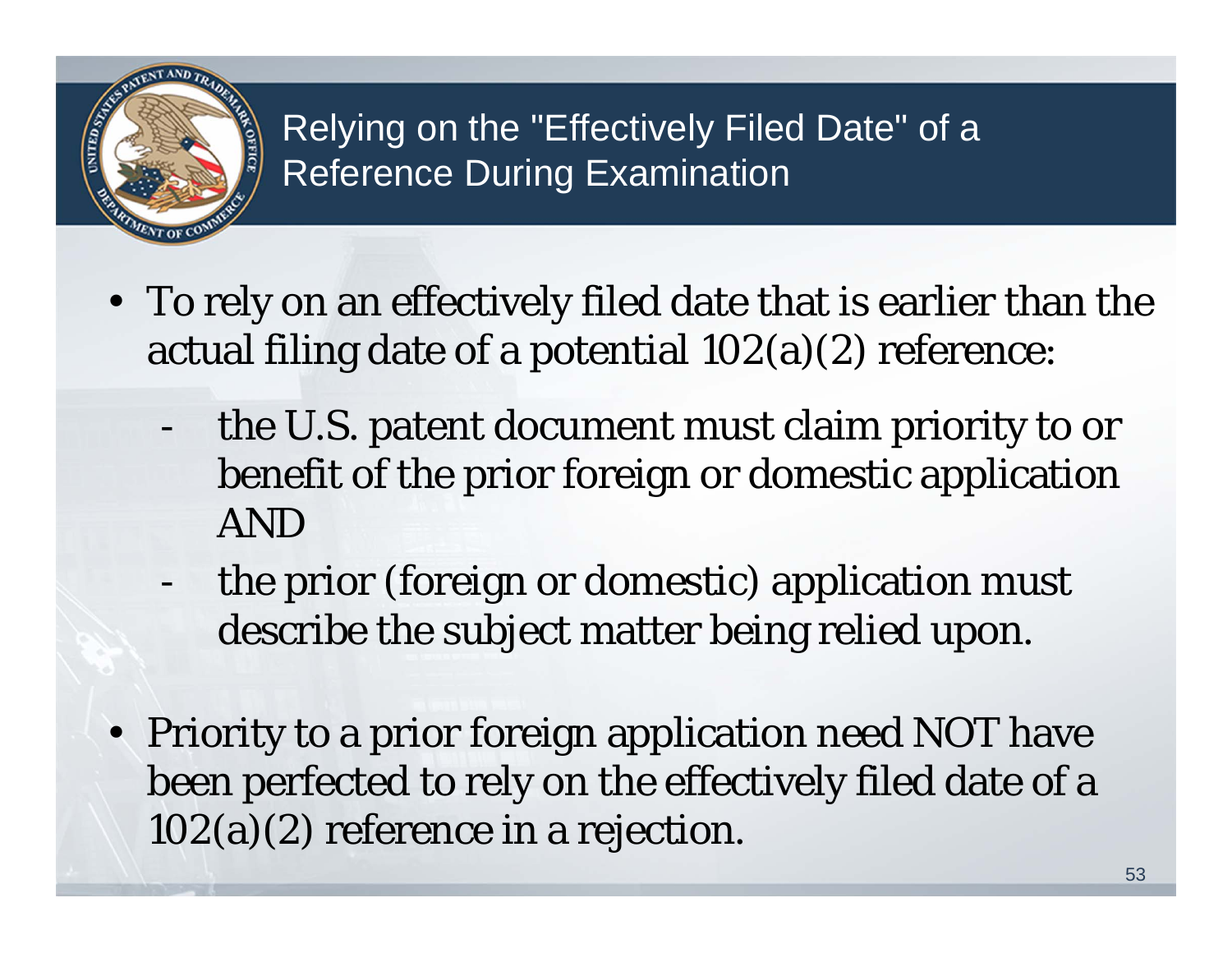

#### Obtaining a Copy and/or Translation of a Foreign Priority Document

- When a potential 102(a)(2) reference that is a U.S. patent or U.S. PGPub of an application filed on or after March 16, 2013 claims priority to a foreign application, a certified or interim copy of the foreign application will usually be present in the image file wrapper (IFW) of the application.
- Consult STIC for a copy of the foreign application and a translation if:
	- there is no certified or interim copy of the foreign application in the IFW of the application, or
	- a translation is not available via the examiner's desktop tools.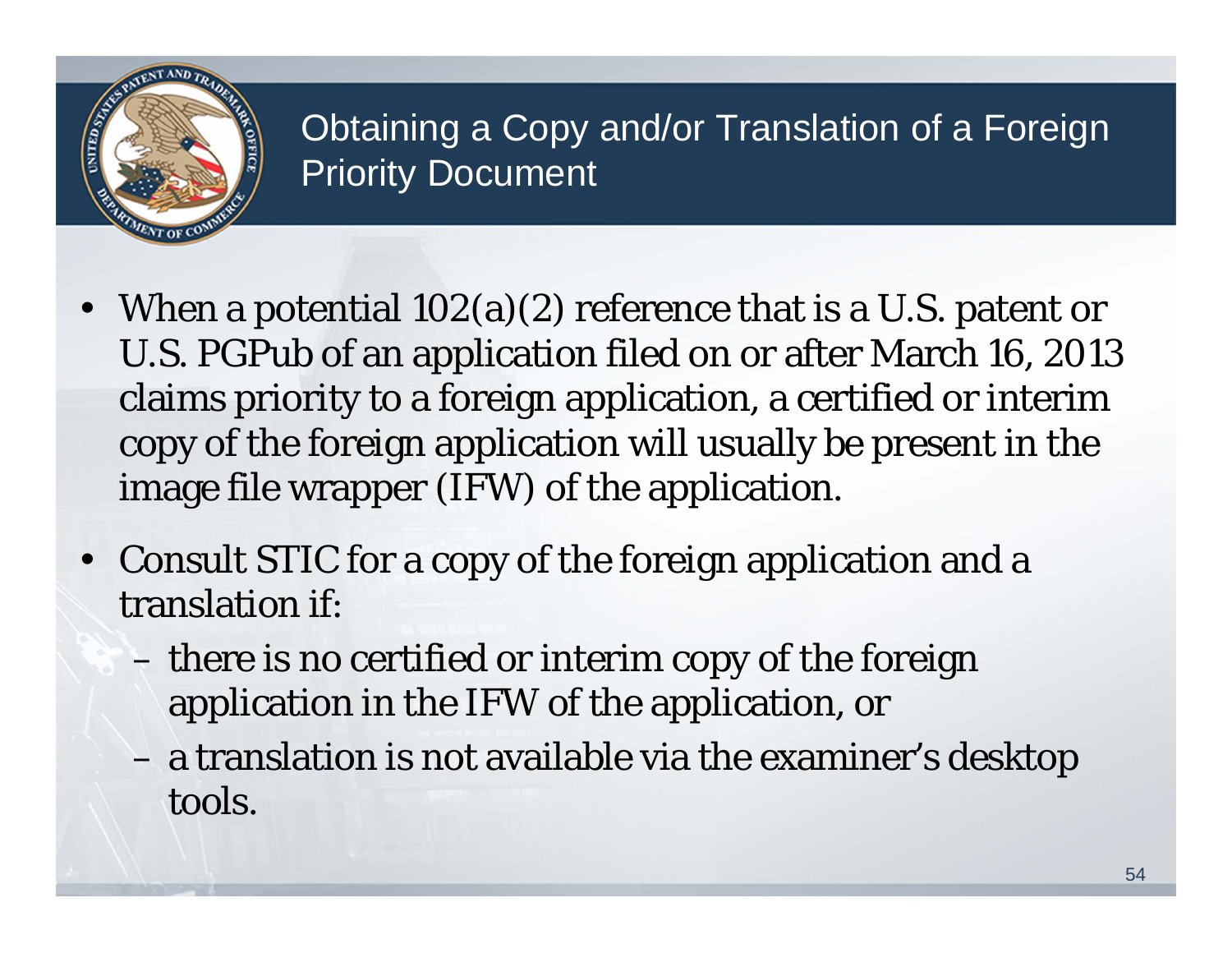

### Exceptions to Prior Art under 35 U.S.C. 102(a)(2)

- Even though a 102(a)(2) reference describes the claimed invention, the reference may not be used in a prior art rejection if one of the exceptions stated in 102(b)(2) applies.
- The three exceptions are stated in  $102(b)(2)(A)$ , 102(b)(2)(B), and 102(b)(2)(C). Unlike the 102(b)(1) exceptions that apply to  $102(a)(1)$  disclosures, the  $102(b)(2)$ exceptions do not involve the one-year grace period.

### **REMEMBER: The 102(b)(2) exceptions apply to 102(a)(2) prior art!**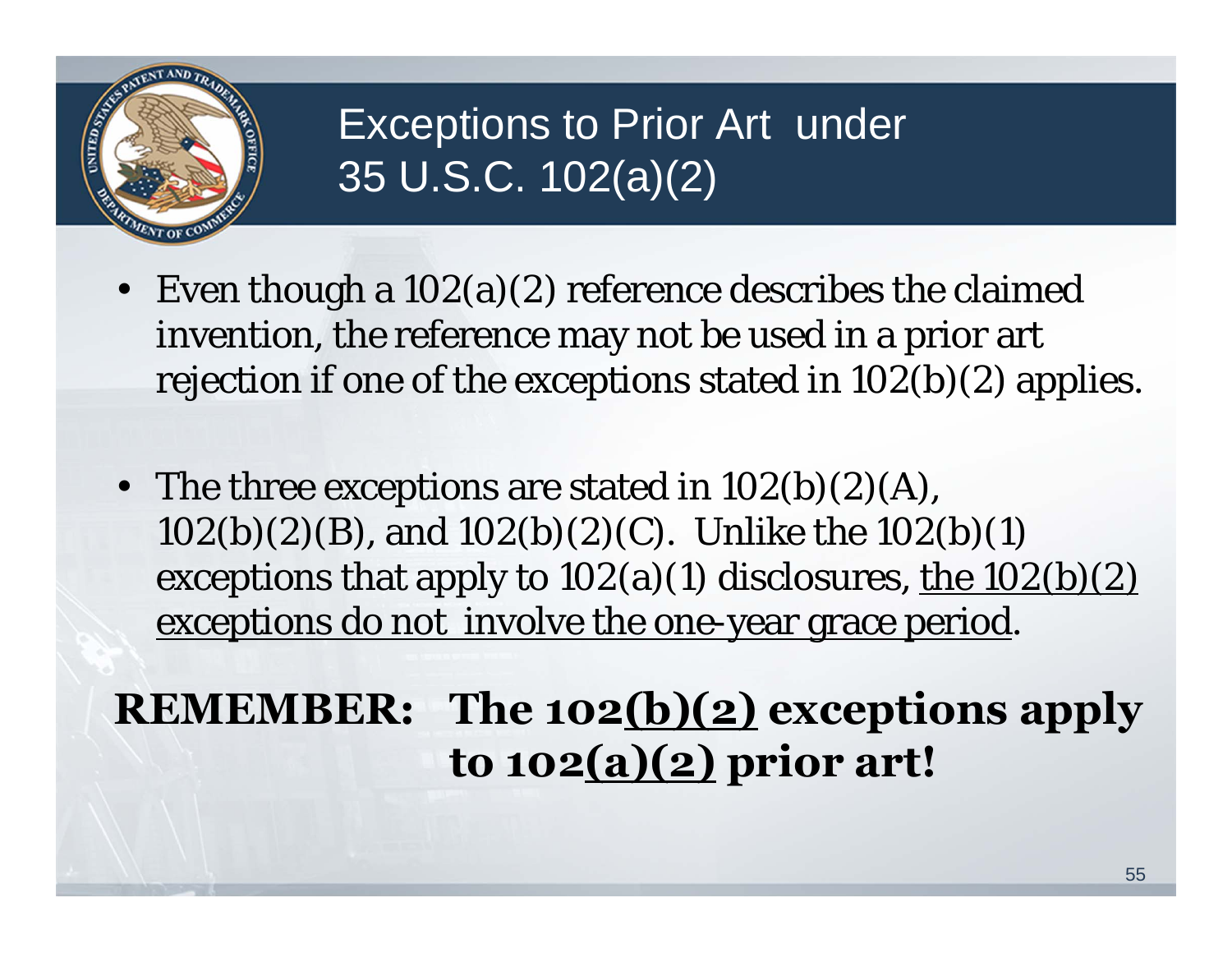

## AIA Statutory Framework

| <b>Prior Art</b><br>35 U.S.C. 102(a)<br>(Basis for Rejection)                                                                                                              | <b>Exceptions</b><br>35 U.S.C. 102(b)<br>(Not Basis for Rejection) |                                                                                                                                                                            |
|----------------------------------------------------------------------------------------------------------------------------------------------------------------------------|--------------------------------------------------------------------|----------------------------------------------------------------------------------------------------------------------------------------------------------------------------|
| 102(a)(1)<br><b>Disclosure with Prior</b><br><b>Public Availability Date</b>                                                                                               | 102(b)(1)                                                          | (A)<br><b>Grace Period Disclosure by Inventor or</b><br><b>Obtained from Inventor</b><br><b>(B)</b><br><b>Grace Period Intervening Disclosure by</b><br><b>Third Party</b> |
| 102(a)(2)<br><b>U.S. Patent,</b><br><b>Published U.S. Patent</b><br><b>Application, and</b><br><b>Published PCT</b><br><b>Application with Prior</b><br><b>Filing Date</b> | 102(b)(2)                                                          | <b>(A)</b><br><b>Disclosure Obtained from Inventor</b><br><b>(B)</b><br><b>Intervening Disclosure by Third Party</b><br>(C)<br><b>Commonly Owned Disclosures</b>           |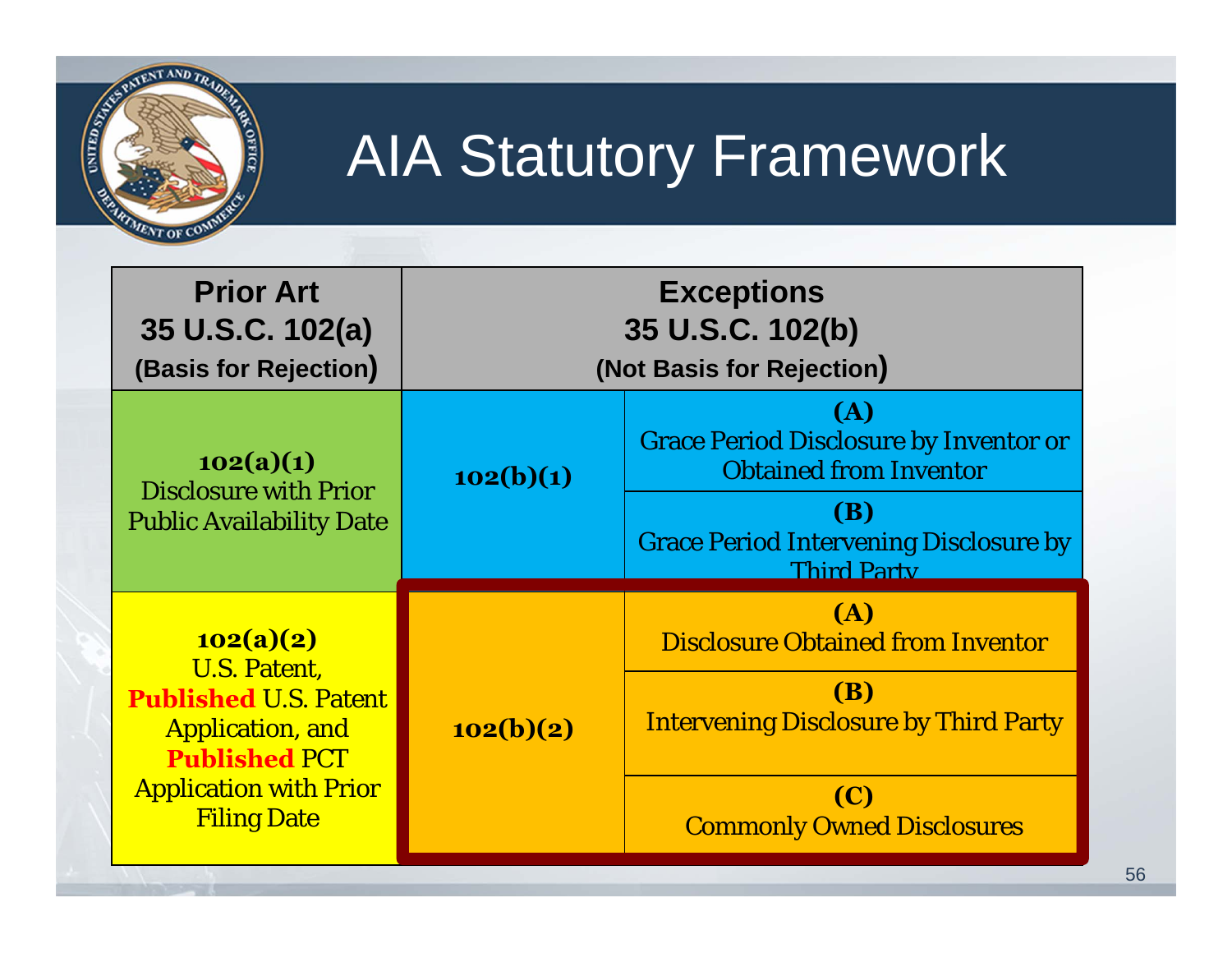

. . . .

35 U.S.C. 102(b)(2)(A) Exception to 102(a)(2) Prior Art: Subject Matter Disclosed Was Obtained from Inventor

#### (b) EXCEPTIONS.—

(2) DISCLOSURES APPEARING IN APPLICATIONS AND PATENTS.—A disclosure shall not be prior art to a claimed invention under subsection (a)(2) if—

(A) the subject matter disclosed was obtained directly or indirectly from the inventor or a joint inventor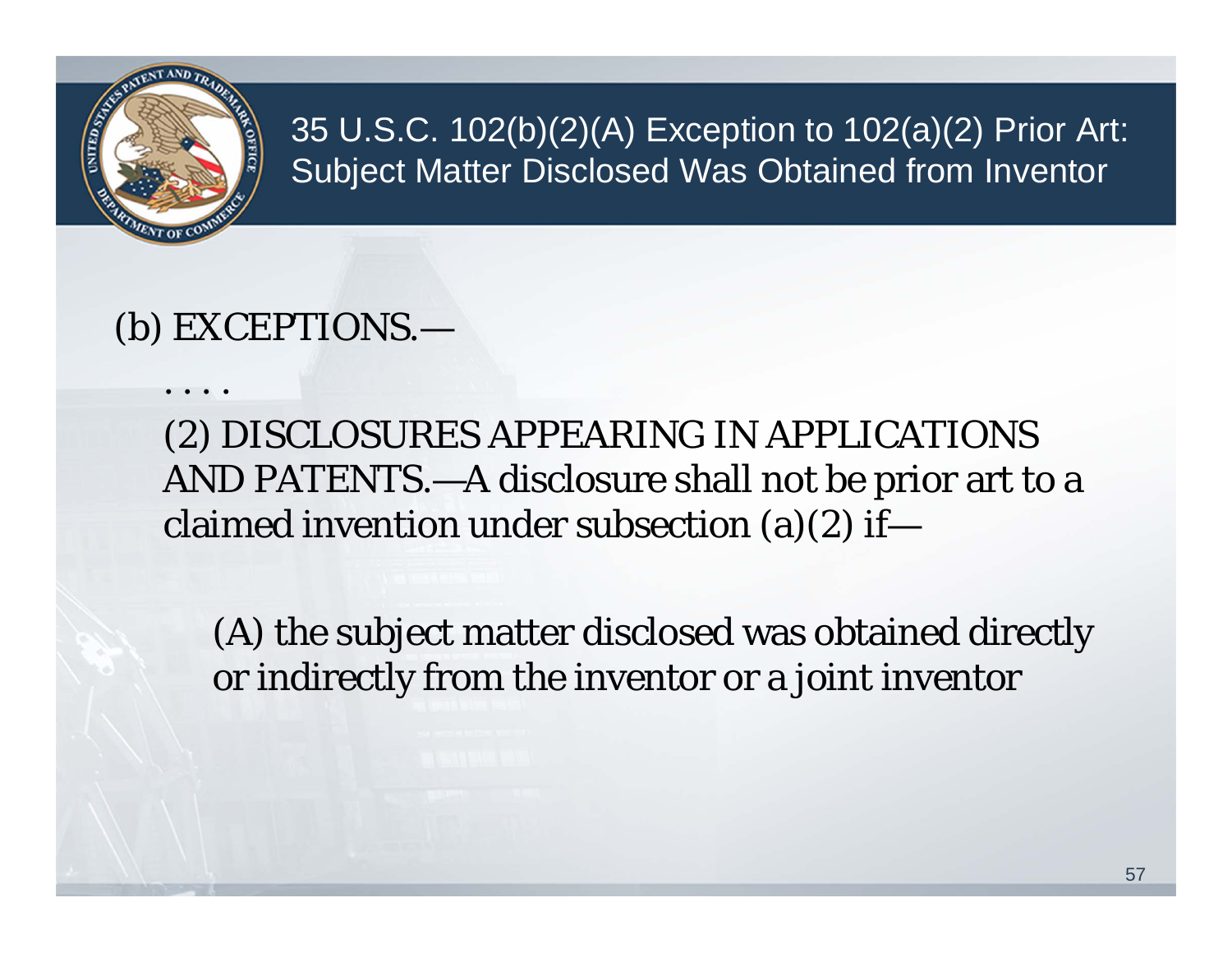### 102(b)(2)(A) Exception to 102(a)(2) Prior Art

• Under the  $102(b)(2)(A)$  exception, a  $102(a)(2)$ reference is not prior art as of the effectively filed date if "the subject matter disclosed" was obtained from one or more members of the inventive entity, either directly or indirectly.

**OFFIC** 

• This is similar to the exception in  $102(b)(1)(A)$ .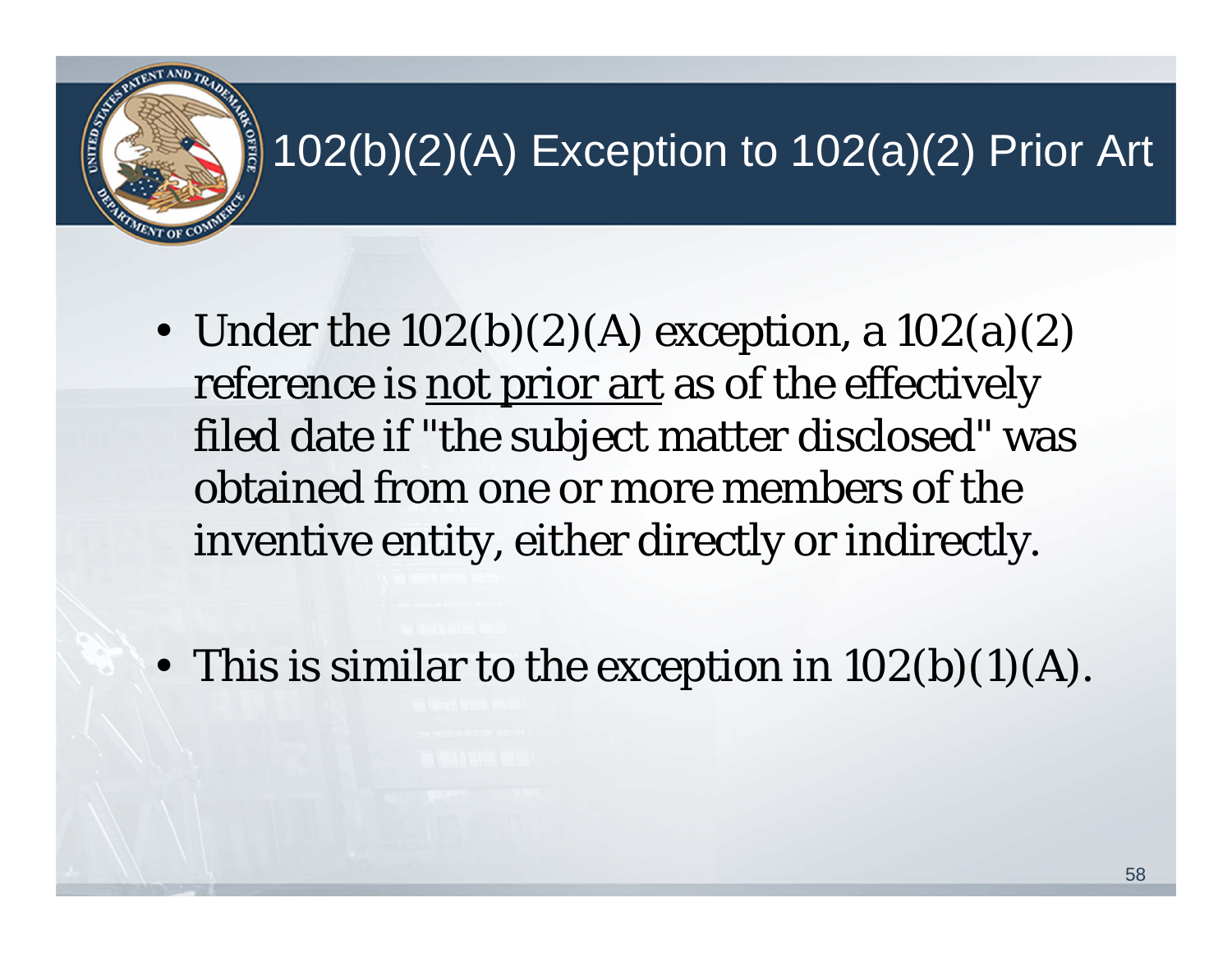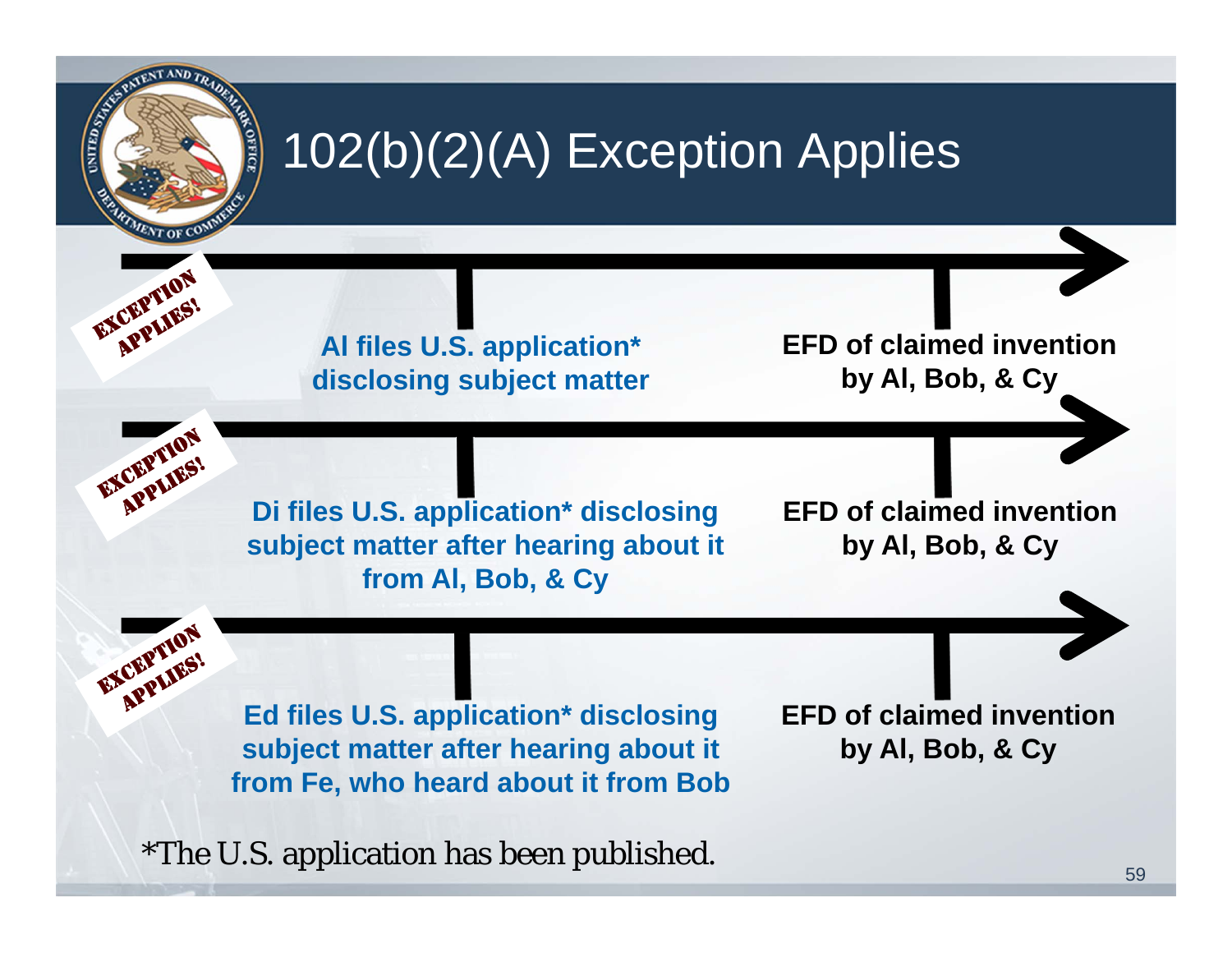

. . . .

#### 35 U.S.C. 102(b)(2)(B) Exception to 102(a)(2) Prior Art: Subject Matter In a Previous Inventor-Originated Disclosure

(2) DISCLOSURES APPEARING IN APPLICATIONS AND PATENTS.—A disclosure shall not be prior art to a claimed invention under subsection (a)(2) if—

(B) the subject matter disclosed had, before such subject matter was effectively filed under subsection (a)(2), been publicly disclosed by the inventor or a joint inventor or another who obtained the subject matter disclosed directly or indirectly from the inventor or a joint inventor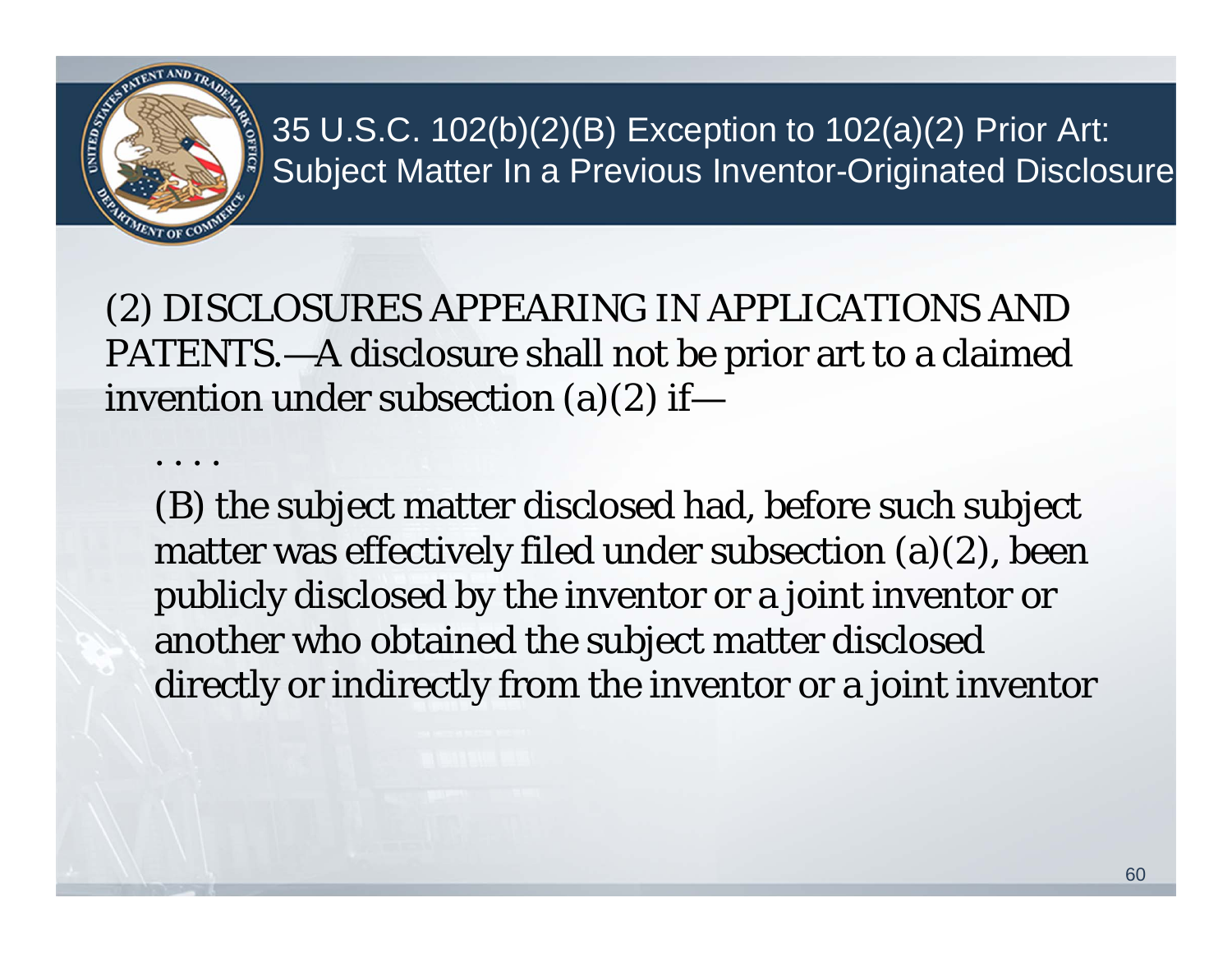

## Applying the 102(b)(2)(B) Exception

For this exception to apply to a third party's U.S. patent document disclosing subject matter X:

- the third party's U.S. patent document must have been effectively filed before the effective filing date of the claimed invention,
- an inventor-originated disclosure must have been made prior to the third party's effectively filed date, and
- •both must have disclosed subject matter X.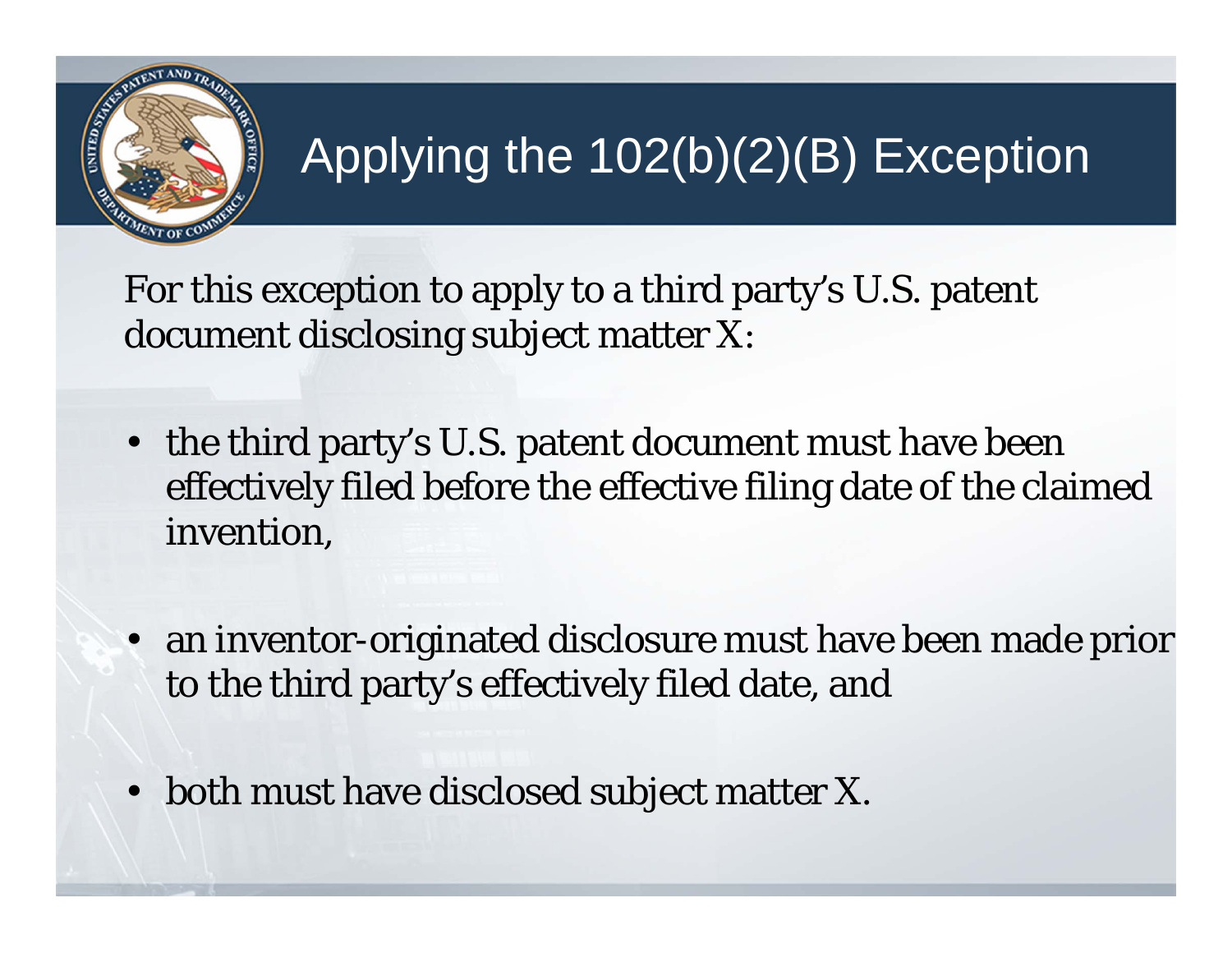## Applying the 102(b)(2)(B) Exception

EXCEPTY **All, Bob, & Cy publicly** *disclose subject matter X* 

**Third party Ty files a U.S. patent application (that is later published) disclosing subject matter X** 

**Effective filing date of claimed invention by Al, Bob, & Cy** 

Even though the application of Ty meets the requirements of  $102(a)(2)$ , it is not prior art to the claimed invention because the  $102(b)(2)(B)$  exception applies.

The public disclosure of Al, Bob, and Cy may or may not be prior art; the  $102(b)(1)(A)$  exception would apply to that disclosure if it were made within the grace period.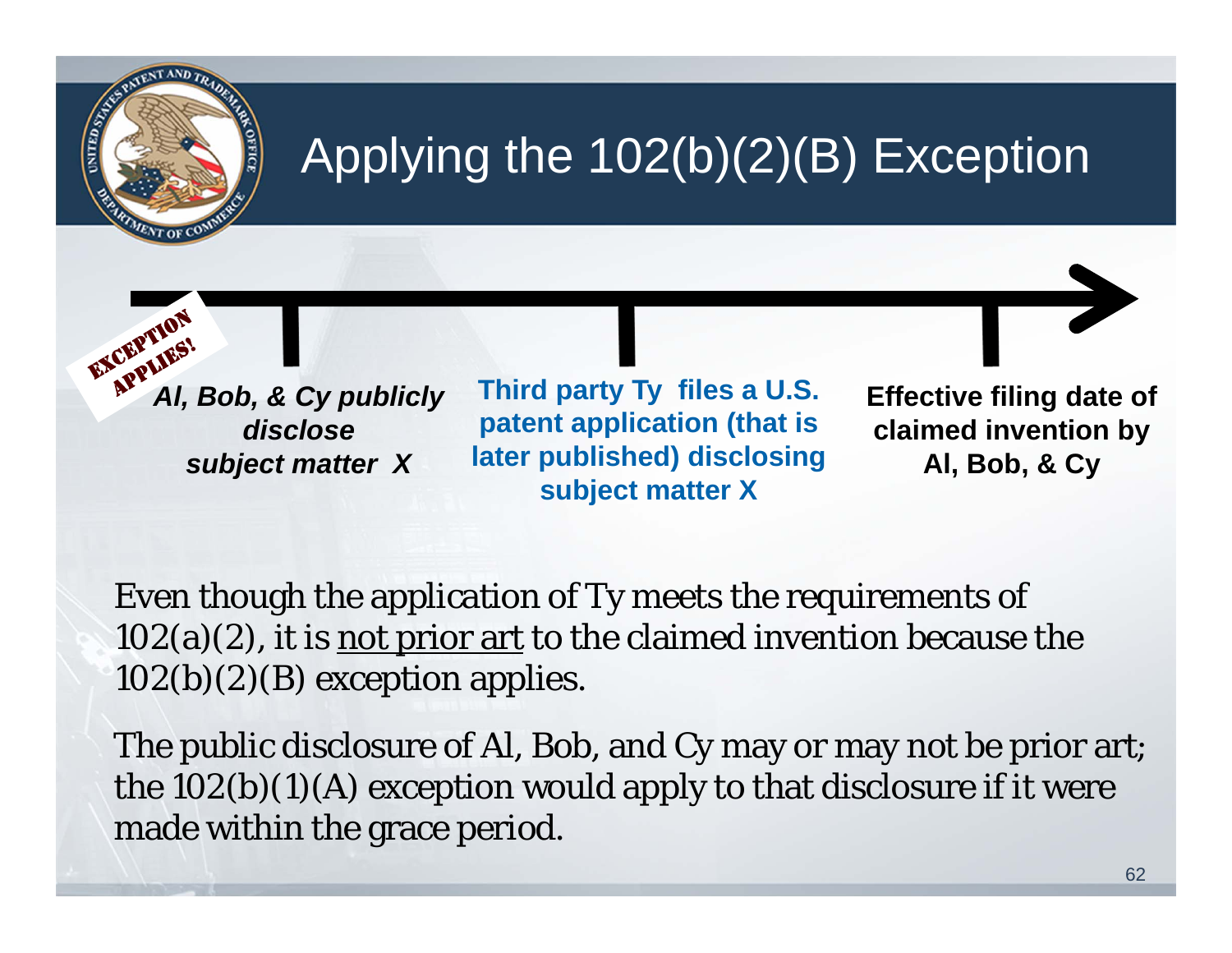

. . . .

35 U.S.C. 102(b)(2)(C) Exception to 102(a)(2) Prior Art: Common Ownership

(2) DISCLOSURES APPEARING IN APPLICATIONS AND PATENTS.—A disclosure shall not be prior art to a claimed invention under subsection (a)(2) if—

(C) the subject matter disclosed and the claimed invention, not later than the effective filing date of the claimed invention, were owned by the same person or subject to an obligation of assignment to the same person.

**IMPORTANT: The common ownership exception does not apply to public disclosures under 102(a)(1).**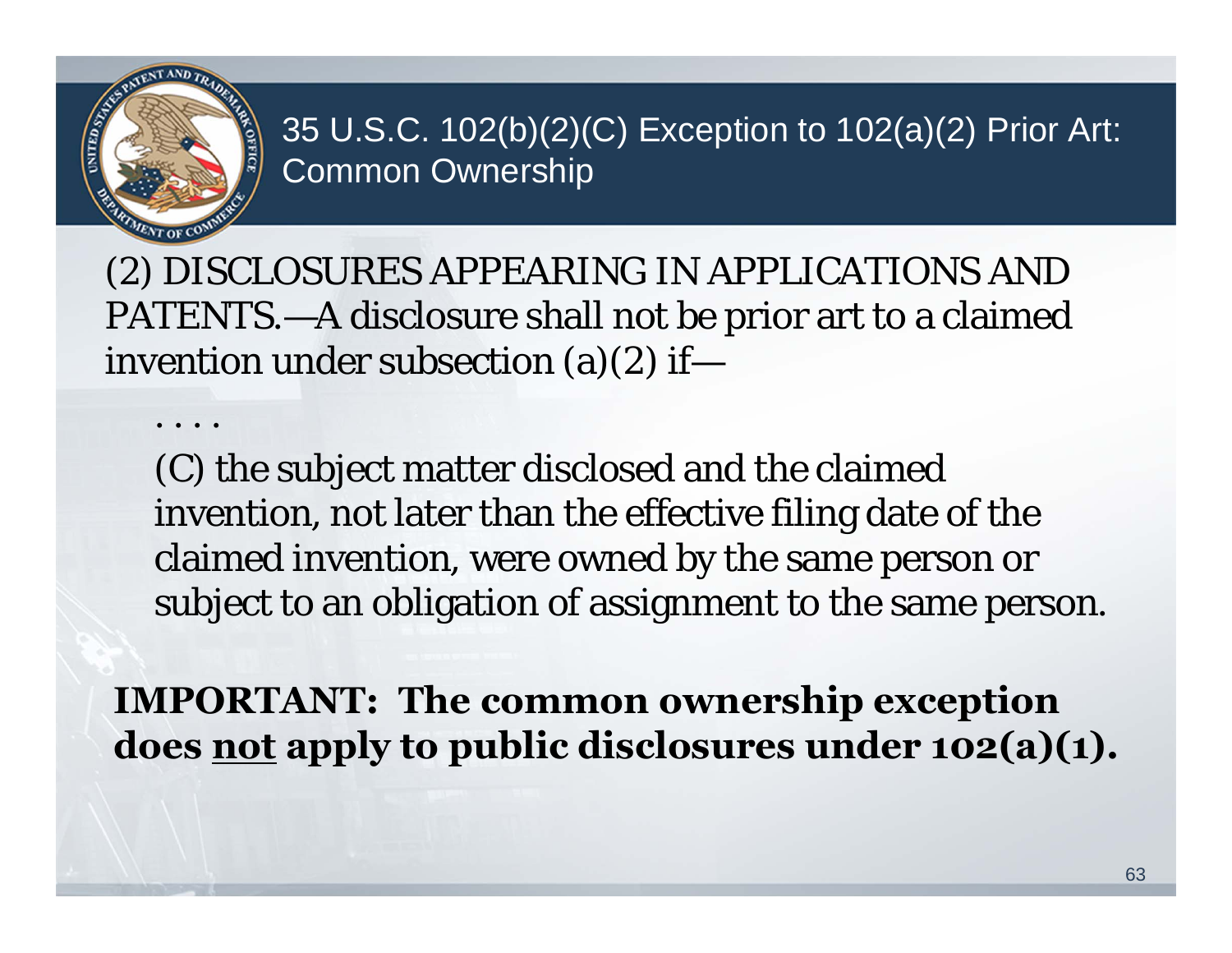

#### 35 U.S.C. 102(b)(2)(C) Exception to 102(a)(2) Prior Art: Common Ownership (cont.)

For the  $102(b)(2)(C)$  exception to apply, the subject matter of the potential 102(a)(2) reference and the claimed invention in the application under examination must have been:

- owned by the same person,
- $\bullet~$  subject to an obligation of assignment to the same person, <u>or</u>
- deemed to have been owned by or subject to an obligation of assignment to the same person

not later than the effective filing date of the claimed invention.

If this exception applies, a U.S. patent document cannot be used as 102(a)(2) prior art as of its effectively filed date, but it may still be used as 102(a)(1) prior art as of its publication or patent date.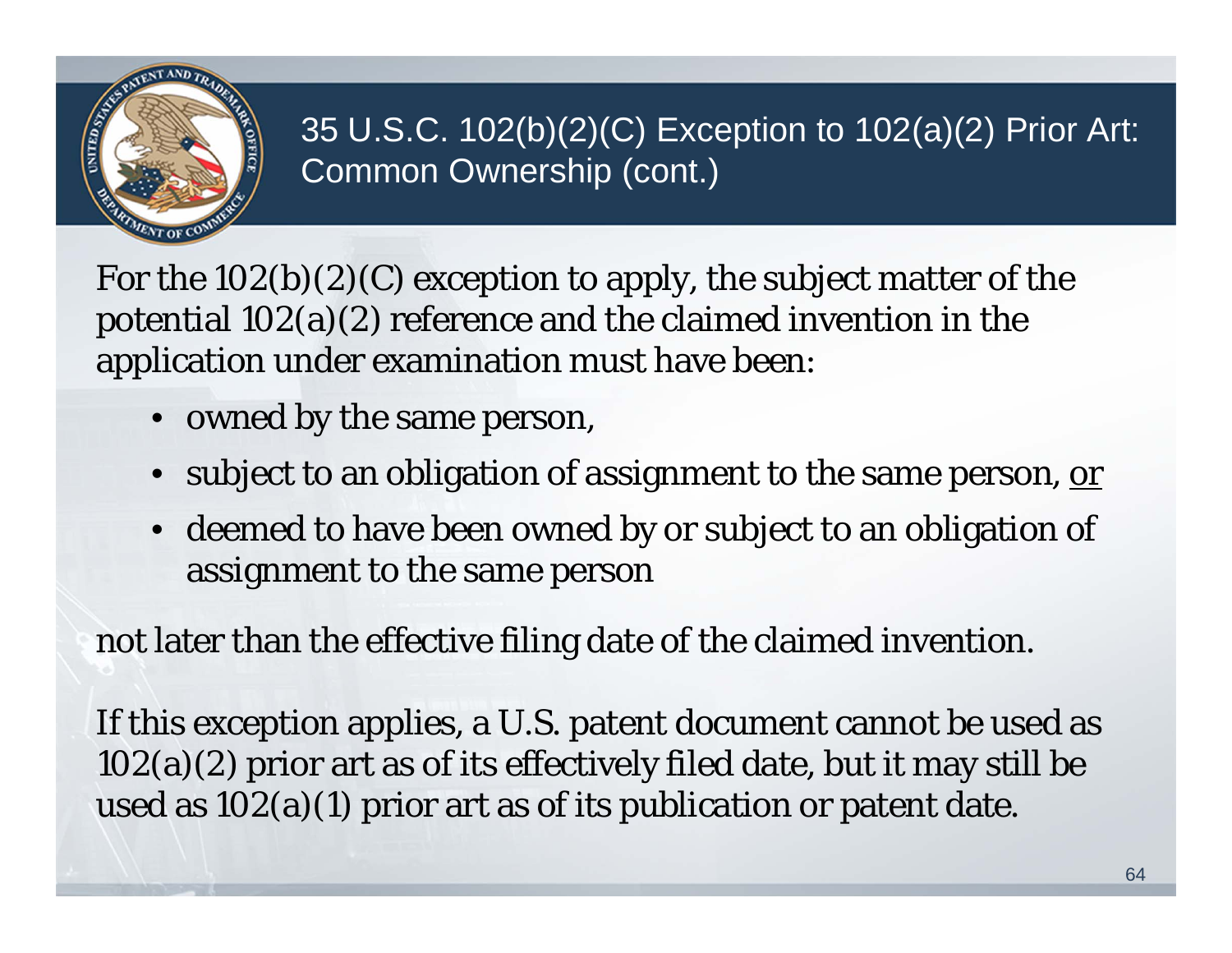

## Common Ownership and Joint Research Agreements under 102(c)

(c) COMMON OWNERSHIP UNDER JOINT RESEARCH AGREEMENTS.— Subject matter disclosed and a claimed invention shall be deemed to have been owned by the same person or subject to an obligation of assignment to the same person in applying the provisions of subsection  $(b)(2)(C)$  if—

(1) the subject matter disclosed was developed and the claimed invention was made by, or on behalf of, 1 or more parties to a joint research agreement that was in effect on or before the effective filing date of the claimed invention;

(2) the claimed invention was made as a result of activities undertaken within the scope of the joint research agreement; and

(3) the application for patent for the claimed invention discloses or is amended to disclose the names of the parties to the joint research agreement.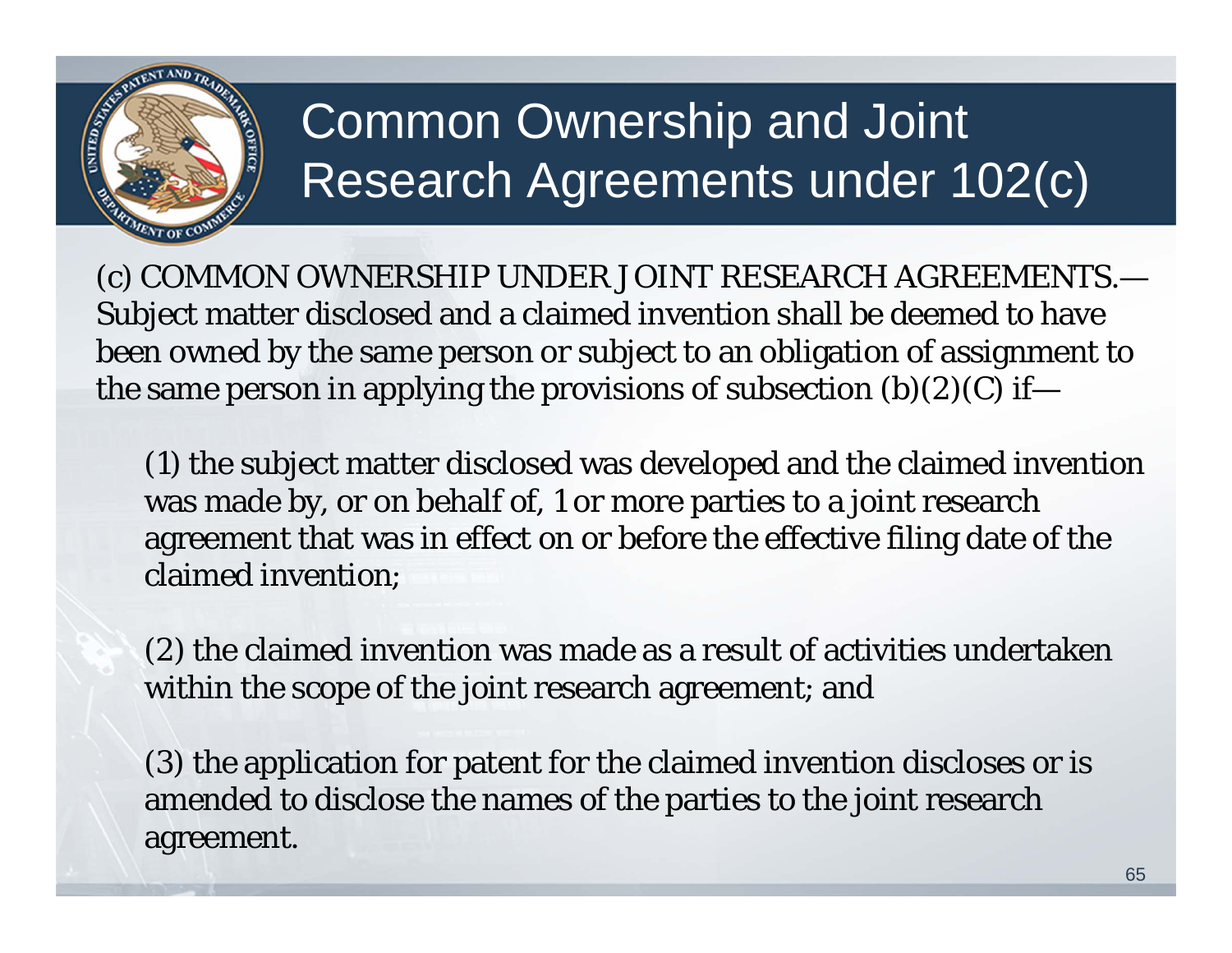

## "Deemed" Common Ownership under 102(c)

There are three conditions for the  $102(b)(2)(C)$  common ownership exception in view of a joint research agreement (JRA) under 102(c):

- the subject matter disclosed in a potential prior art U.S. patent document was developed, and the claimed invention was made, by or on behalf of parties to a JRA that was in effect not later than the effective filing date of the claimed invention,
- the claimed invention was made as a result of activities within the scope of the JRA, **and**
- the application that includes the claimed invention must name, or be amended to name, the parties to the JRA.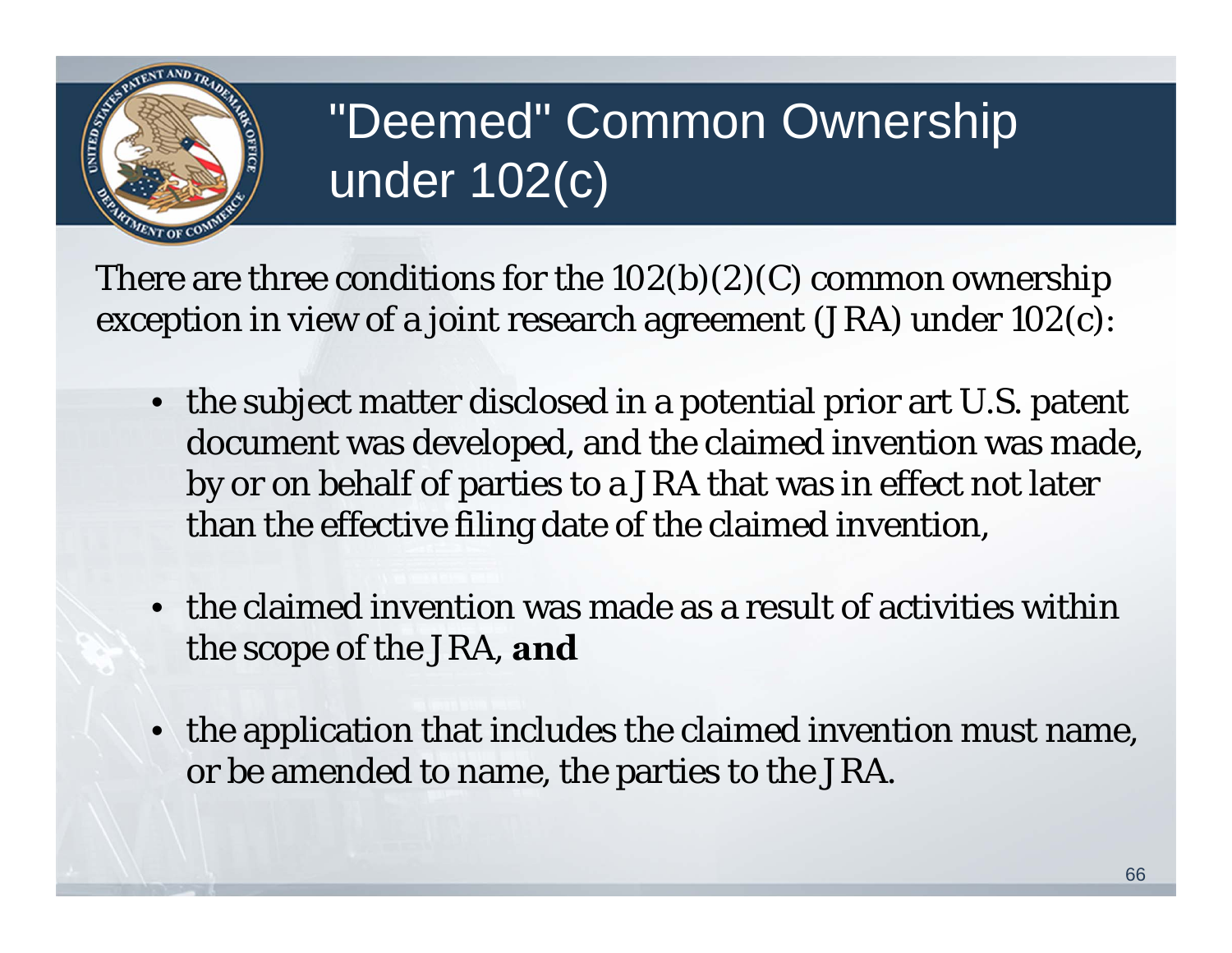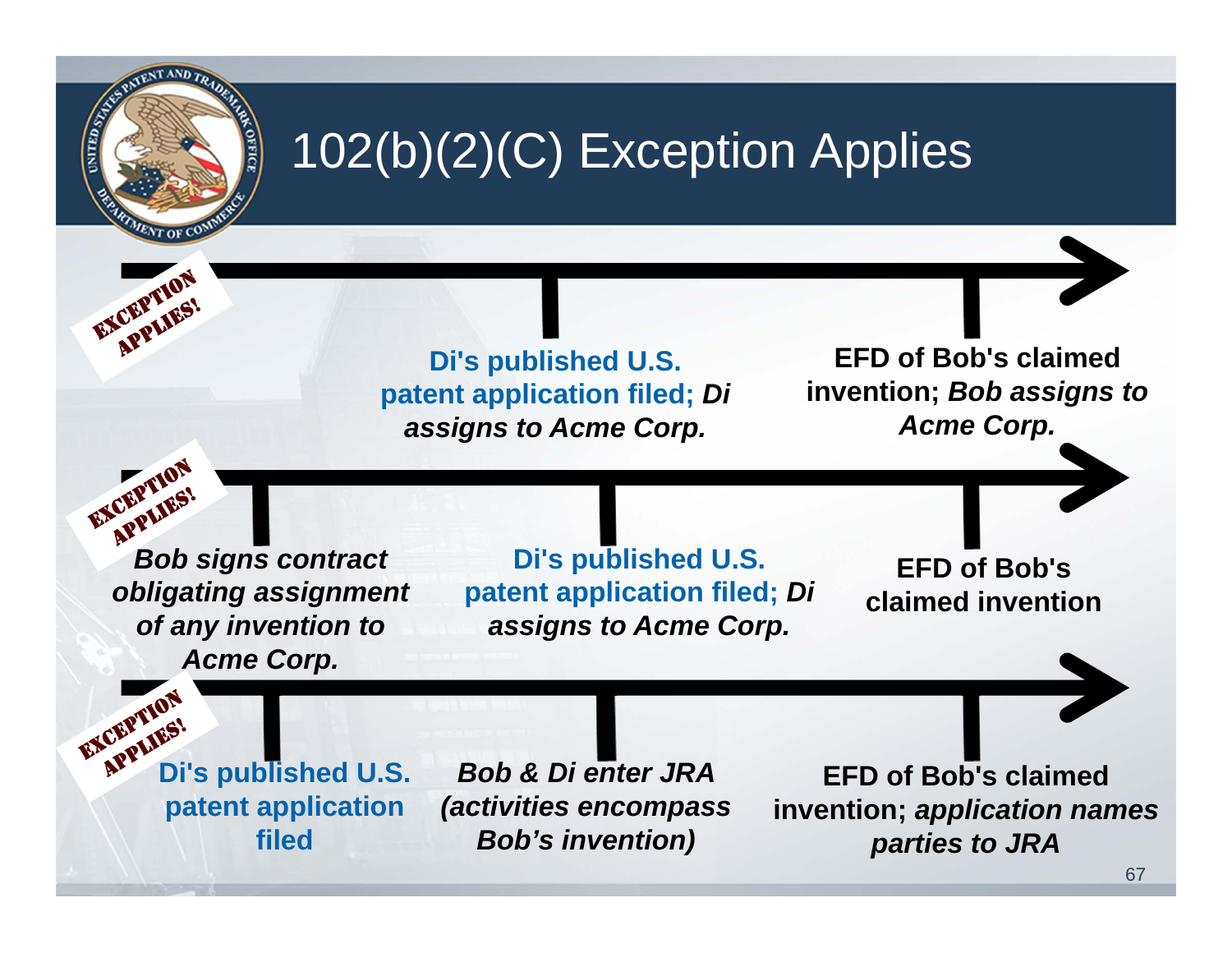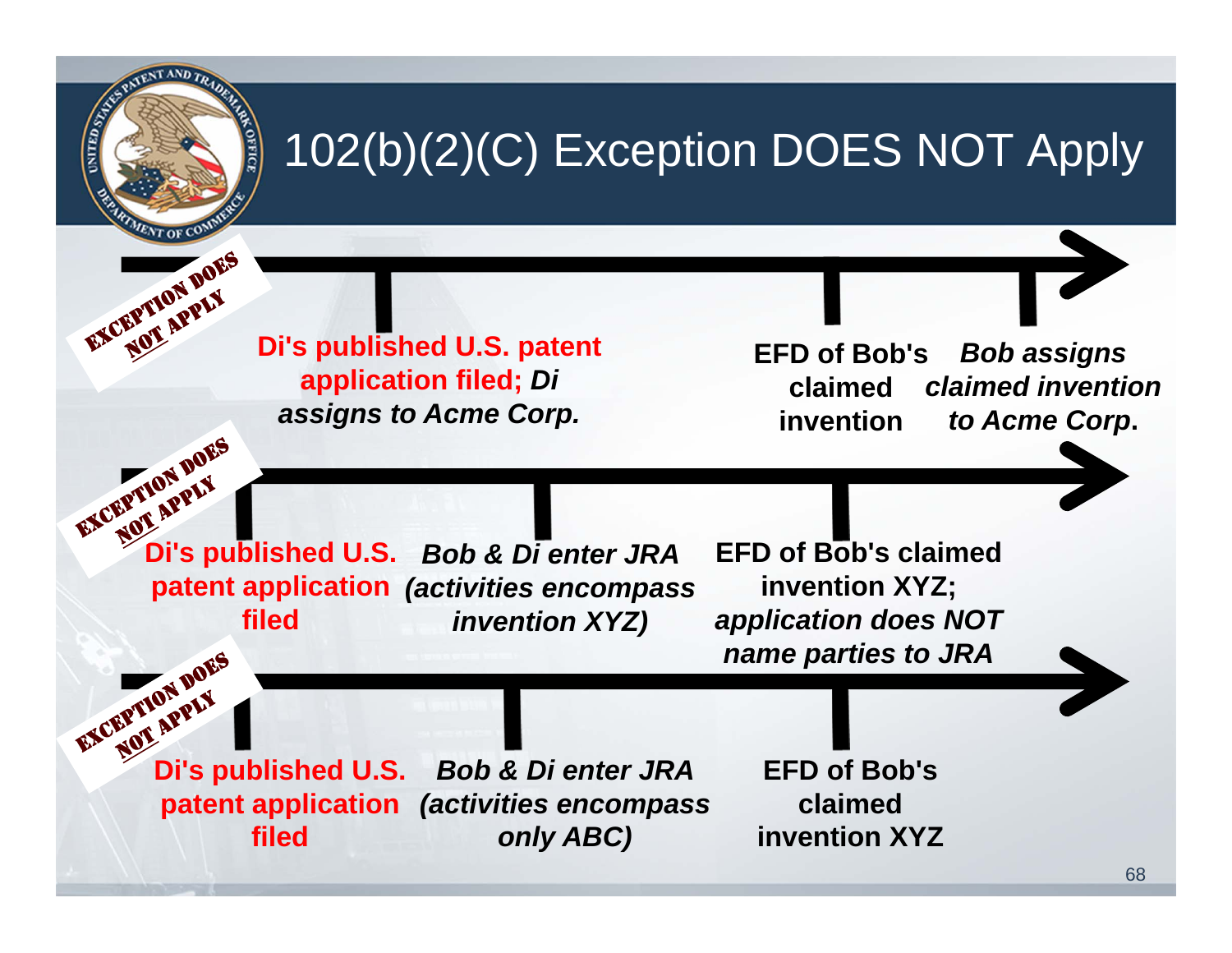

## Common Ownership Exception: AIA vs. pre-AIA Comparison

The  $102(b)(2)(C)$  exception is similar to pre-AIA  $103(c)$ , but with some important differences:

- $\bullet$ The AIA common ownership exception applies to anticipation as well as obviousness rejections, whereas the pre-AIA 103(c) exception applies only to obviousness rejections in which the prior art qualifies only under pre-AIA 102(e), (f), or (g).
- •Under the AIA, common ownership must exist no later than the effective filing date of the claimed invention. By contrast, pre-AIA 103(c) requires common ownership as of the date that the claimed invention was made.
- • Under both pre-AIA and AIA practice, a statement is sufficient and a declaration is not needed to establish common ownership.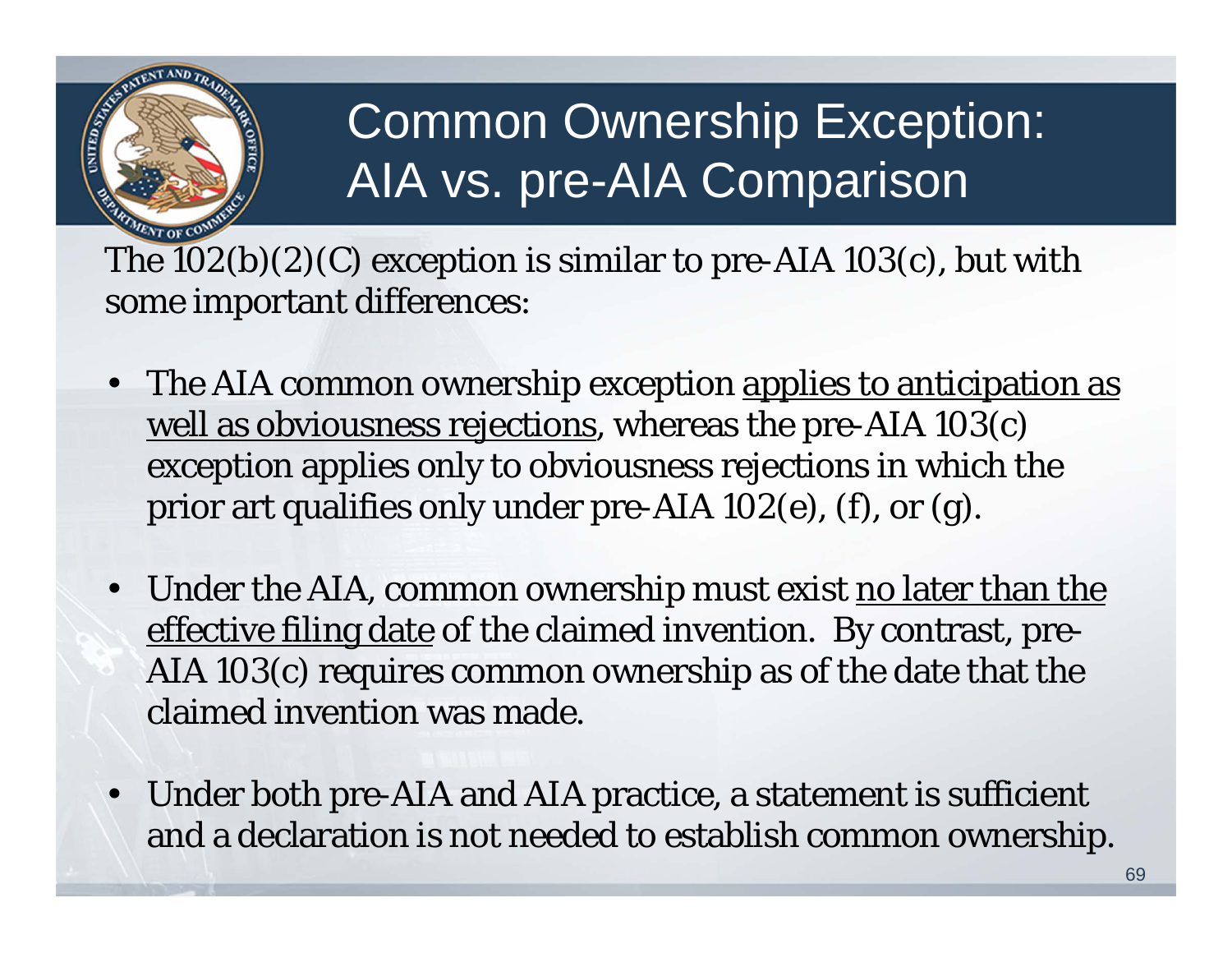

# Topics for Discussion



- Introduction to prior art and effective filing date
- 35 U.S.C. 102(a)(1) and its exceptions
- 35 U.S.C. 102(a)(2) and its exceptions
- Declarations under 37 CFR 1.130
- Obviousness rejections under 35 U.S.C. 103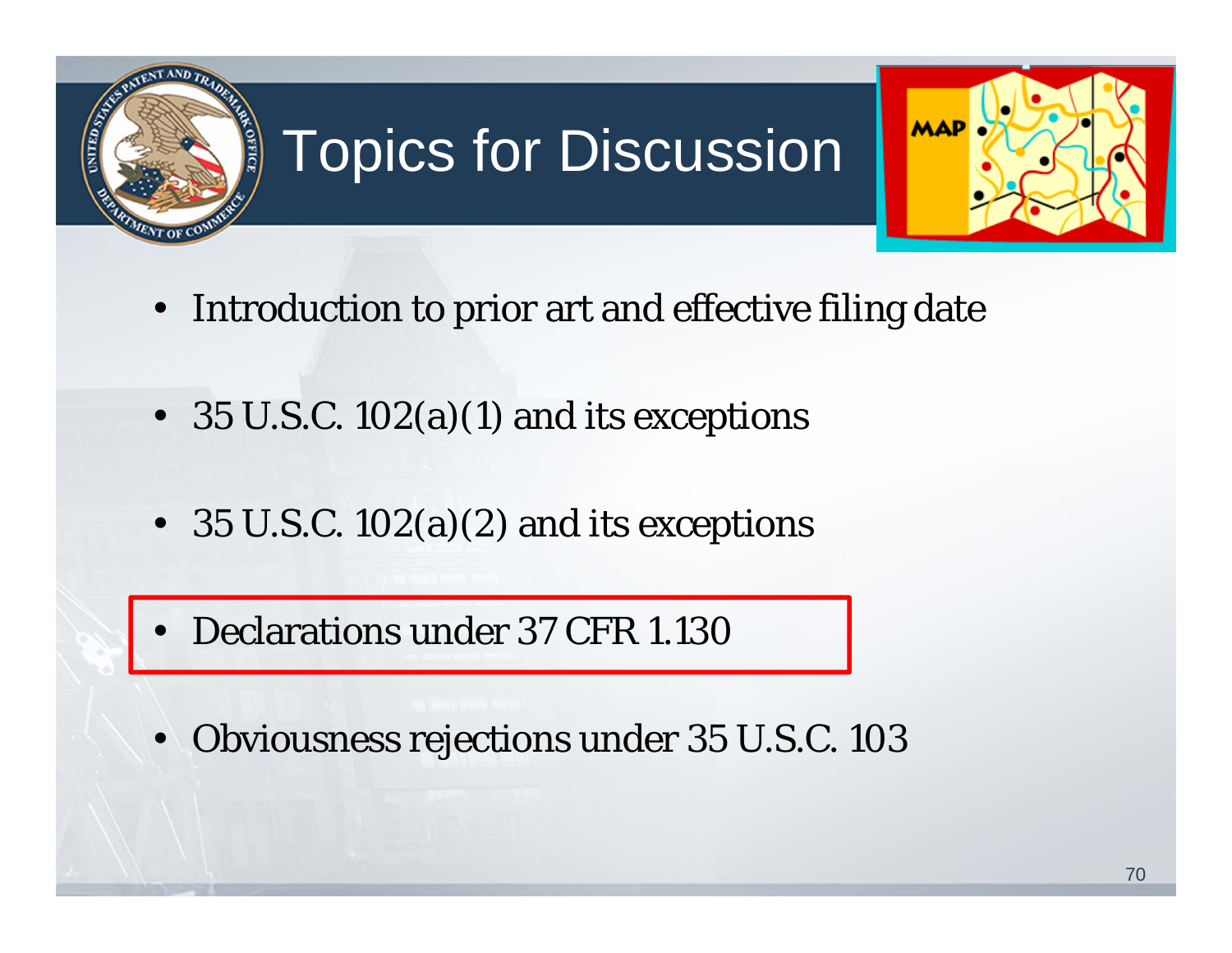

### Declarations under 37 CFR 1.130

- An applicant may overcome or avoid a rejection under  $102(a)(1)$  or  $102(a)(2)$  by filing a declaration under 37 CFR 1.130
- Declarations under 37 CFR 1.130 are used to invoke an exception.

| declaration<br>rule | applicable<br>exception         | purpose                                                                                                                                               |
|---------------------|---------------------------------|-------------------------------------------------------------------------------------------------------------------------------------------------------|
| 1.130(a)            | 102(b)(1)(A)<br>and $(b)(2)(A)$ | attribution: showing that the disclosure is<br>the inventor's work                                                                                    |
| 1.130(b)            | 102(b)(1)(B)<br>and $(b)(2)(B)$ | prior public disclosure: showing that the<br>third party's disclosure was preceded by a<br>an inventor-originated disclosure of the<br>subject matter |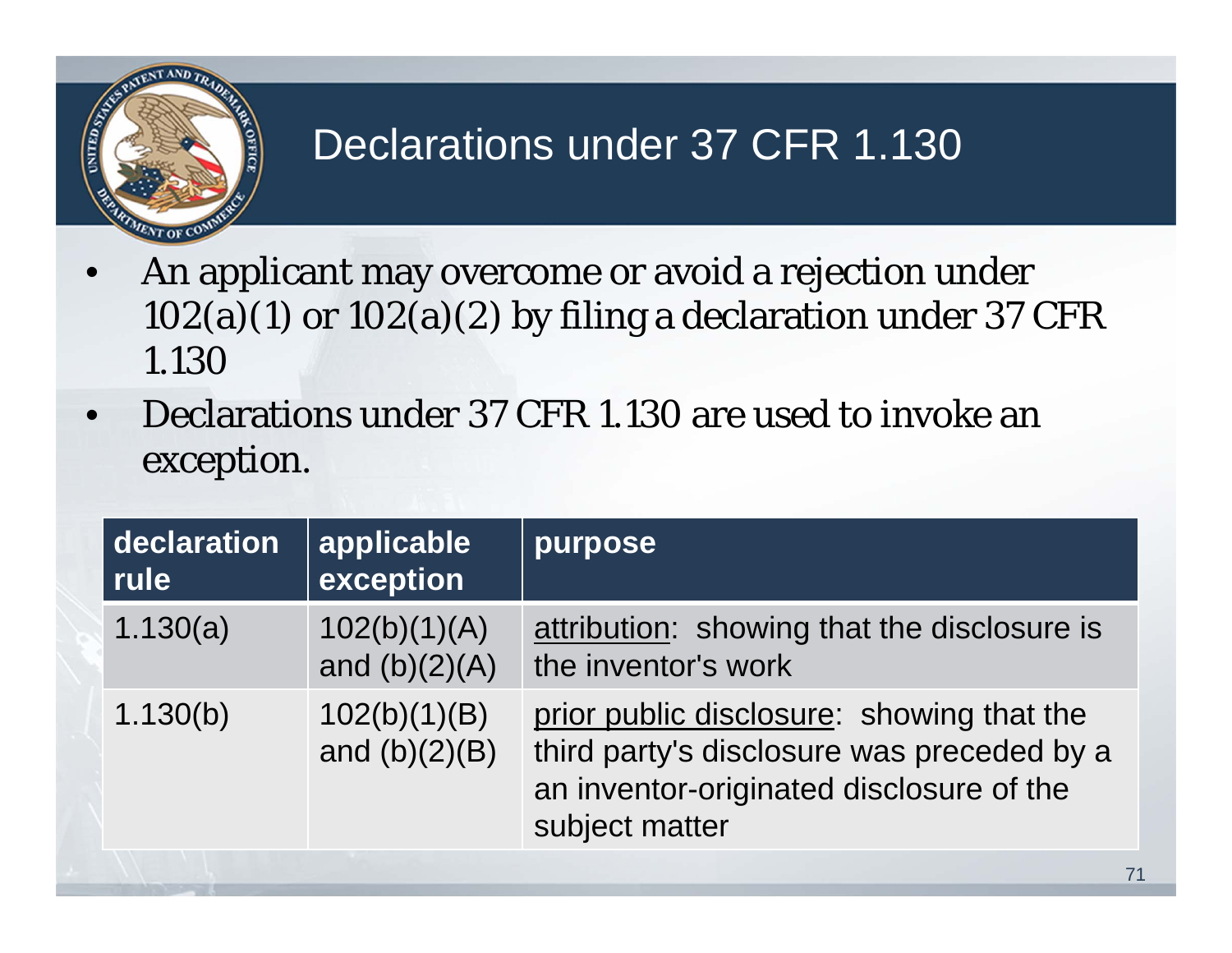

## To Reject or Not to Reject? That Is the Question.

- Unless the record is clear that an exception applies, the examiner must make or maintain any applicable rejection.
- When the record is clear that an exception applies, the examiner should not make or maintain any rejection under 102(a)(1) or 102(a)(2).

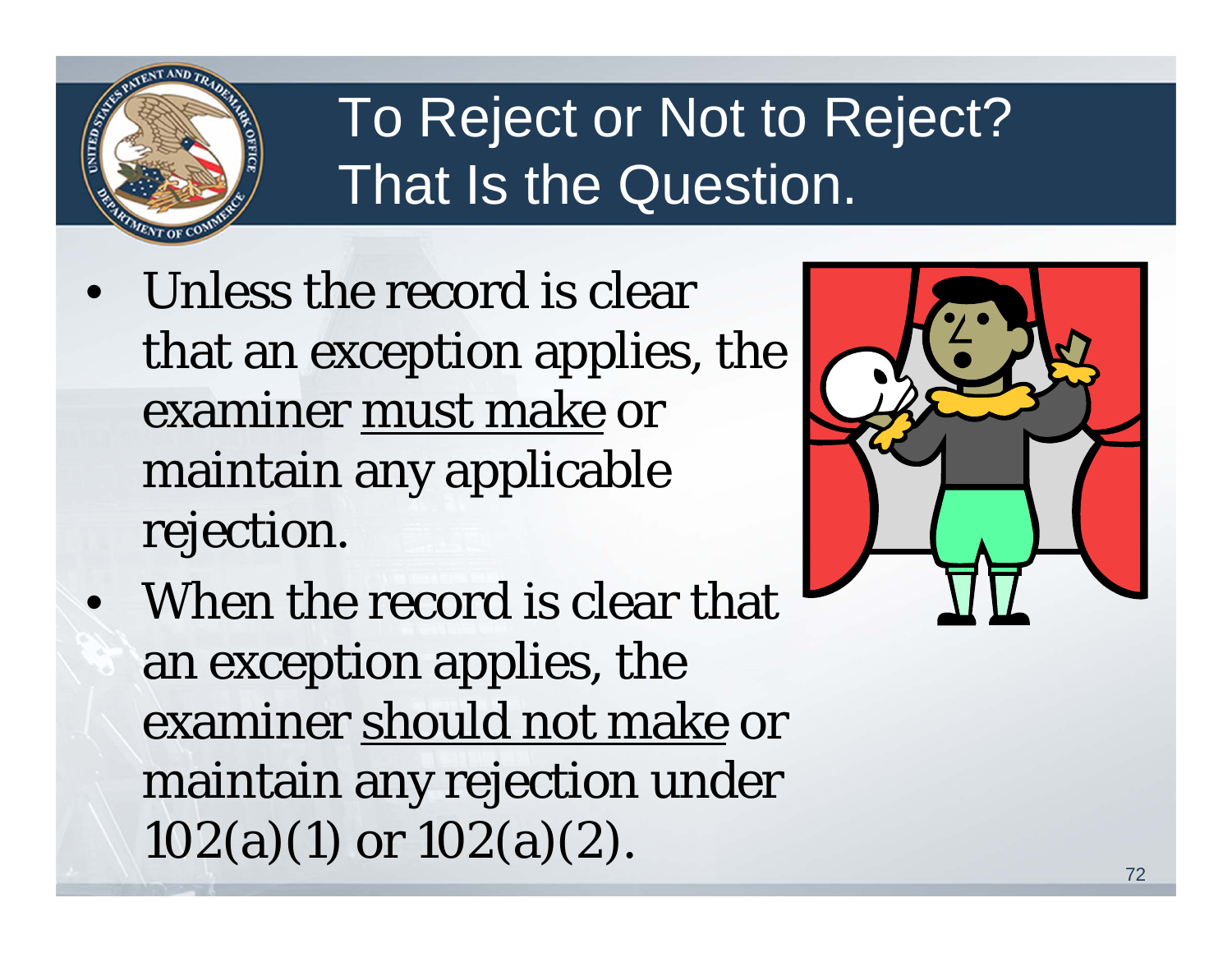

Situations Where the Record Is Clear and No Declaration is Needed: 102(a)(1)

A rejection should not be made based on a  $102(a)(1)$ disclosure made during the grace period if:

- The authorship of the disclosure only includes one or more joint inventor(s) or the entire inventive entity of the application under examination.
- The specification of the application under examination identifies the disclosure as having been made by or having originated from one or more members of the inventive entity.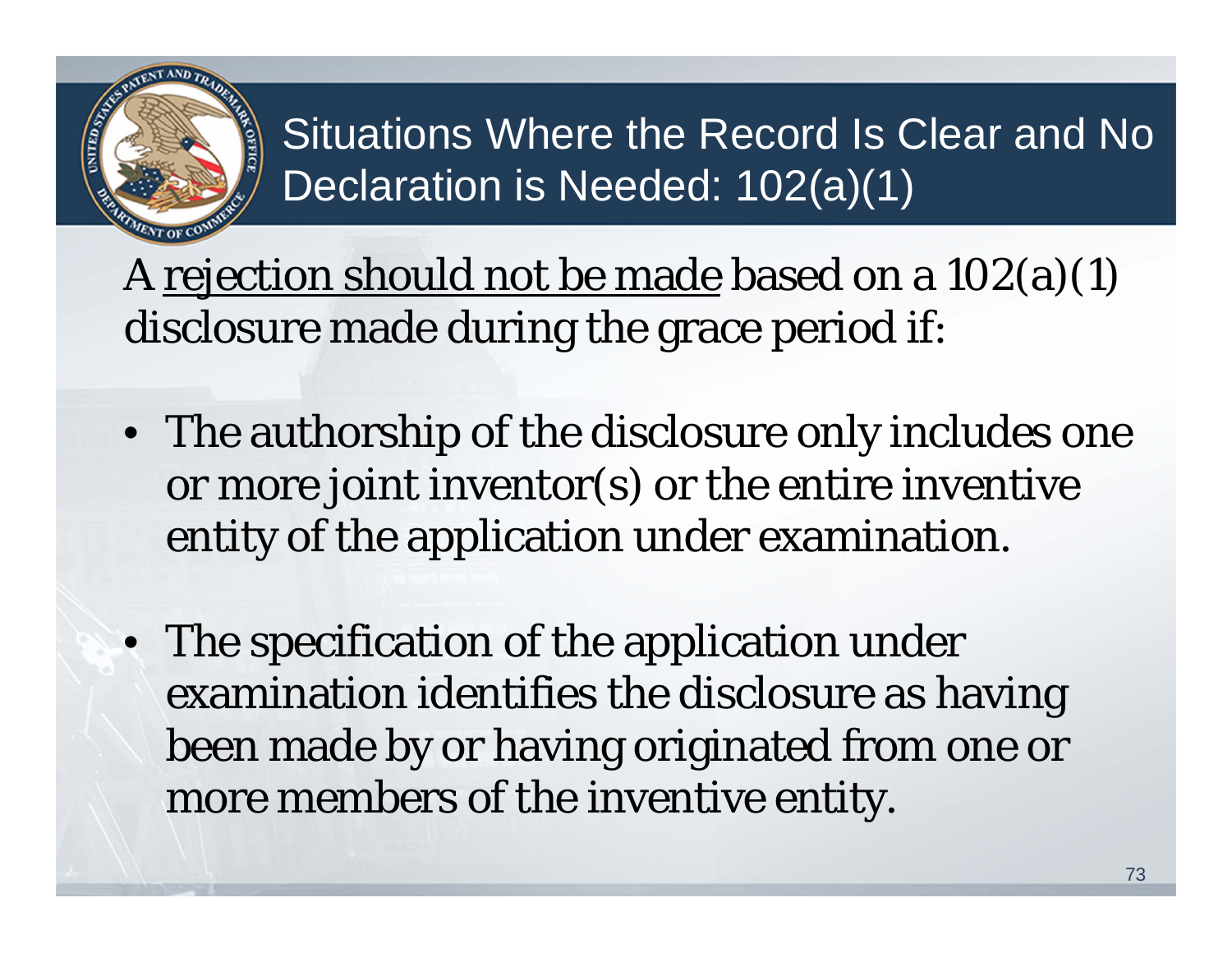

Situations Where the Record Is Clear and No Declaration is Needed: 102(a)(2)

A rejection should not be made based on a 102(a)(2) disclosure if:

- The inventive entity of the disclosure only includes one or more joint inventor(s), but not the entire inventive entity, of the application under examination.
- The specification of the application under examination identifies the disclosure as having been made by or having originated from one or more members of the inventive entity.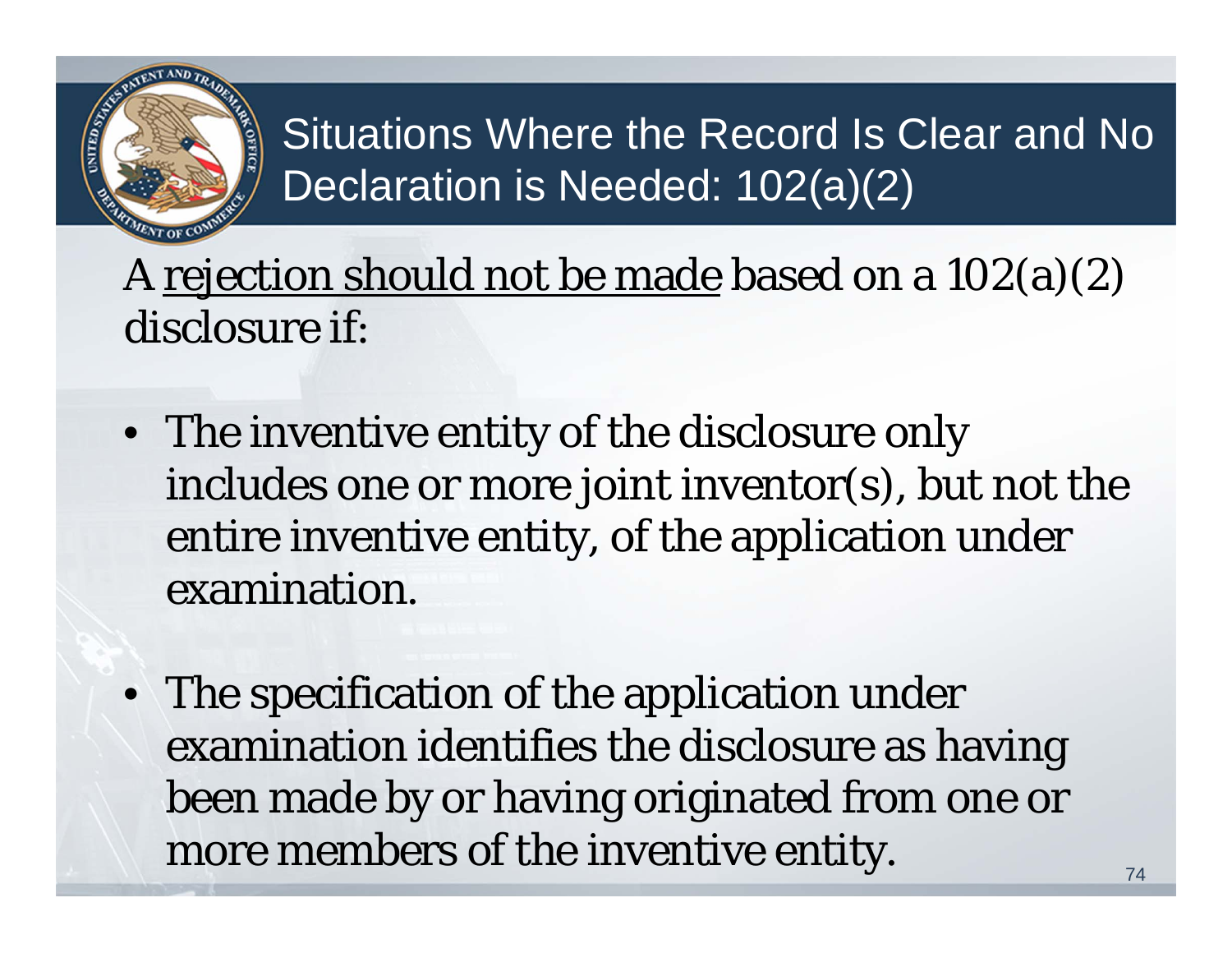

# Topics for Discussion



- Introduction to prior art and effective filing date
- 35 U.S.C. 102(a)(1) and its exceptions
- 35 U.S.C. 102(a)(2) and its exceptions
- Declarations under 37 CFR 1.130

• Obviousness rejections under 35 U.S.C. 103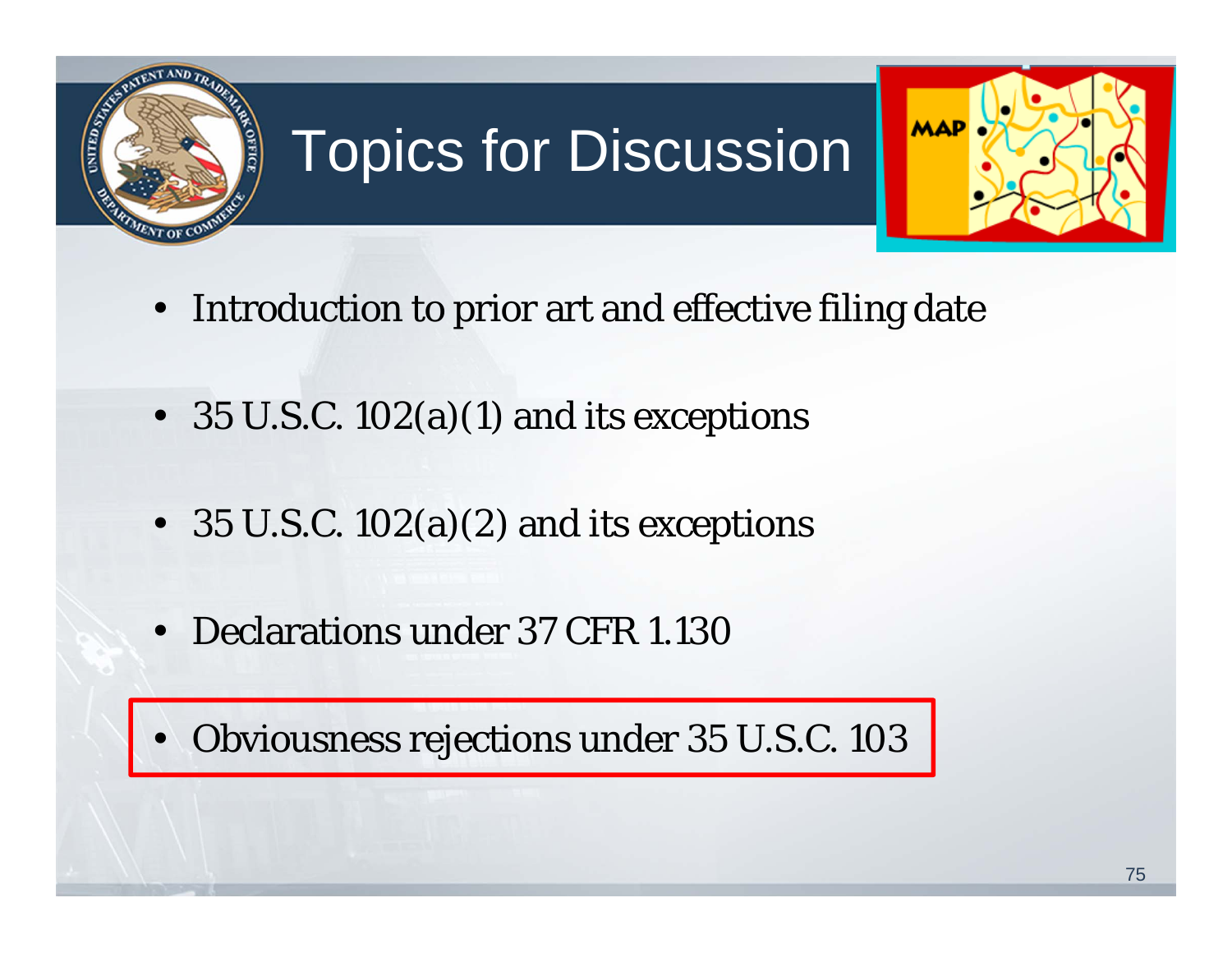

### AIA Amendments to 35 U.S.C. 103

§ 103. Conditions for patentability; non-obvious subject matter

A patent for a claimed invention may not be obtained, . . . . if the differences between the claimed invention and the prior art are such that the claimed invention as a whole would have been obvious **before the effective filing date of the claimed invention** to a person having ordinary skill in the art to which the claimed invention pertains. Patentability shall not be negated by the manner in which the invention was made.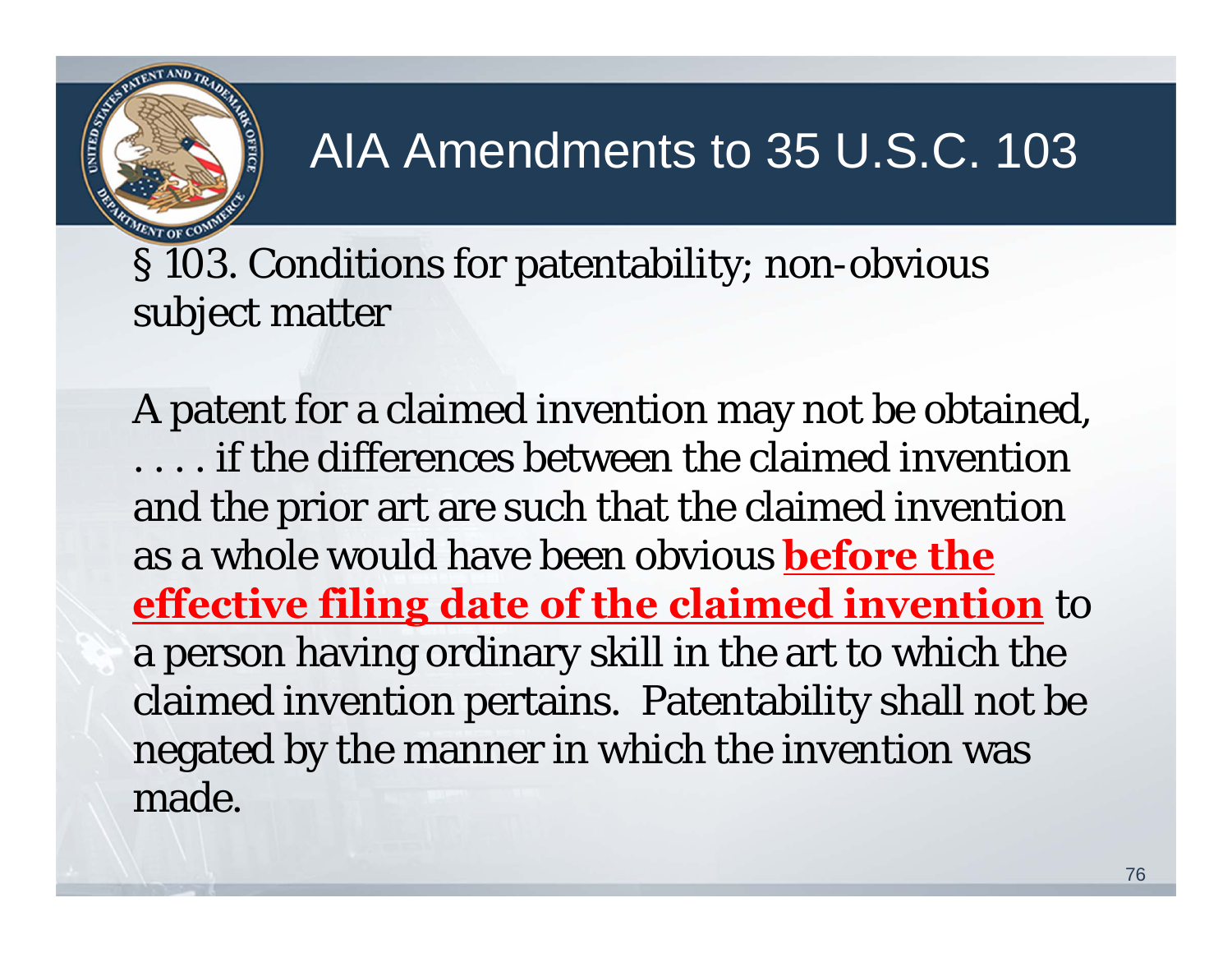

### AIA Amendments to 35 U.S.C. 103

| pre-AIA 103<br>section                  | corresponding section in AIA                                                                                                                                                                                           |
|-----------------------------------------|------------------------------------------------------------------------------------------------------------------------------------------------------------------------------------------------------------------------|
| 103(a)<br>obviousness                   | 103 – focus is now on effective filing date rather<br>than date of invention, but otherwise the standard<br>for determining obviousness is unchanged;<br>examiner guidance in view of KSR v. Teleflex still<br>applies |
| 103(b)<br>biotechnological<br>processes | none                                                                                                                                                                                                                   |
| 103(c)<br>common ownership              | $102(b)(2)(C)$ and $102(c)$                                                                                                                                                                                            |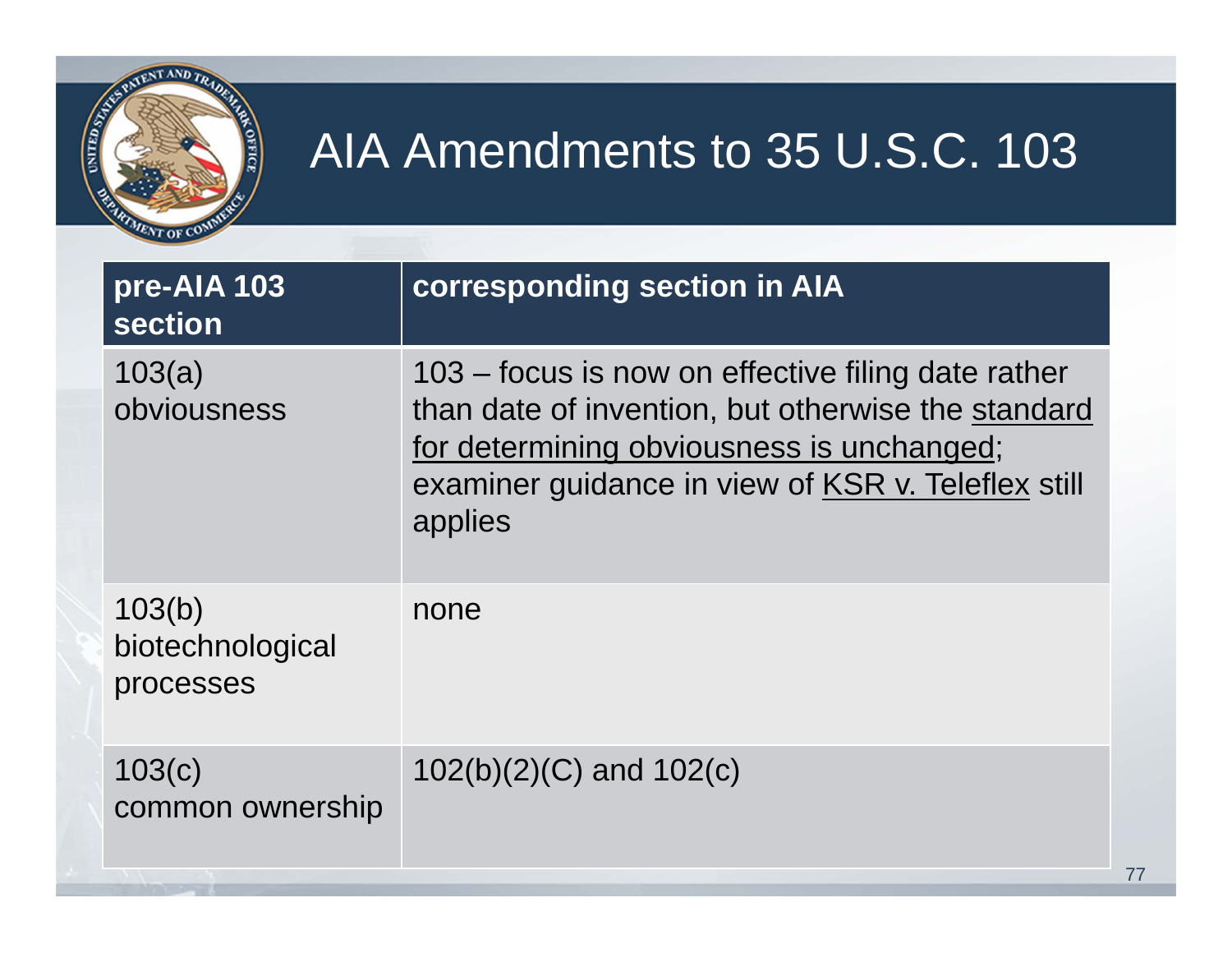

#### Prior Art Available Under 103

In order to be available as a reference in a 103 rejection, either alone or in combination, the reference must be available under 102(a)(1) or 102(a)(2).

This is <u>not</u> a change from pre-AIA 102 and 103(a).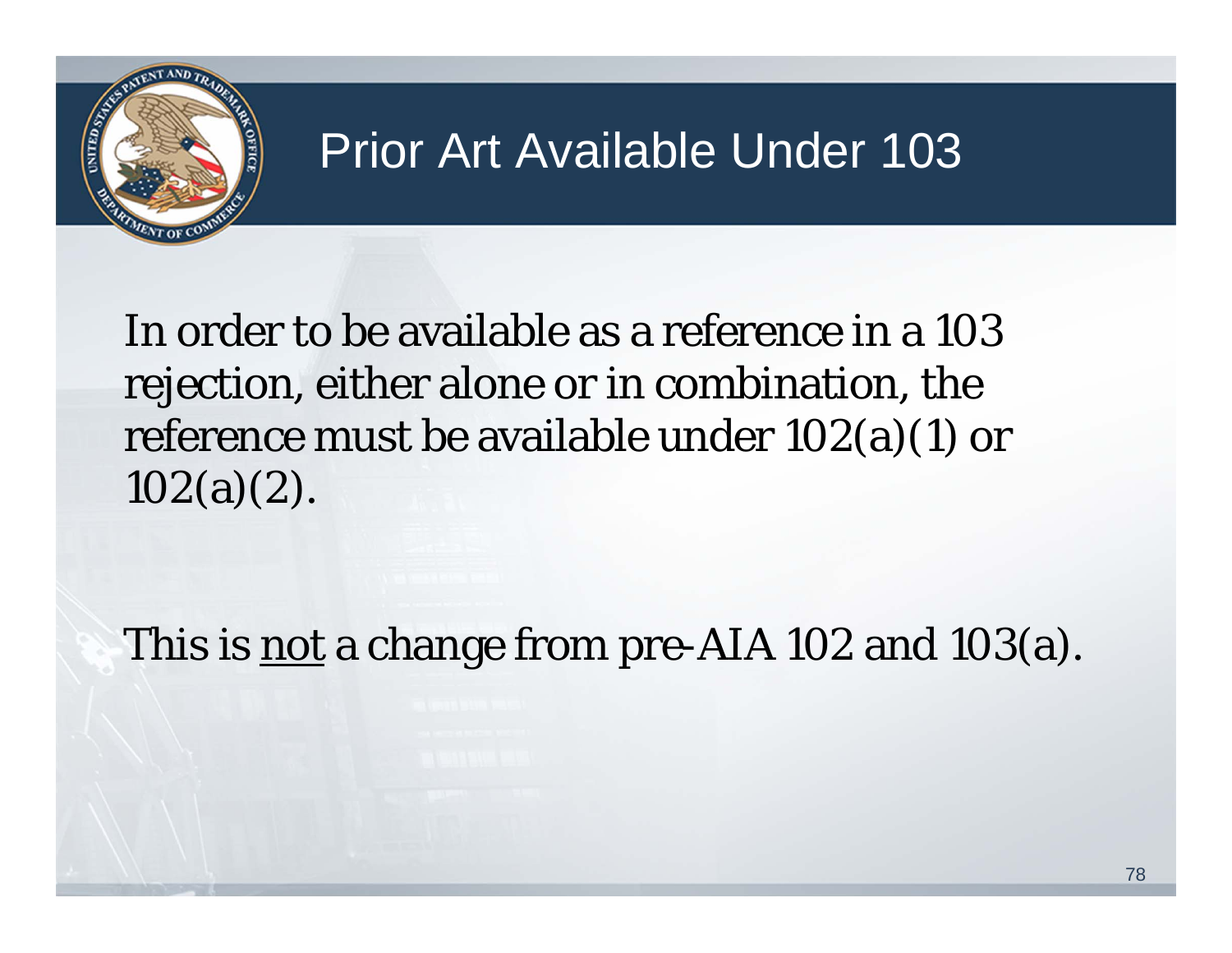

## For Questions…

• Intranet link:

http://ptoweb.uspto.gov/patents/fitf

- Mail box for questions: FITF\_examiner\_questions@uspto.gov
- Lead FITF Points of Contact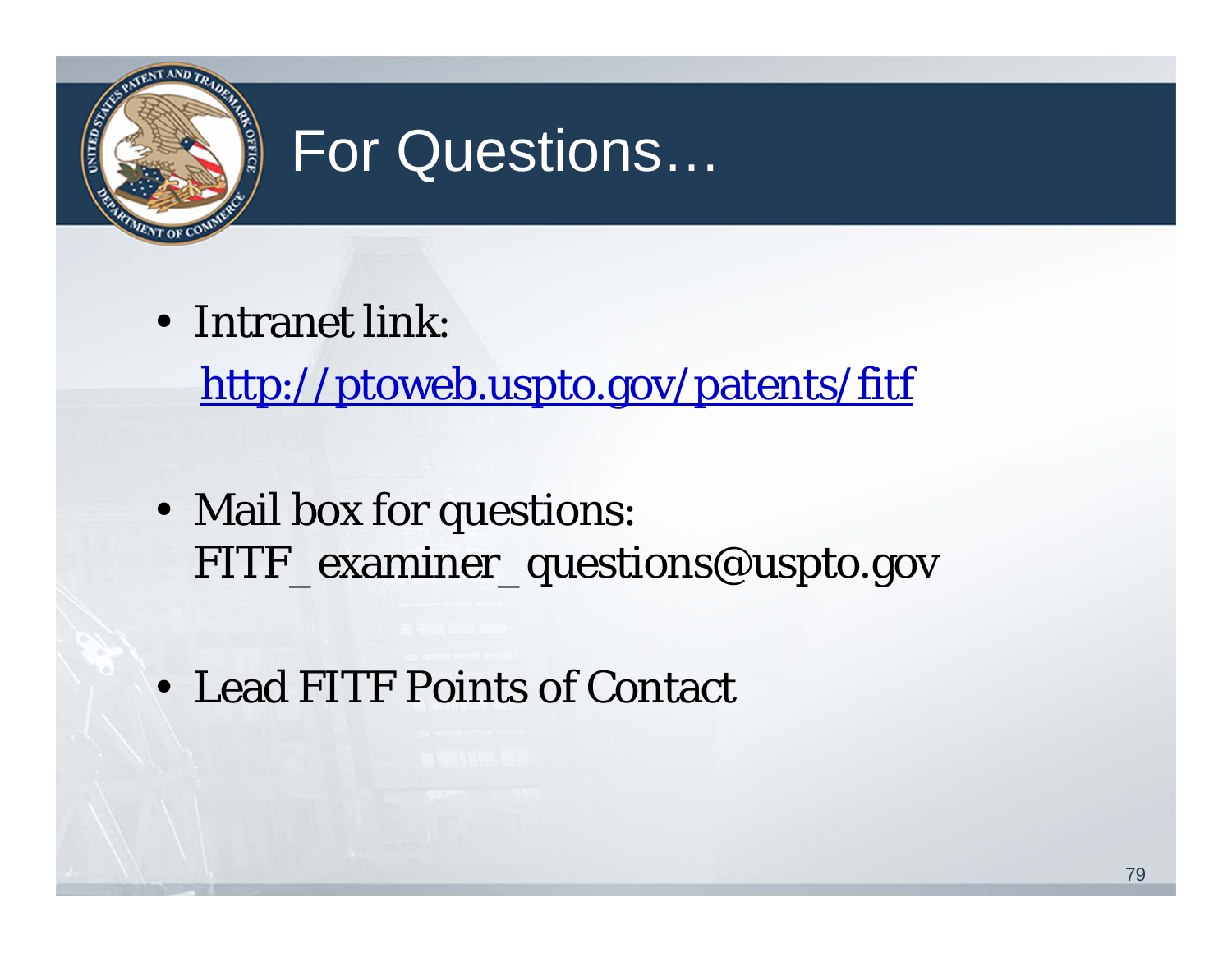

# Lead FITF Points of Contact

| <b>Contact</b>          | <b>Business Unit</b>      |
|-------------------------|---------------------------|
| <b>Cassandra Spyrou</b> | TC 2600 & 2800            |
| <b>Chris Grant</b>      | TC 2100, 2400 & OPT       |
| <b>Tom Hughes</b>       | TC 3600, 3700 & CRU       |
| <b>Kathleen Bragdon</b> | TC 1600, 1700 & 2900      |
| <b>Gerald Leffers</b>   | OPQA/TC 1600, 1700 & 2900 |
| <b>Steve Saras</b>      | OPQA/TC 2600 & 2800       |
| <b>MaryBeth Jones</b>   | OPQA/TC 3600, 3700 & CRU  |
| <b>Don Sparks</b>       | OPQA/TC 2100, 2400 & OPT  |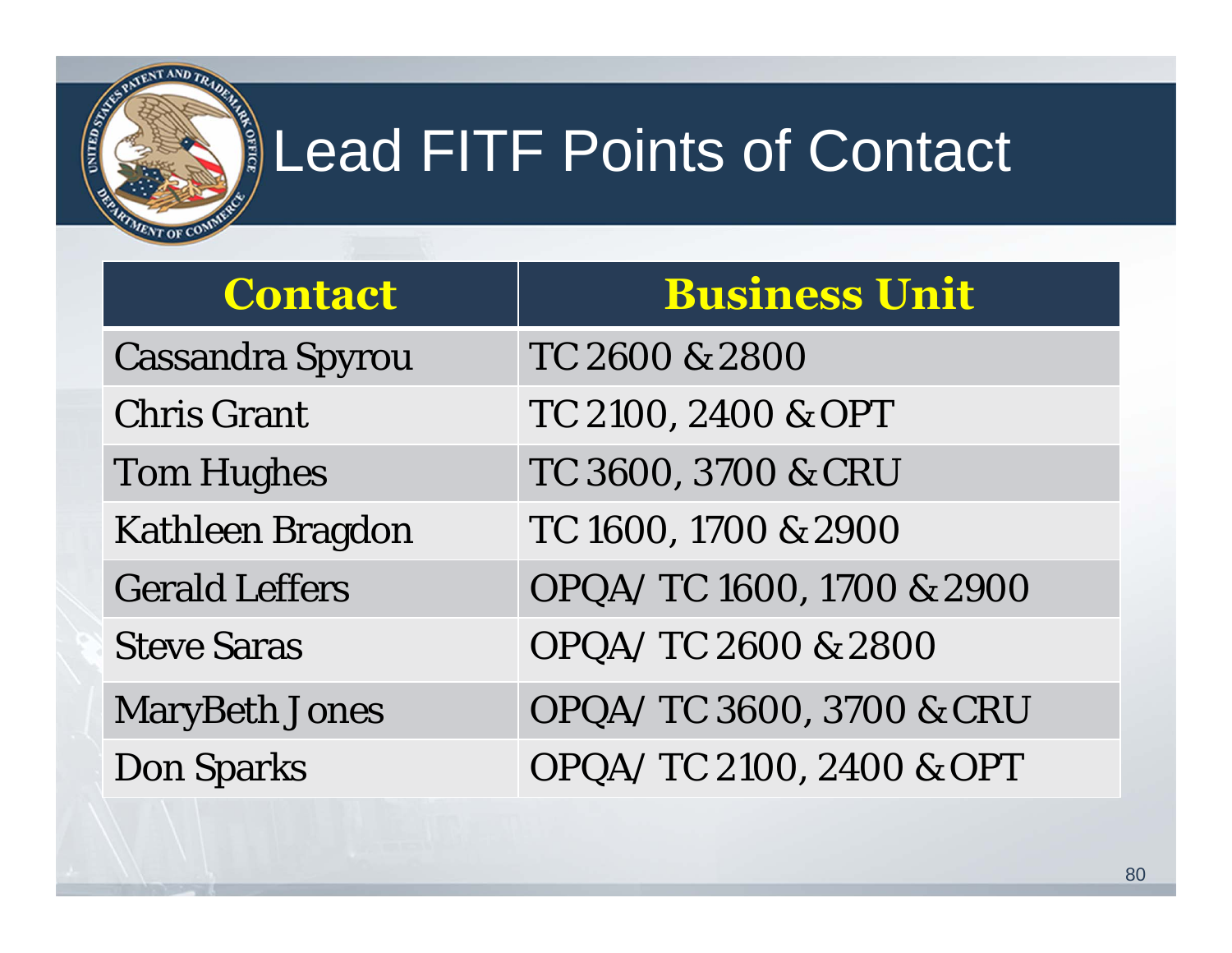# **Thank You!**

**READERS PATERNALLY READERS** 

**ERARTMENT OF COMMENT** 

#### **OFFICE** Please Stay for Questions